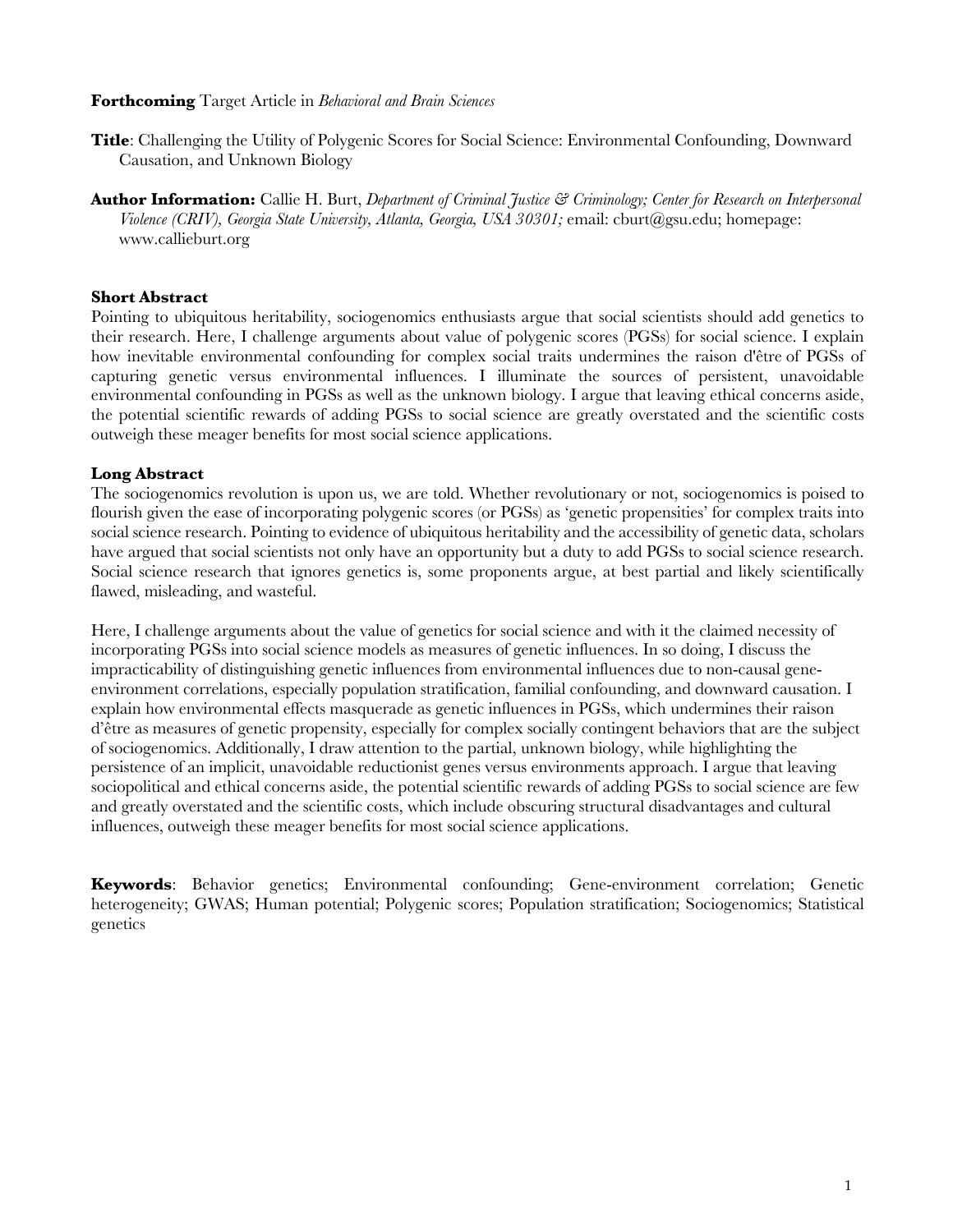# **1. Introduction**

Extraordinary techno-scientific advances over the past two decades have transformed human genetics. Scientists are now able to measure several million genetic variants across the genome (i.e., genome-wide) relatively cheaply (<\$100) and efficiently with automated pipelines. Consequently, millions of individuals have been genotyped, which is the measurement of preselected variants across the genome. Over the past decade, genome-wide association studies (GWASs), in which a phenotype (trait) is regressed on each of the millions of genetic variants with a few controls, have become the predominant method of statistically estimate genetic associations with genome-wide data and increasingly large datasets. Thousands of GWASs have been performed, identifying hundreds of thousands of significant associations with a multitude of varied traits and disease states (e.g., Buniello et al., 2019).

These molecular and computational innovations have launched the new science of sociogenomics, characterized by the application of cutting edge statistical genetic tools and measures to social outcomes. In recent years, social scientists have teamed with biostatisticians and formed large consortia to conduct GWASs on complex social outcomes, such as educational attainment (Lee et al., 2018), same-sex sexual behavior (Ganna et al., 2019), number of children (Barban et al., 2016), and income (Hill et al., 2019), with large (and growing) genetic datasets. In sociogenomics, as elsewhere, GWASs results are commonly used to create genetic summary scores, known as polygenic scores (PGSs), representing the (additive) genetic propensity for some trait or behavior (e.g., years of educational attainment completed). Preconstructed PGSs have been incorporated into widely used social science datasets, such as the Add Health Study and Health and Retirement Study (HRS), to be dropped into models 'just like any other variable', no genetic expertise required (Braudt, 2018). Given the availability and increased acceptance of genetics in social science, sociogenomics is poised to flourish.

This new 'golden age' of sociogenomics filled the void left by the recent demise of the candidate gene x environment era, which was, by and large, a spectacular failure due to methodological limitations and an oversimplified biology (see Charney, 2021; Dick et al., 2015). Suggesting the candidate gene-era "should be a cautionary tale," psychiatric geneticist Matthew Keller asked: "How on Earth could we have spent 20 years and hundreds of millions of dollars studying *pure noise*?" (quoted in Yong 2019, cited in Charney, 2021). With adjustments for multiple testing, attention to statistical power and large samples, and emphasis on replication, among other revisions, this nascent sociogenomic approach has addressed several methodological limitations plaguing the candidate gene approach. As a result, sociogenomic findings are touted as methodologically robust. Advocates are especially bullish about the potential of PGSs, which, they argue 'just work' (i.e., are statistically significant genetic predictors) and have several potential social science applications that break through the stale, outdated nature versus nurture debate, on the one hand, and the neglect of genetics (or assumption of 'genetic sameness') on the other (e.g., Belsky & Harden, 2019; Conley, 2016; Conley & Fletcher, 2017; Freese, 2018).

Further still, many sociogenomicists encourage other behavioral scientists to incorporate PGSs into their research (e.g., Braudt, 2018; Cesarini & Visscher, 2017; Harden, 2021b; Mills & Tropf, 2020). Pointing to evidence of ubiquitous heritability, the widening availability of genetic data, and the ease of incorporating PGSs into quantitative research, these scholars urge social scientists to incorporate genetics or risk losing out (e.g., Conley, 2016; Mills & Tropf, 2020). Others take an even stronger stance and emphasize not only the potential but the necessity of incorporating genetics into social science, arguing that social science research that neglects genetics is, at best, partial and potentially flawed and misleading (e.g., Braudt, 2018; Harden, 2021a; Hart et al., 2021; Kweon et al., 2020). In her recent book, *The Genetic Lottery*, Harden (2021a) contends that social science sans genetics wastes time, resources, attention and effort; supports misguided models of human behavior; and misinforms policies, causing still further damage. This neglect of unmeasured genetic heterogeneity makes social science research vulnerable to sweeping dismissals from other scientists (Freese 2008) or political extremists (Harden, 2021a).

Yet, it remains the case that only a paucity of behavioral science research includes genetics. This 'neglect of genetics' is due, some proponents have argued, not to valid scientific reasons but to an ideologically motivated 'tacit collusion' to ignore genetic differences between people among social scientists (Freese, 2018; Harden, 2021a; Wright & Cullen, 2012). Harden (2021b) argues that this alleged tacit collusion is not just misguided or morally "wrong in the way that jaywalking is wrong" but, given the scientific warrant to include genetics, it is "wrong in the way that robbing banks is wrong." Harden avers that "Failing to take genetics seriously is a scientific practice that pervasively undermines our stated goal of understanding society so that we can improve it" (p.186). On this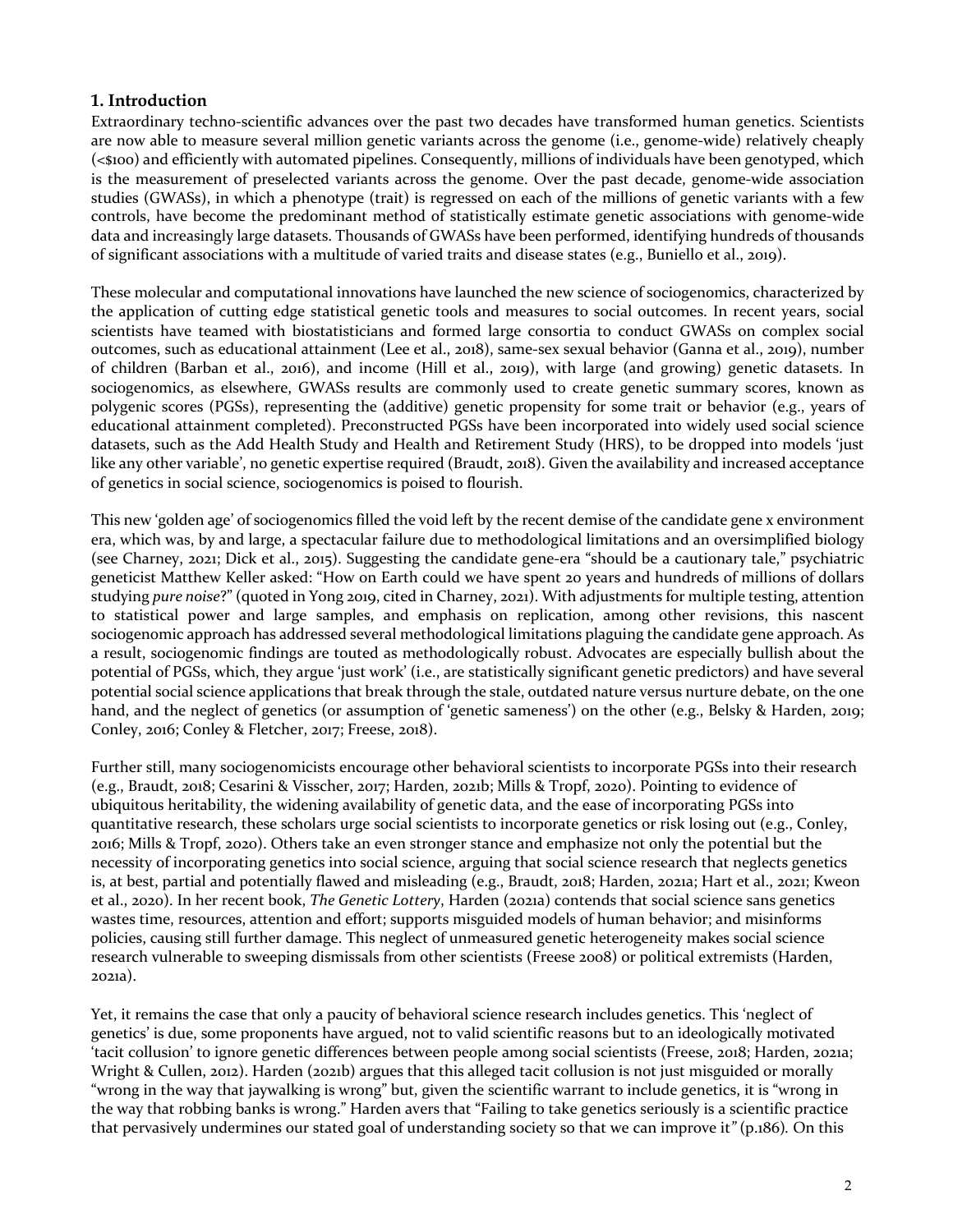view, if progressive social scientists really want to ameliorate inequality, they need to get with the science and add genetics to their research.

Here, I scrutinize proponents' arguments about the significant value of PGSs for social science and with it the need to incorporate genetics into social science models. I do so not by questioning the ethical or sociopolitical implications of this work, as is common, but by scrutinizing the science of sociogenomics. Specifically, I focus on the utility of PGSs for social science and the key premises underlying their use as measures of 'genetic propensities' for behavioral differences. Drawing on contemporary statistical genetic research, I explain how methodological limitations produce environmentally confounded PGSs. I emphasize that environmentally confounded genetic associations with complex social outcomes is not simply a tractable empirical problem to be addressed with more sophisticated methods. Rather, such confounding is inevitable when attempting to map layered and contingent social behaviors, like educational attainment, to a score representing a linear summation of base-pair differences, which themselves represent an entirely different set of layered contingencies. I explain why this inevitable environmental confounding of PGSs for complex social traits undermines their use as 'genetic influences on' or 'genetic potential for' social traits and achievements—as is common. After outlining the limitations of current sociogenomic methodologies, I consider the practical implications by examining several existing applications of PGSs to social science and their substantive contributions.

My explicit aim is to challenge the claim that genomics has much to offer social science, so much so that social science sans genetics is fatally flawed, scientifically indefensible, and possibly even morally suspect. I argue that, leaving sociopolitical risks aside, the potential scientific rewards are few and greatly overstated, and the potential scientific costs—obscuring environmental influences, perpetuating a flawed concept of genetic potential for social behaviors and achievements, and wasting resources—outweigh these meager benefits for most applications. I am not alone in my concerns, and not all sociogenomic practitioners are sold on the touted benefits of PGSs; however, cautious and skeptical arguments are invariably drowned out by enthusiastic hype and promissory notes. Much of the excitement around sociogenomics comes from the application of these new measures and techniques without clearly acknowledging limitations or accounting for well-known biases. Given this situation, my goal is to draw attention to and explicate the limitations of sociogenomics methods, especially PGSs, that vitiate their utility in the behavioral sciences.

Before moving forward, a few remarks about the larger backdrop are in order. Most historical and current critiques of social science genetics emphasize sociopolitical or ethical considerations rather than scientific concerns. This focus is due to both socio-historical reasons (racist and eugenicist applications and/or interpretations of this work in the past) and the fact that the advanced biology and statistical genetic methods of sociogenomics are well outside the bailiwick of most social scientists (and thus lack of expertise and skills to critically engage with this research). Here, I do not concentrate on sociopolitical or ethical concerns about sociogenomics research, because existing scholarship addresses these issues, acknowledging historical misuses with some atrocious results and highlighting the potential misrepresentation of sociogenomic findings to support genetic determinist and inferiorizing claims  $(e.g., \, Bliss, \, 2018; \, Duster, \, 2015; \, Harden, \, 2021a; \, Herd et al., \, 2021; \, Martschenko et al., \, 2019).$  While I share these concerns, my current focus is scrutinizing sociogenomics with the aim of fostering a dialogue that focuses squarely on the science.

This critical analysis proceeds in several parts. First, I provide a brief overview of the genetic and statistical genetic fundamentals necessary to understand these models and their limitations, recognizing that sometimes, social scientists' lack expertise in genetics and statistical genetics methods is a key barrier to engagement. (Readers wholly unfamiliar with genetic concepts can see the primer in Appendix A, whereas those familiar with sociogenomics concepts and methodologies may opt to jump to section  $4$ ). Next, I describe proponents' key arguments for the value of adding genetics to social science. I then discuss and critique the key premises underlying these arguments, with a particular focus on explicating intractable environmental confounding in GWASs associations and PGSs.<sup>1</sup> I then

 $1$  Notably, my coverage is not exhaustive. I highlight key issues, drawing selectively on scholarship in these areas given finite space. I do not discuss, for example, the issue of selectivity (non-generalizability) of samples that predominant in GWAS (e.g., UK Biobank and 23&Me samples) (see, e.g., Burt & Munafò, 2021; Fry et al., 2017); the lack of ancestral diversity in genomic data; or what one reviewer called "the crude conceptualisation of psycho-social traits implicit in GWAS/PGSs and of the measures used."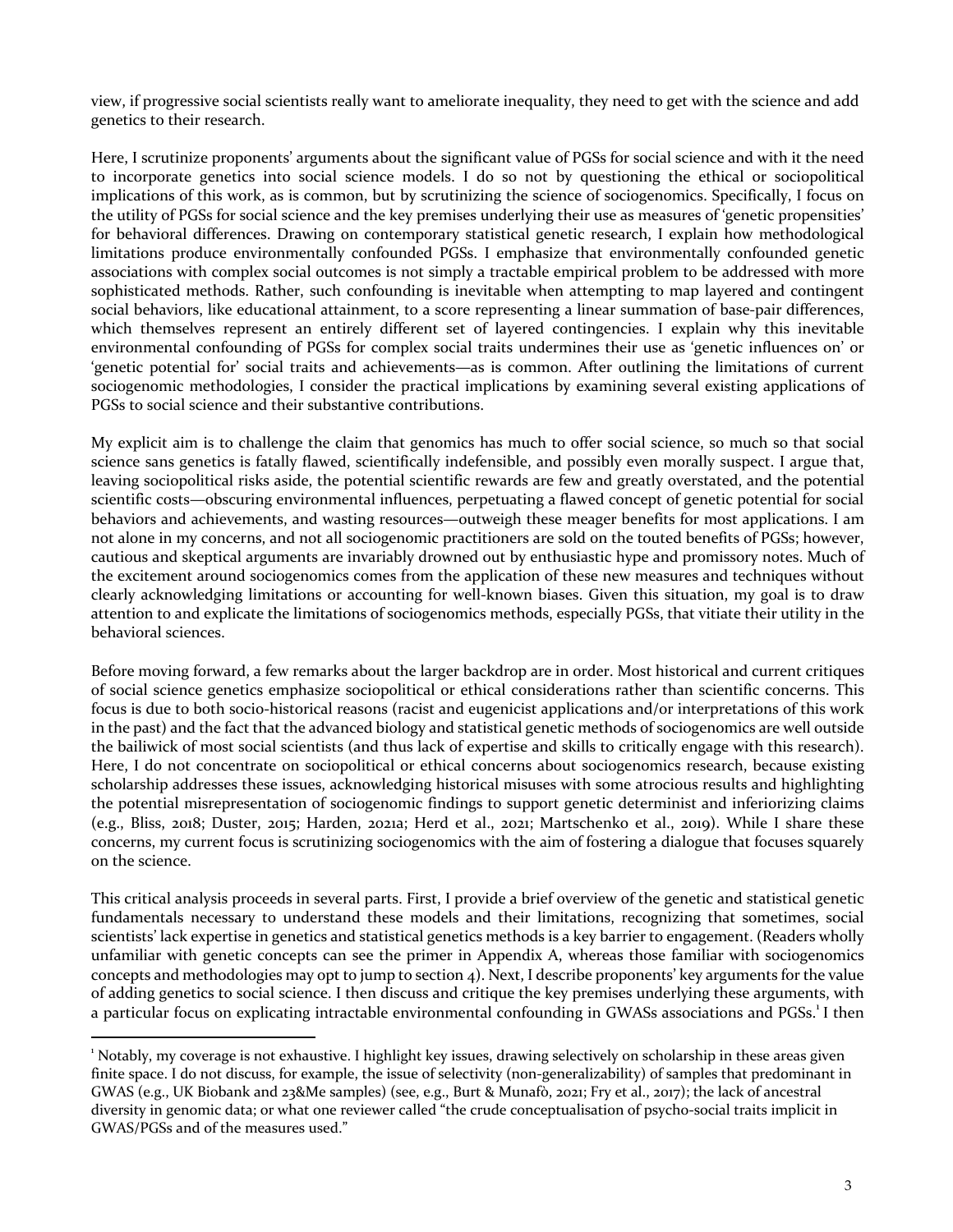explain how these challenges undermine the utility of PGSs as measures of genetic influences or potential. I conclude by offering several suggestions for the field.

#### **2. A Primer on Genomics**

At present preconstructed polygenic scores are available in several accessible social science data sets available to be dropped into models just like any other variable (Braudt, 2018; Mills & Tropf, 2020). Properly interpreting the meaning and challenges of PGSs, however, requires some knowledge of what PGSs capture, what they don't, and what these models assume.

#### *2.1 Basic Genetic Concepts in Sociogenomics* **\*\*Table 1 (Acronyms & Definitions) here\*\***

#### *2.2 Genetic Variants, Function, and Prevalence*

Given that sociogenomics focuses on genetic variation among people, understanding the type, prevalence, and distribution of human variation is necessary to understand what is and is not being captured in these studies. Genetic variants can be classified into three types:  $(i)$  single nucleotide variants  $(SNVs)$ , which are single base changes  $(G\rightarrow A)$ ; (2) indels, which are insertions of base pairs or deletions up to 50bp and often involve tandem repeating units  $(e.g., GATA$  repeated  $2-8$  times); and,  $(3)$  structural variants  $(SVs)$ , which are DNA rearrangements (deletions, duplications, or inversions) ranging from 50bp to more than a million base pairs (1Mbp). As discussed below, GWASs and PGSs analyze a subset of 'common' single nucleotide variants, known as single nucleotide polymorphisms (SNPs), where common usually means present in at least 1% of the population (see Appendix A for more detail).

Human genetic variation is extensive—all genetic variants compatible with life are likely represented in some individual living today (McClellan & King, 2010). Comparing the genomes of any two humans around the world, we would typically find between 3 to 4.5 million genetic differences between them or approximately 1 variant every 800 bases<sup>2</sup>. Most of these genetic variants are SNPs and are non-functional. That is, they have no effects on biological functioning or differences between people. Obviously, only functional variants contribute to differences between people. While some genetic variation is debilitating, most genetic variation in a given genome is benign, ancient, and common.

In contrast, functional variants are those that either alter gene product (the protein produced) or gene dosage (e.g., the amount of protein produced). As an example of the former, the  $SLC<sub>24</sub>A<sub>5</sub>$  gene encodes a protein involved in epidermal melanogenesis and skin pigmentation through its intracellular potassium-dependent exchanger activity (Ginger et al., 2008). Several thousand years ago, a  $G \rightarrow A$  mutation in *SLC24A5* occurred among people migrating from African to Europe. This variant, which changes the encoded amino acid from alanine to threonine, disrupts melanogenesis and thereby results in lighter skin tone (Lamason et al., 2005). Other variants can affect function not by changing the protein produced but, for example, by affecting the binding sites for various RNAs in a manner that reduces or increases transcription and thereby contributes to trait differences by altering gene dosage (the production of too much or too little of the functional protein).

All three variant types can be functional and contribute to differences between people. Although rare compared to SNVs and indels, evidence suggests that structural variants have a disproportionate role in shaping human differences compared to other variants (Chiang et al., 2017; Collins et al., 2020; Takumi & Tamada, 2018). Structural variants can involve multiple copies of genes or the deletion of a gene and thus influence gene dosage (the production of too much or too little of the functional protein). Sudmant et al.  $(2015)$  estimated that structural variants were 50 times more likely than SNVs to affect gene expression and three times more likely to be associated with a trait difference than a SNV.

Despite being the extreme minority among the variants we carry, we all have thousands of functional variants in our genomes. A recent deep sequencing study of diverse ancestries identified approximately 11,700 functional variants per individual genome (Taliun et al., 2021). Another study of roughly half a million people in the U.K., Backman et al. (2021) observed an average of  $\sim$  600 variants, including 50 putative loss-of-function (pLOFs)

 $2$  Or 4-5 nucleotide differences every 1000 bp accounting for structural variants.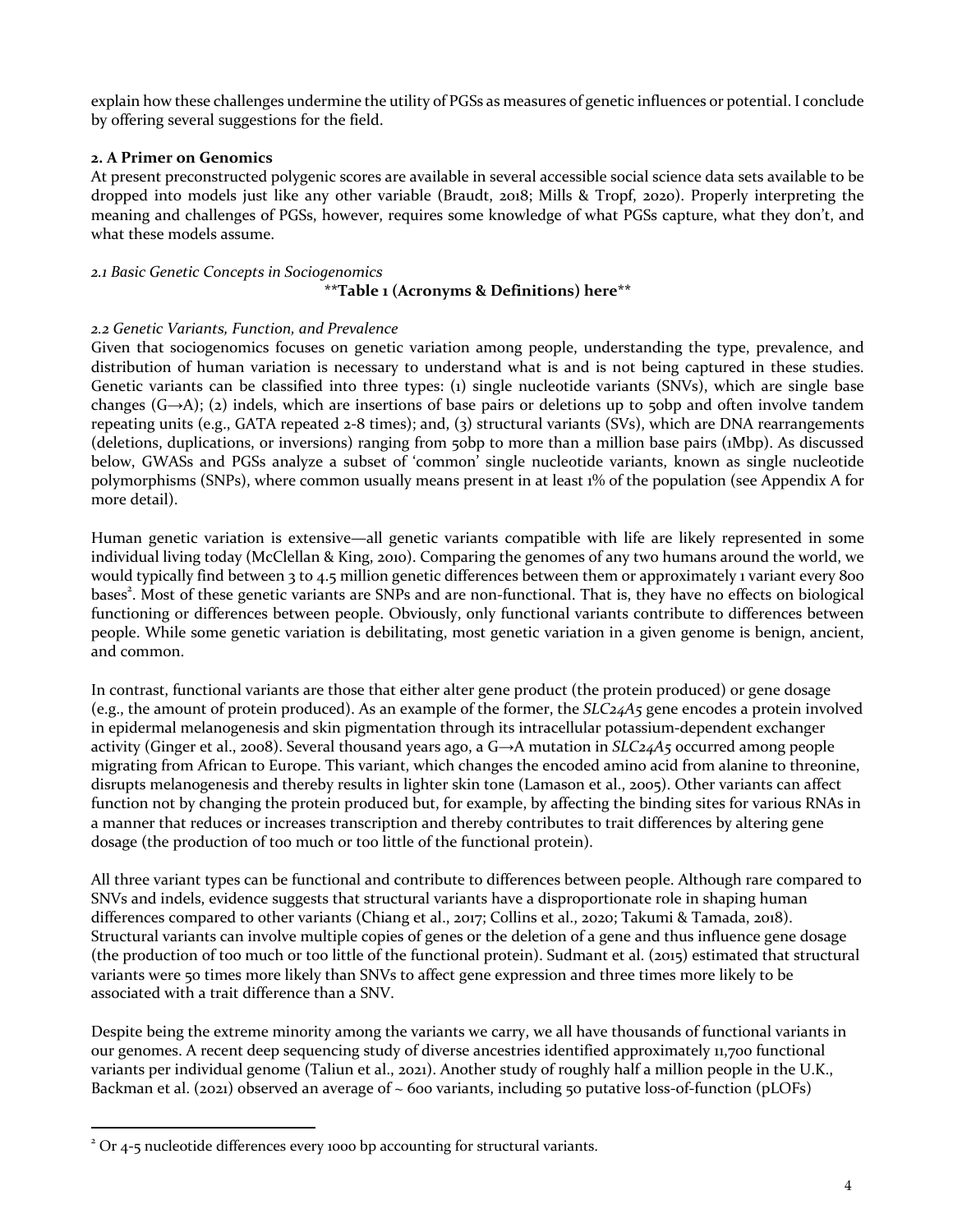variants, per gene. Backman et al. (2021) estimated that on average each of us carries 214 putative loss-of-function variants as 'defective' gene copies. Although this variation is non-trivial, recall that we receive two copies of our genes (excepting the male-specific genes on the Y chromosome). In addition, a host of cellular mechanisms, including those shaping gene expression, compensate for many of these loss-of-function variants and facilitate robustness to functional mutations by, for example, up-regulating transcription (thereby producing more mRNA transcripts) and slowing the rate of mRNA decay (thereby increasing the ability of the cell to make more polypeptides from the same mRNA transcript) (see Strachan & Reed 2018).

In addition to the several million genetic variants passed down by each of our parents, we inherit roughly 30 to 80 new mutations that arise during meiosis. The human population explosion over the past several hundred years has produced an abundance of new mutations as rare variants. Rare variants are disproportionately deleterious. Fu et al.  $(2013)$  estimated that  $\sim86\%$  of all deleterious SNVs are rare and recent. Many of these variants are found in only a handful of related people and are not represented in population samples. As discussed later, despite their prevalence and disease-relevance, rare variants pose a challenge for GWASs.

#### 2.3 *A* Brief Note on Ancestry & Continental Populations

Most sociogenomic studies at least briefly discuss ancestry and issues related thereto. A basic understanding of what this refers to is helpful (for a social science discussion, see Herd et al., 2021). Modern humans are, of course, a single species, which emerged some  $550-750$  thousand years ago (Fu et al. 2016). Although terminology varies, several population genetic studies classify humans roughly into five continental populations: African (AFR), European (EUR), East Asian (EAS), South Asian (SAS), and American (AMR), differentiated by their continental migration out of Africa within the last 100k years (Genomes Project Consortium, 2015). Importantly, these populations are abstractions from an underlying continuum of genetic relatedness and *should not* be thought of as genetically distinct subpopulations (Coop & Przeworski, 2022; Feldman et al., 2003).

The vast majority of variants in an individual's genome are shared by all continental populations (Genomes Project Consortium, 2015). Only a small proportion of the variants in an individual genome are restricted to one continental population, and these tend to be recent mutations that are also rare in the populations in which they are found. However, allele frequencies for common variants do differ across groups due to population patterns of migration and mating, shaped by physical boundaries and sociocultural influences. Furthermore, allele frequencies vary in a more fine-grained manner across subgroups of populations, especially for rare variants (Mathieson & Mcvean, 2012). As discussed later, this variation in mostly random allele frequencies across difference groups poses a major challenge for GWAS by inducing or inflating genetic associations through confounding between genotypes and outcomes (e.g., Berg et al., 2019; Morris et al., 2020a).

# *3. Statistical Genetic Methods of Sociogenomics*

#### *3.1 What Genetic Differences are Measured?*

The complexity of GWASs/PGSs and the way that they are discussed can produce confusion over what is measured in these studies. Readers can be excused from thinking that these studies measure genes and/or causal variants that shape differences through some known biological pathway. The abstract of a recent study, for example, referenced "mothers with more education-related genes" (Armstrong-Carter et al. 2020). Genes are not measured in these studies. Rather, these studies measure and analyze a select subset of one form of variation in the genome: single nucleotide polymorphisms (SNPs) that have two alleles (e.g., A or C) (see Appendix A for a detailed discussion).<sup>3</sup> In this section, I describe with as much simplicity as possible what is measured in GWASs/PGSs and why. Although intricate, understanding what GWASs/PGSs do measure (SNPs) and that they do not measure (genes or causal variants) is necessary to understand the inherent limitations with this approach.

The GWAS methodology is rooted in the blocklike structure of our genome. Although technical detail is out of scope, we inherit whole chromosomes from each parent, but these chromosomes are composed of unique blends of

<sup>&</sup>lt;sup>3</sup> A relatively small number of GWASs (but none in sociogenomics) have analyzed common copy number variants (CNVs) (see, e.g., Bochukova et al. 2010; Willer et al. 2009).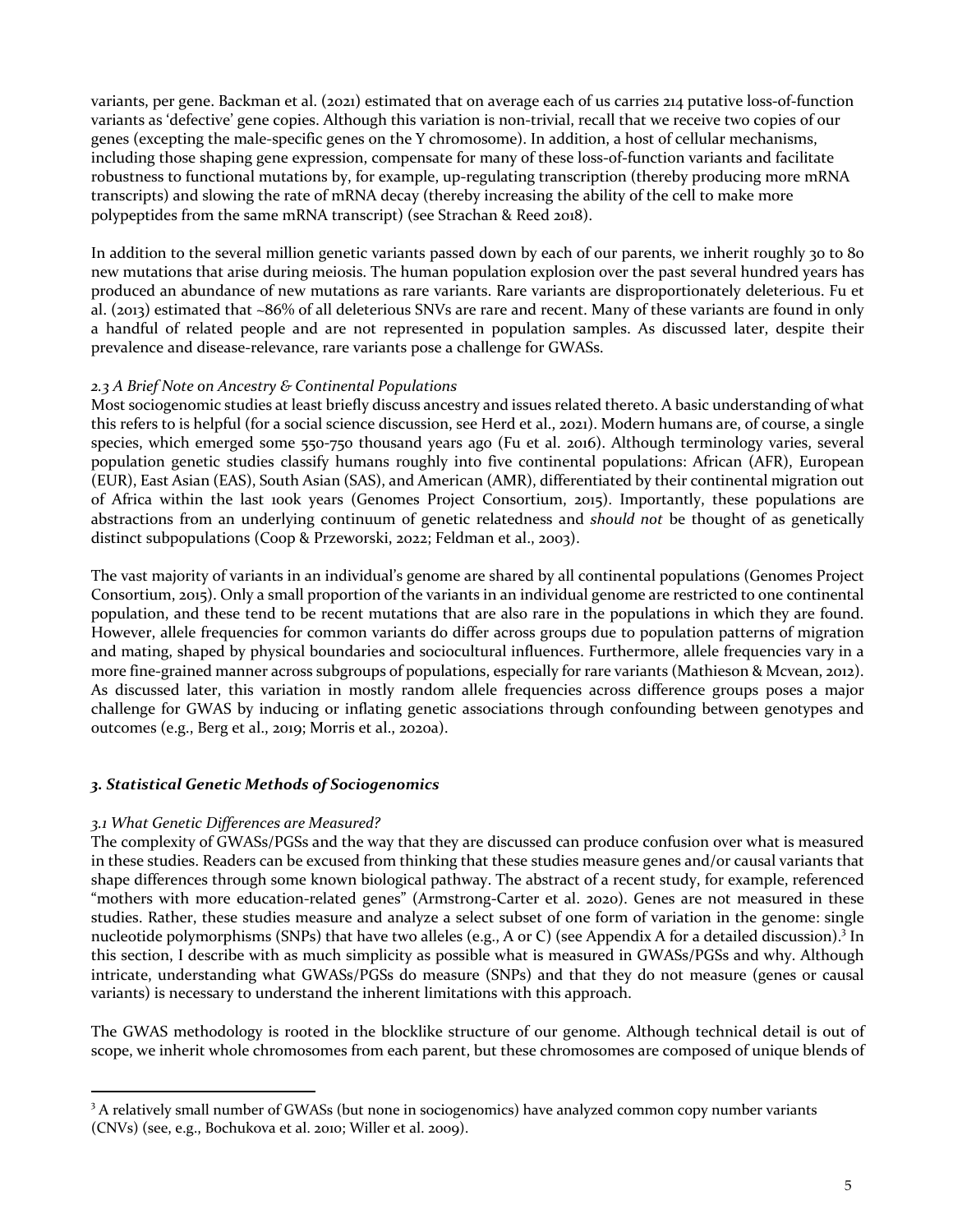blocks of our parents' maternal and paternal chromosomes created during the process of 'crossing over' (or genetic recombination). Each chromosome we inherit is a unique blend of our parents' matching chromosomes, created when segments are exchanged in meiosis (an average of 1.5 blocks of exchange per chromosome). Helpfully, crossing over does not occur randomly across the genome but tends to occur in 1-2kb regions, known as recombination hotspots, which occur every 50-100kb across the genome (Myers et al., 2005). Consequently, blocks of chromosomal segments are passed down across many generations unbroken by recombination, and, by dint of being passed down unbroken, contain correlated SNPs (i.e., SNPs that are not inherited independently). These chromosomal segments that exist between recombination hotspots are known as *haplotype blocks*. The association between SNPs on a haplotype is known as *linkage disequilibrium* (LD) and exists as a matter of degree (as a correlation).

This haplotype structure of our genome means that there is much less variability between genomes than would occur from the random assortment of SNPs. For example, the average haplotype block contains  $\sim$ 50 SNPs, which would, in theory, allow  $2^{50}$  different combinations. Typically, however, most haplotype  $(> 90\%)$  blocks will be characterized by six or fewer combinations of alleles (The International HapMap Consortium, 2005). The combination of alleles on a haplotype block is known as haplotype and represent ancestral segments defined by common, ancient SNPs. Rarer variation exists as heterogeneity around the common, ancient SNPs that define haplotype blocks (Strachan & Read, 2018).

This haplotype structure of our genomes undergirds the GWAS methodology. Measuring and testing each of our 3bn base pairs is impracticable. Instead, GWASs analyze a smaller number of SNPs from across the genome to tag regions of common variation (i.e., haplotypes). Contemporary GWASs scan the genome for associations between several million of these preselected SNPs, known as 'tag SNPs' and a trait. Significant SNPs associations mark a genomic region ('genomic risk locus' or quantitative trait locus, QTL) in which an unknown causal variant(s) driving the association is presumed to lie. Tag SNPs are thus usually non-functional, common variants used as proxies for some unknown causal variant(s) in proximity (with which they are in LD). Proximity is relative and varying. Genomic risk loci can range in size from several hundred thousand to more than 1Mbp.

Crucially, rare and more likely deleterious variants are not well tagged by SNPs, given that SNPs tag haplotypes defined by shared common variants, and most haplotypes will not contain the rare variants (or they wouldn't be rare)<sup>4</sup> (Backman et al., 2021; McClellan & King, 2010; Tam et al., 2019). Additionally, other variant forms—indels, CNVs, and structural variants—are not measured in GWASs, and many are not well-tagged by common SNPs  $(Backman et al., 2021; Tam et al., 2019).$ 

Additionally, because different ancestral groups can have different allele frequencies, different patterns of LD, and somewhat different haplotypes, tag SNPs often do not work in the same way across populations, even when the causal variant is the same (Martin et al., 2017; Peterson et al., 2019). This ancestral variation in LD and haplotypes is one biological reason why GWAS findings do not 'port well' or generalize across ancestral groups (e.g., Mostafavi et al., 2020).

The haplotype structure of our genome also enables GWAS by facilitating imputation. GWASs rely on large samples; however, studies vary in the genotyping platforms they use, which measure somewhat different SNPs, and contain missing data. Knowledge of haplotypes allows the probabilistic imputation of missing or untyped genotypes at adjacent SNPs using more densely genotyped samples or whole genome reference panels.<sup>5</sup> Most genotype arrays now measure between 500,000 to 2 million SNPs, and most contemporary GWASs now include  $\sim$ 10 million SNPs, most imputed (Tam et al., 2019).

<sup>&</sup>lt;sup>4</sup> For example, in their recent UK Biobank study using whole-exome sequencing, Backman et al. (2021) noted: "Rare variant associations were enriched in loci from genome-wide association studies (GWAS), but most (91%) were independent of common variant signals."

<sup>&</sup>lt;sup>5</sup> Commonly used reference panels include the 1KG, HapMap Phase 2, and, more recently, the ancestrally diverse Trans-Omics for Precision Medicine (TOP Med) sample (Taliun et al., 2021). For better or worse, the reference panels differ across samples used in meta-analyses. One might think it wise to control for the reference population used for imputation in a meta-analysis; however, I have not seen this done in practice.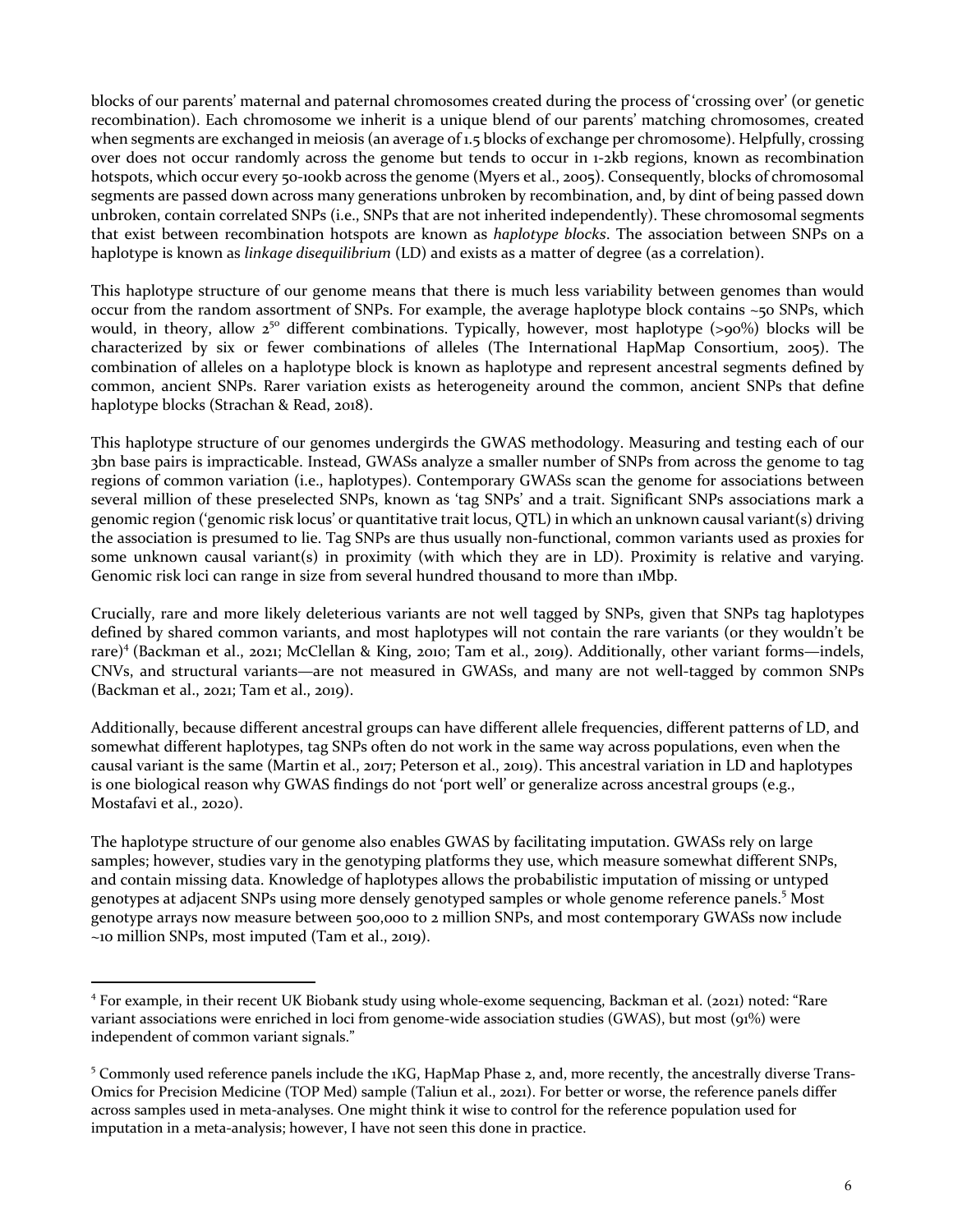The original aim of GWASs was to understand the underlying molecular basis of trait variation by tracing causal pathways from genetic variants to outcomes. The idea was that tag SNPs could be used to mark risk loci that could be followed up with fine-mapping and functional annotation to identify causal variants in genes with well-defined functions. Although GWASs have, in some cases, facilitated the identification of causal variants involved in disease pathogenesis, for reasons that are out of scope, biological interpretation is exceedingly difficult, in general, and even more so for complex social traits with increasingly numerous (>1000) GWAS hits and miniscule effect sizes (see e.g., Backman et al., 2021; Crouch & Bodmer, 2020; Edwards et al., 2013). Hence, sociogenomicists primarily use GWAS results for polygenic prediction, explicitly deemphasizing inquiry into causal variant(s) or biological pathways (but not always, see e.g., Ganna et al. 2019). In what follows, I briefly describe the nuts and bolts of GWAS, this is followed by a discussion of PGS generation.

# *3.2 GWAS Methodology*

GWASs are a theory-free analytic approach to scan the genome for trait-associated tag SNPs. This involves testing, for each SNP one at a time, whether an allele (SNP variant) is more common in cases versus controls (or for continuous traits, across different levels). GWASs thus test for independence between genotype and outcome for each SNP, with a few controls (not including other SNPs). The 2018 educational attainment GWASs, for example, assessed whether allele frequencies—for roughly 10 million SNPs—differed (across groups stratified by) years of education (Lee et al., 2018). Typically, the type of effect of interest in GWASs are variant substitution effects, which can be understood as the counterfactual change in an individual outcome that would occur from changing the individual's genotype for a particular SNP at conception (holding all else constant) (Freese, 2008; Morris et al., 2020a). This counterfactual model assumes that genetic associations indicate a causal path from an individual's genotype (or allele dosage) to complex social traits, reflecting a variant substitution effect (Lawson et al., 2020).

The basic form of GWASs is straightforward. Here I focus on these basics, including the familiar linear equation form that underlies the model. This model has been elaborated in recent years, but the underlying logic remains the same. Using biallelic SNPs and assuming additive SNP effects, genotypes for a particular SNP (e.g., AA, AC, CC) are translated to numeric *allele dosage effects* by counting the number of minor (or effect) alleles (0, 1, or 2) for each individual. Allele dosages for each SNP are the focal independent variable in each of these millions of regressions (again, one for each SNP examined separately), which take the following general form:

$$
Y = \beta_0 + \beta_1 * SNP + \beta_2 * Sex + \beta_3 * Age + \beta_4 * PC1 ... \beta_{14} * PC10 + e
$$

Where Y is a continuous variable (e.g., years of education), and SNP represents the allele dosage measure, controlling for age, sex, and usually 10-20 genetic ancestry principal components (PCs, discussed shortly). The outcome of interest in this model is  $\beta_1$ —the effect size for each SNP—which can be interpreted as the marginal effect of having one more minor allele (a unit increase in allele dosage) and its associated p-value. For binary outcomes, this would just approximate the form of a familiar logistic regression model. These results for the millions of separate regressions are automatically compiled into results by modern computational programming software, such as PLINK (Purcell et al., 2007) and METAL (Willer et al., 2010). Focal GWAS results, as the SNP effect size estimates and p-values, are known as *summary statistics*, which provide the input for further analyses. Summary statistics are often considered the 'data' in GWAS even as these are more accurately referred to as the results (of the first step of the analysis) (Burt & Munafò, 2021).

Following the estimation of the GWAS from the primary study sample or the 'discovery' sample, a number of diagnostic tests (e.g., Manhattan and QQ-plots, which display p-values on a -log<sub>10</sub> scale) are performed (see Choi et al., 2020; Schaid et al., 2018). Due to LD (non-independence among SNPs sharing a haplotype) and the examination of each SNP separately, there will invariably be multiple (even dozens of) SNPs marking a risk locus. Thus, followup analyses (e.g., clumping and thresholding) are conducted to define clusters of SNPs in high LD (often high LD is defined as  $r^2 > .1^6$ ) and to identify a single 'lead SNP', usually the SNP with the lowest p-value, to represent this clump and mark a risk locus. In this way, risk loci (or QTLs) are defined as trait-associated regions marked by approximately independent ("lead") SNPs.

 $^6$  As we have noted elsewhere (Burt & Munafò 2020), these various thresholds are somewhat arbitrary and vary across studies, increasing, as others have also noted, researcher degrees of freedom (Charney 2021).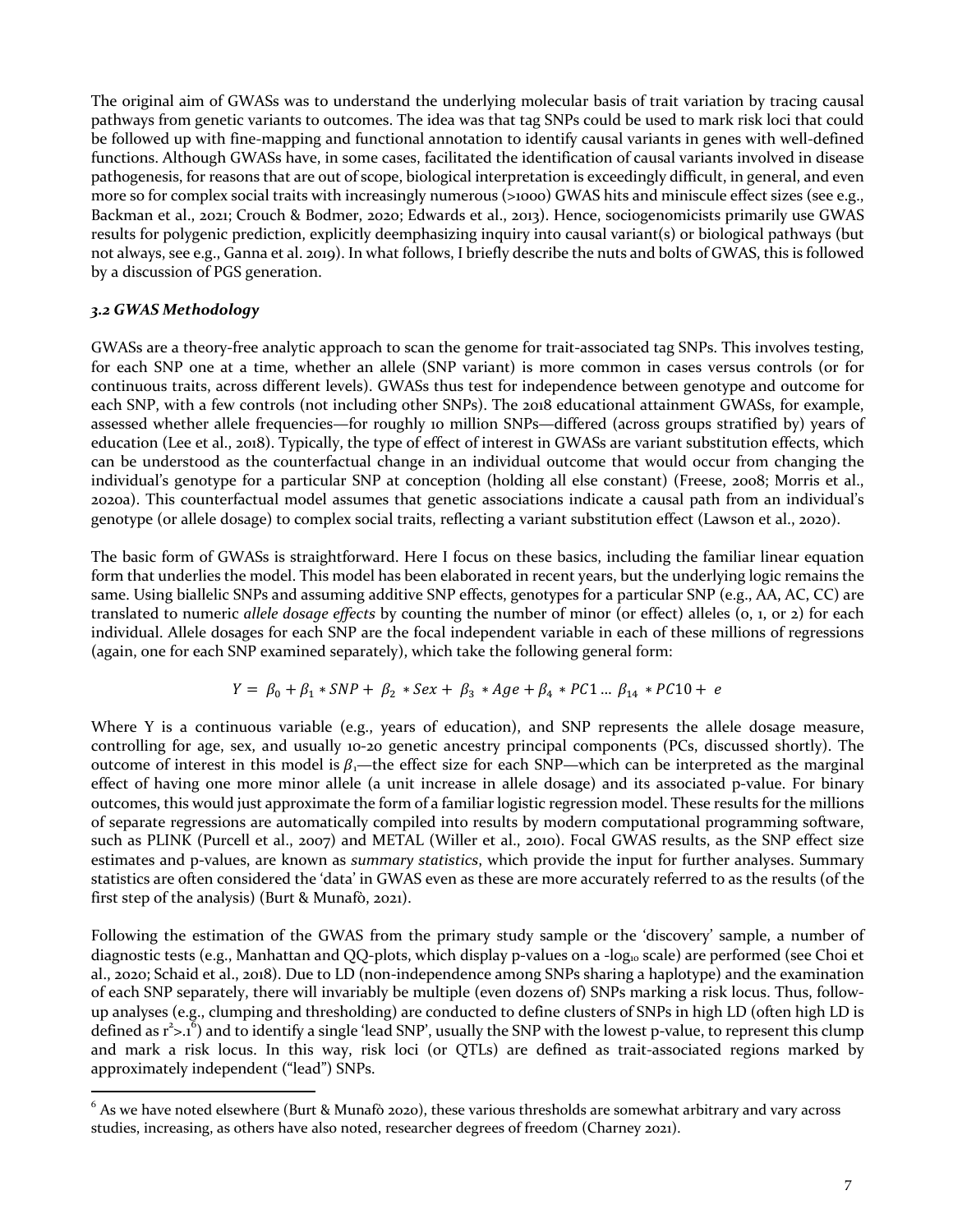As noted, risk loci range in size from ~50kbp to over 1Mbp (e.g., Lee et al. 2018). Thus, a GWAS that reports 1237 lead SNPs can thus be understood as identifying 1237 approximately independent risk loci defined by a lead SNP and in which the causal variant(s) responsible for the association is presumed to lie. Such risk loci, which often stretch across multiple haplotypes, usually contain thousands of SNVs along with structural variants and indels, and often multiple genes (hence the difficulty of biological interpretation).

Importantly, lead SNPs for complex social traits are invariably very weakly associated with an outcome, usually accounting for less than .01% of the variation. In their educational attainment study, for example, Lee et al. (2018) reported that "the median effect size of the lead SNPs corresponds to 1.7 weeks of schooling per allele." Similarly, among the five lead SNPs identified in their study of 'non-heterosexuality' in the UK Biobank, Ganna et al. (2019) observed 'very small effects'; "males with a GT genotype at the  $rs_34730029$  locus had 0.4% higher prevalence of samesex sexual behavior than those with a TT genotype  $(4.0 \text{ versus } 3.6\%)$ " (p.3). Given the impracticability of biological interpretation and the weak prediction from any single variant or QTL, researchers have shifted to creating genetic summary scores that aggregate SNPs weighted by their effect sizes, discussed next.

# *3.3 Polygenic Score (PGS) Construction*

Calculating PGSs (also called polygenic risk scores (PRS) or genetic risk scores (GRS), usually when referring to adverse biomedical outcomes) is now a common application of GWASs to predict complex traits (or disease risk) from weight and height to depression and educational attainment (Evans et al., 2009; Wray et al., 2007). PGSs operate under a massively polygenic, additive model (Boyle et al., 2017). Under this model, summing the GWASweighted risk (or effect) allele dosages  $(0, 1 \text{ or } 2)$  usually with several sophisticated statistical adjustments can provide an index of a continuous underlying (additive) genetic liability for a trait.<sup>7</sup> The human equivalent of the 'breeding value' in selective plant and animal breeding in human populations (Meuwissen et al., 2001), PGSs have been described as "summariz[ing] the cumulative effects of many variants across the genome and aim[ing] to index an individual's genetic liability for a given trait" (Domingue et al. 2020, p. 465) or a "single quantitative measure of genetic predisposition"(Mills et al., 2018). The educational attainment PGS has been characterized as measuring "an individual's genetic predisposition for completing [more years of] formal schooling" (Bolyard & Savelyev, 2020) and a "DNA-based indicator[] of propensity to succeed in education" (Harden et al., 2020).

The specific details on PGS construction can, and have, filled articles (see Choi et al. 2020 for more detail), but the basic process is as follows: run GWAS in discovery sample  $\rightarrow$  replicate results in an independent sample  $\rightarrow$  adjust for LD using a reference panel  $\rightarrow$  select SNPs  $\rightarrow$  adjust for LD and winner's curse $\rightarrow$  construct PGS  $\rightarrow$  test PGS prediction in a target sample  $\to$  assess PGS with incremental R<sup>2</sup>. There are several researcher decisions involved in PGS construction worth noting. In the 'select SNPs' phase of PGS construction, researchers decide which SNPs to include in the PGS (via p-value thresholds) based on the success of prediction. Specifically, researchers evaluate several PGSs created at a variety of p-value thresholds and select the best PGS predictor (measured by  $R^2$ ), which is usually the PGSs created from a p<1 threshold (i.e., *no* p-value threshold) (e.g., Belsky et al., 2018; Ganna et al., 2019; Lee et al., 2018). $^{8}$ 

Thus, in what may come as a surprise to some, most PGSs are constructed from all available SNPs regardless of their statistical significance in the GWAS. Available evidence suggests that these 'all SNPs' PGSs are more environmentally confounded than those that use (more stringent) p-value thresholds, such that while these may explain more variance, they do so because they capture environmental influences as well as genetic ones (Berg et al., 2019; Mostafavi et al., 2020).

 $^7$  As with the use of SNP associations for GWAS follow-up, when constructing PGSs, LD between SNPs needs to be accounted for to avoid aggregating SNPs that tag the same region of variation (i.e., multiple counting). That said, not all studies correct for LD when creating PGSs (see, e.g., Wertz et al. 2018, 2019). The consequence is an inflated PGS due to counting multiple SNPs that tag the same effect.

<sup>&</sup>lt;sup>8</sup> Some more sophisticated models, like LDPred, do not use p-value thresholds but instead involve the selection of various priors (assumptions) about the number of causal SNPs. In practice, the prior is that 'all SNPs are causal', which is curiously not defended anywhere to our knowledge. Moreover, the idea that all SNPs have causal effects is not consistent with available empirical evidence.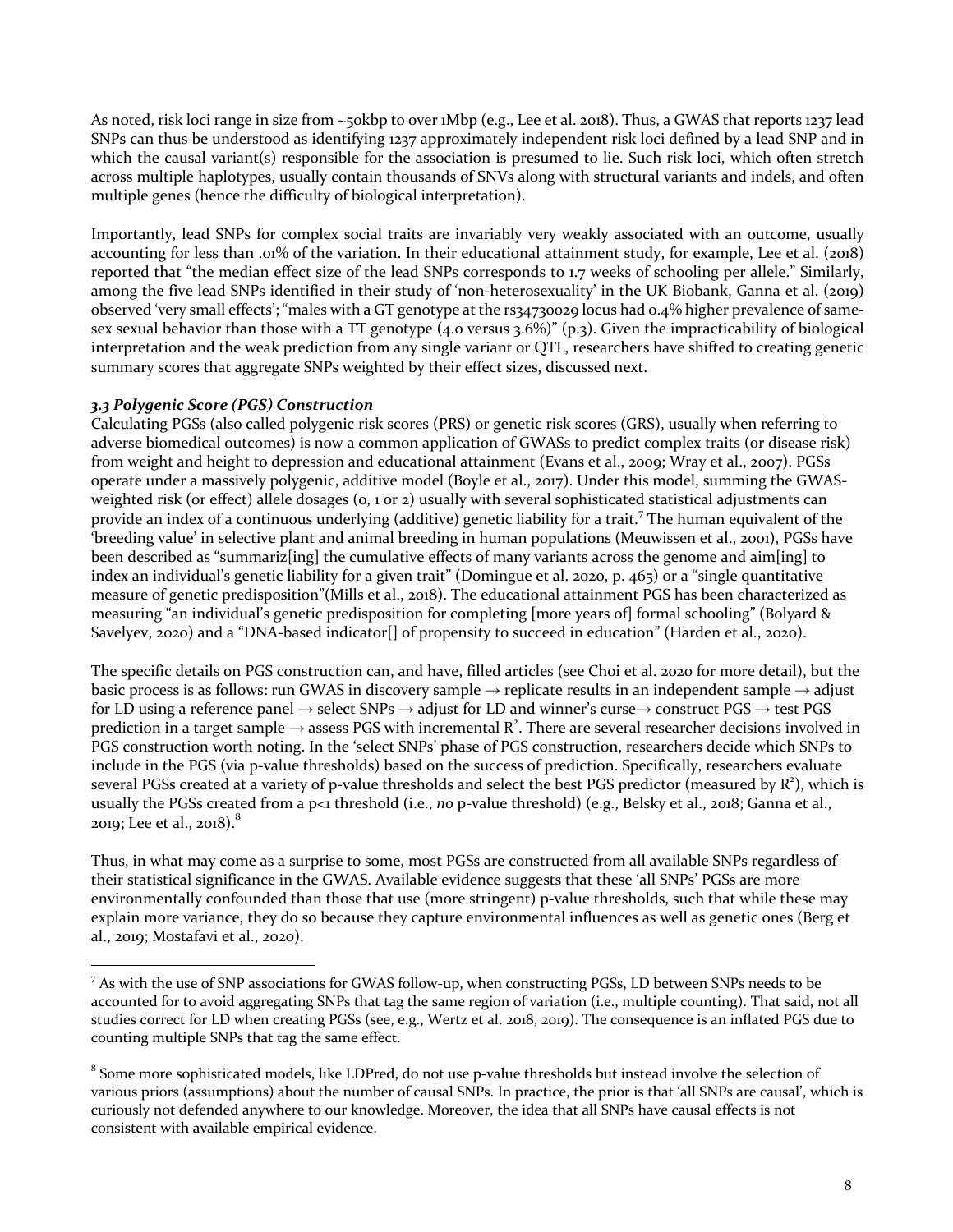#### 4. The Utility of PGSs for Social Science: Proponents' Arguments

Touted as a powerful new 'tool' for social scientists to incorporate genetics into their research, PGSs are said to offer exciting new opportunities for social science research (Braudt, 2018; Freese, 2018; Harden & Koellinger, 2020; Mills & Tropf, 2020). Below I describe proponents' chief arguments about the utility of PGSs for social science, but first a note on PGSs lack of efficacy in individual prediction.

With few exceptions (e.g., Plomin, 2019; Plomin & Von Stumm, 2018), scholars agree that PGSs do not predict complex social outcomes with any degree of efficacy or accuracy and, therefore, should not be used for individual prediction (see, e.g., Harden & Koellinger, 2020; Morris et al., 2020b). Although not appropriate for predicting individual outcomes, proponents emphasize myriad benefits to incorporating PGSs to social science.

#### *4.1 "Getting Genetics out of the Way"*

Perhaps the most hyped value of PGSs in social science is to control for genetic heterogeneity in studies of environmental effects. According to Harden (2021a), many sociogenomicists are most excited about the potential of PGSs as a tool "to make genetics recede into the background, to get it out of the way" so that we can more clearly see the effects of environments (see also Conley, 2016). Given ubiquitous heritability, proponents argue that uncontrolled genetic heterogeneity poses a serious threat to inferences about the effects of specific environments, as these ostensibly environmental causes may be biased or spurious (as actually driven by genetic differences) (Harden & Koellinger, 2020; Hart et al., 2021). For example, rather than health or longevity being influenced by higher educational attainment, scholars have suggested, these relationships may be spurious with genetic endowment being the causal force. Similarly, sociogenomicists have asked, whether parental environments, including early childcare, causally influence educational attainment or whether these are spuriously associated because of shared genetic endowments.

Proponents also argue that incorporating PGSs as control variables into social science research can enhance the precision of environmental estimates (Cesarini & Visscher, 2017; Harden, 2021a, 2021b; Kweon et al., 2020). This enhanced precision may increase the power associated with randomized controlled trials, potentially shrinking their cost (Lee et al., 2018; Rietveld et al., 2013). Controlling for genetic heterogeneity with PGSs, proponents argue, may also reveal previously obscured environmental effects. For example, some environmental influences on educational attainment may only be apparent among those at 'high genetic risk' (Herd et al., 2021). For these reasons, proponents suggest, PGSs are valuable as a control for differential genetic propensity to illuminate more clearly and precisely the effects of environmental influences (Harden & Koellinger, 2020; Trejo & Domingue, 2019).

# *4.2 A Powerful, Flexible Analytic Tool for Causal Inference*

Proponents also emphasize the value of PGSs as a powerful tool for causal inference (Belsky & Israel, 2014). This strength of PGSs, proponents argue, draws on several unique advantages of genetic data (Conley, 2016; Harden, 2021a). First, evidence (from twin studies of heritability) suggests that genetic differences matter. Second, "the genetic sequence of each person is fixed at conception and does not change throughout one's lifetime"(Kweon et al., 2020), which means that genotype need only be measured once. Further, once measured, PGSs can be calculated for any outcome, which need not be measured in the study, and as PGSs are updated with larger and more diverse samples, these individual scores can be created and updated (Belsky et al., 2018; Harden, 2021a, 2021b).

Proponents emphasize that this fixity of our DNA sequence means that reverse causality from behavior or environmental exposures to the genome can be ruled out. Given this, genetic data can serve as exogenous measures of individual characteristics, which do not change over the life course, "facilitating the tracing of developmental paths" or as a "fixed point from which to observe child development" (Belsky & Israel, 2014; Harden et al., 2020). Scholars have argued that PGSs can be used as a 'molecular tracer': "Just as a radiologist might administer a radioactive tracer to track the flow of blood within the body, researchers can use genetics as a molecular tracer to get a clearer image of how students progress through the twists and turns of the educational system"(Harden et al., 2020).

# *4.3 Gene-Environment Interplay*

PGSs are also advertised as a more direct and powerful tool to explore how gene-environment interplay influences social outcomes. Broadly, gene-environment interplay with PGSs can be demarcated into three broad types: (1)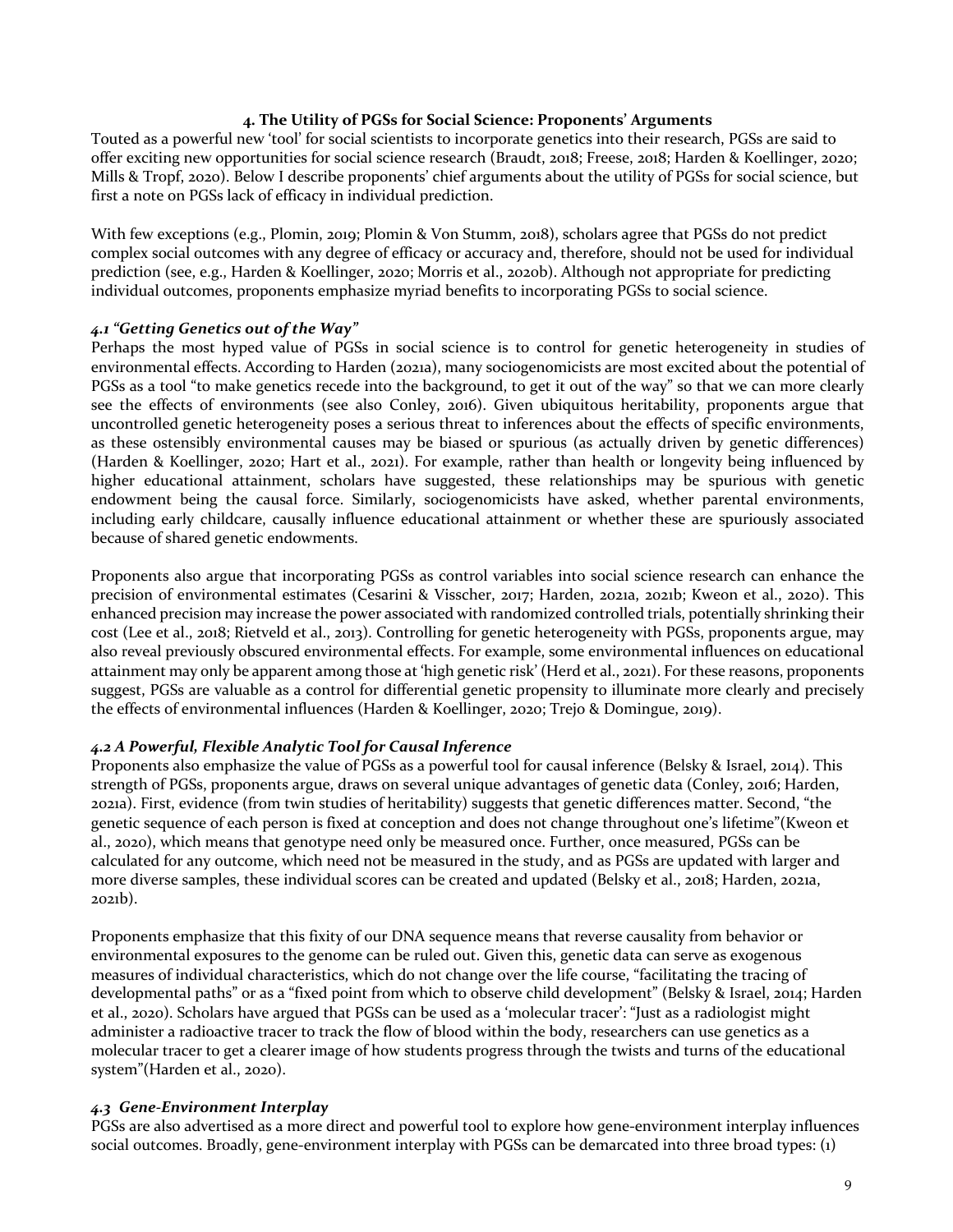PGS-environment interactions (e.g., does gender suppress 'genetic potential' for educational attainment; Herd et al., 2018), (2) PGS-environment combinatory effects (e.g., how do 'nature' and 'nurture' combine to shape children's resemblance to their parents in human capital accumulations over time; Harden & Koellinger, 2020), and  $(3)$  PGS-through-environment pathways  $(e.g.,$  through what social-psychological mechanisms does the education PGS increase educational attainment; Bolyard & Savelyev, 2020).

Proponents have argued that PGSs can reinvigorate the study of gene-environment interactions  $(GxE)$  with "robust measures of genotype", in contrast to the limited candidate GxE approach (Harden & Koellinger, 2020; Martschenko et al., 2019). "By applying the prism of GxE models, it is hoped that the white light of average effects will be refracted into a rainbow of genetically mediated responses that are made clear to the scholar interested in describing human behavior" (Conley, 2016, p. 293). In addition, PGSs may also be gainfully employed in the service of understanding heterogeneous responses to social interventions, in the form of a PGS x intervention (Harden & Koellinger, 2020).

# *4.4 Risk Stratification and/or Early Identification*

Although most scholars agree that PGS-based personalized programs or policies are not realistic due to poor individual prediction, PGSs are still advertised as having potential use in risk stratification, particularly for those in the upper and lower deciles of PGSs. On this view, PGSs could be used to identify 'at-risk' individuals before problems manifest or become severe through the implementation of an early genetic screening system (Martschenko et al., 2019). Such genetic screening is argued to provide an inexpensive way to more expansively identify those at high genetic risk of problems, such as lower educational attainment or physical inactivity, and intervene in advance with, for example, extra support or placement into a different learning environment (Harden & Koellinger, 2020; Martschenko et al., 2019). Similarly, PGSs could be used to identify 'high potential' individuals, who could also be targeted with different learning environments.

In addition to risk stratification, proponents argue that enhanced understanding of the distribution of genetic risks could be used to study the effects of social institutions and programs. For example, in educational systems, studying the distribution of genetic risks "across schools could be used to study inequities in the current ways that the educational system under- and overdiagnoses students... thereby identifying differential diagnoses and treatment across groups" using PGSs as "indicators with some degree of objectivity" (Martschenko et al., 2019).

# *4.5 Changing Worldviews and Approaches to Social Inequalities*

Finally, some proponents claim that incorporating genetics into social science will change the way that social scientists think about the world. In the words of Harden and Koellinger (2020, p.567):

"Ultimately, the greatest impact from integrating genetics into the social sciences will probably not come from simply applying new tools to old questions, but from changing how people think about the world around them, allowing them to ask new questions and to pursue new answers that would not have been feasible before. For example, the realization that success in life is partly the result of a genetic lottery raises new questions not only about underlying mechanisms, but also about fairness and what a desirable distribution of wealth in a society should look like."

On this view, GWASs and PGSs reveal the hitherto unrecognized fact that 'success in life' is partly shaped by our genetic inheritances. In general, these scholars maintain that incorporating genetics into social science will stimulate new ways of thinking about and investigating our differences and inequalities, which may inform social policies to ameliorate inequalities.

# *4.6 Summary*

Proponents tout several benefits from incorporating PGSs into social science to enhance social science research. In the next section, I scrutinize the science of sociogenomics, highlighting limitations, which I argue, undermine the utility of PGSs into social science. Most of these limitations are acknowledged by sociogenomicists; yet the full implications of these challenges are invariably unheeded in practical applications.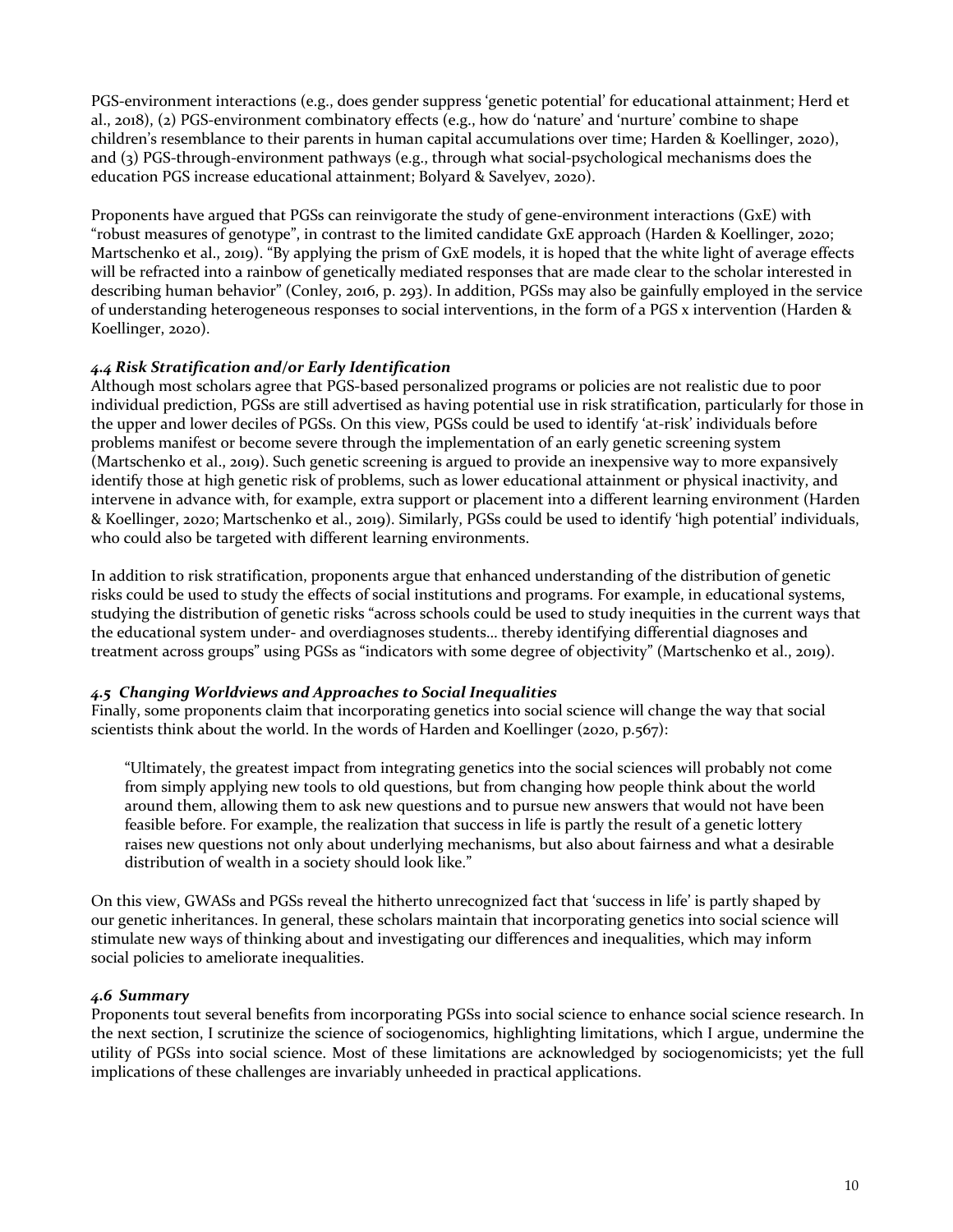#### **5. Limitations of PGSs that Undermine their Utility for Social Science**

As is well known, a person's social traits emerge from a complex interplay of environmental and genetic influences over their lifetime. As I have discussed, the goal of GWASs is to identify variant substitution effects as causal genetic effects, and the raison d'être of PGSs is to index genetic influences on (differences in) phenotypes. Proponents hype the value of PGSs for "unbraiding" and "disentangling" the effects of genetics and environments in shaping individual differences in complex social outcomes. Naturally, this only works if (a) genetic and environmental influences on traits can be differentiated, and, if so, (b) PGSs are relatively accurate and unbiased estimates of genetic influences (Barton et al., 2019). Unfortunately, for a variety of biological, statistical, and developmental reasons, GWASs cannot disentangle 'genetic' from 'environmental' influences, such that PGSs do not index genetic influences on complex traits (Haworth et al., 2019; Morris et al., 2020a). In particular, dynamic population phenomena induce confounding between genotypes and complex social outcomes at multiple levels, *inter alia*: family, neighborhood, peer group, region, culture, nation, historical time (Barton et al., 2019; Lawson et al., 2020). I discuss four primary limitations of PGSs that vitiate their utility for social science as measures of 'genetic influences on' or 'genetic propensities for' complex social traits: relatedness confounding, downward causation, limited coverage of genetic influences, and context-specificity.

# *5.1 Relatedness Confounding of PGSs*

The most widespread and widely recognized form of environmental confounding is due to (genetic) relatedness and passive gene-environment correlations. Basically, people who are more genetically similar (i.e., more closely related, even distantly) also tend to develop in more similar sociocultural, political, and physical environments, which influence most complex social traits. Thus, genotype and environments are correlated for non-causal reasons. Generally, relatedness confounding is demarcated into population genetic structure and familial confounding. Both are known issues in GWASs/PGSs and steps are taken to mitigate this confounding. However, evidence is mounting that these corrections are insufficient, such that inflated or spurious genetic associations persist (e.g., Barton et al., 2019; Berg et al., 2019; Haworth et al., 2019; Morris et al., 2020a; Mostafavi et al., 2020).

# *5.1.1 Population (Sub)Structure & Phenotype Stratification*

"With respect to confounding by population structure, the key qualitative difference is between controlling the environment experimentally, and not doing so. Once we leave an experimental setting, we are effectively skating on thin ice, and whether the ice *will hold depends on how far out we skate.*" (Barton et al. 2019, p.3)

*Population* (*genetic*) (*sub*)*structure* refers to patterns of genetic variation within populations due to non-random mating. Population structure arises due to complex demographic histories (separation, migration, admixture), which result in mostly random allele frequency differences between population subgroups (Cardon & Palmer, 2003; Lawson et al., 2020). When these coarse population genetic subgroups (shaped by geographic region, race/ethnicity, social class, religion) are differentially exposed to trait-associated sociocultural and physical environmental factors—as they often are—alleles associated with subgroup membership are also associated with trait differences, producing spurious or inflated genetic effect size estimates, known as *phenotype stratification* (Browning & Browning, 2011; Cardon & Palmer, 2003; Morris et al., 2020a).

The classic example used to illustrate phenotype stratification is a genetic association study of chopstick-eating skills (Hamer, 2000; Lander & Schork, 1994). If we were to conduct a GWAS of using chopsticks in a sample of diverse ancestry, we would no doubt find significant associations. While there may be some genetic variants affecting our ability to handle chopsticks  $(e.g., finger$  dexterity), most genetic associations would be due to cultural differences, namely random variants that differed in frequency between East Asia and the rest of the world and had nothing to do with 'genetic propensity' for chopstick use skills. In practical applications, phenotype stratification is most plainly manifest with the geographic patterning of polygenic scores, which reflects sociocultural and physical environmental influences (Abdellaoui et al., 2021; Haworth et al., 2019; Lawson et al., 2020). 

The minimal approach to mitigate phenotype stratification is the examination of an ostensibly homogenous ancestral group. However, population substructure exists within these groups, including populations from a single location, such as 'white Europeans' within the U.K., Finland, the Netherlands, and Western France (e.g., Bycroft et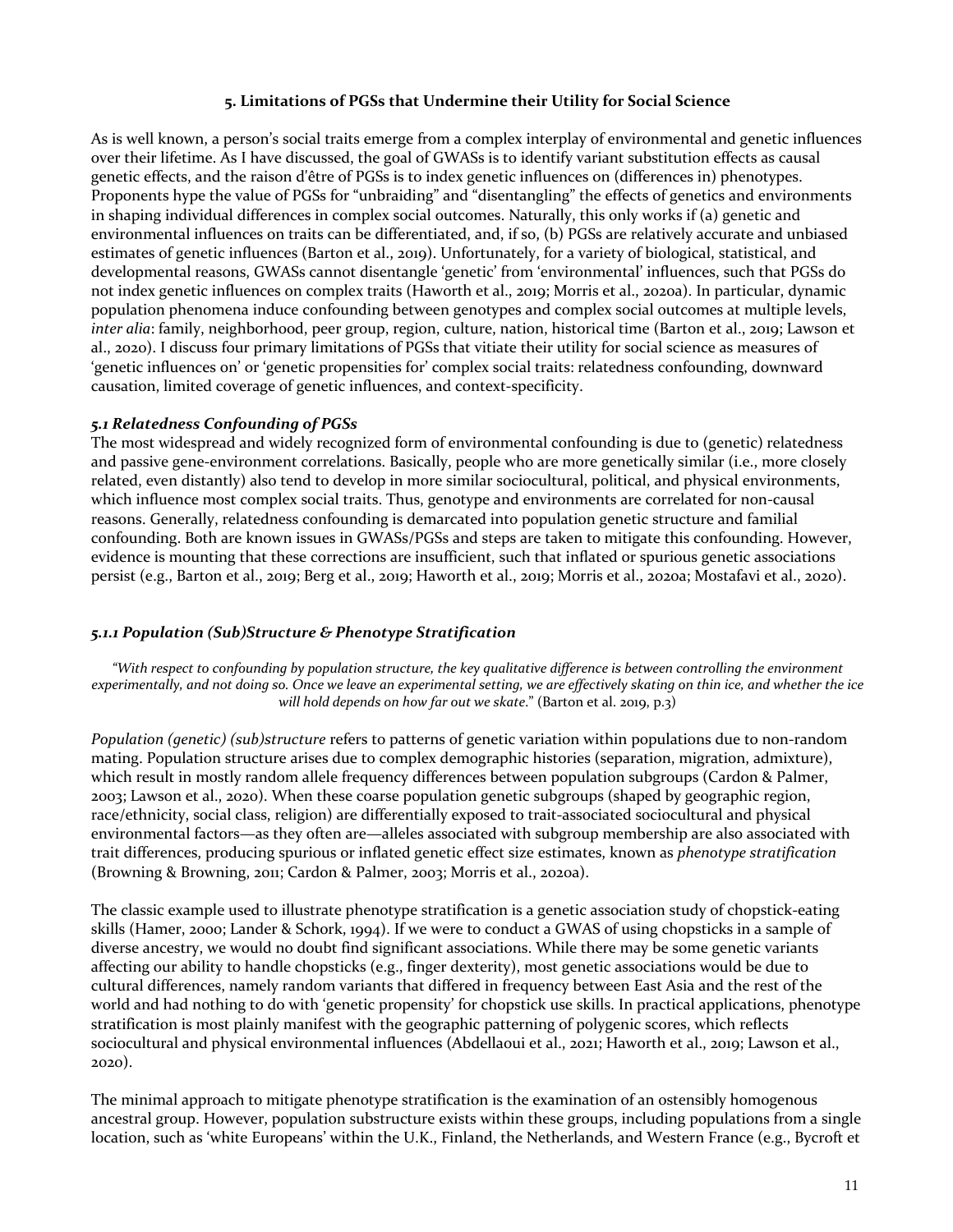al., 2019; Byrne et al., 2020; Haworth et al., 2019; Karakachoff et al., 2015; Kerminen et al., 2017; Leslie et al., 2015). Such finer-scale genetic population structure (known as local or regional population structure) is a function of non-random mating shaped by sociopolitical forces, cultural factors, and different physical environments all of which foster assortative mating (Morris et al., 2020a; Richardson & Jones, 2019; Zaidi & Mathieson, 2020). Consequently, pervasive, albeit often subtle, allele frequency differences between subgroups experiencing many different physical and social environments exist and can be picked up by GWASs as genetic causes, even if functionally unrelated to trait variation. For these reasons, in the presence of population structure, GWAS SNP associations may just be proxies for (or inflated by) an environmental variable that has not been properly corrected (Browning & Browning, 2011; Cardon & Palmer, 2003; Novembre & Barton, 2018).

Several sophisticated statistical methods have been introduced to mitigate or adjust for population structureconfounding, including genomic control (Devlin & Roeder, 1999), genetic principal components (PCs) (Price et al., 2006), linear mixed models (LMM)(Kang et al., 2010), and LD score regression (LDSC) (Bulik-Sullivan et al., 2015). Although these methods appear to reduce population stratification, evidence from a variety of studies using whole genome sequence data, simulations, and tests of non-genetic traits (like latitude/longitude of birth, birth order) evince that these methods do not adequately correct for population structure, and this is especially true for complex social traits of interest to sociogenomicists (e.g., Berg et al., 2019; Dandine-Roulland et al., 2016; Mostafavi et al., 2020; Sohail et al., 2019; Zaidi & Mathieson, 2020).

For example, in a recent study, Abdellaoui et al. (2021) demonstrate that controlling for geographic region decreases heritability signals for SES-related traits, especially educational attainment and income, as socioeconomic differences between geographic regions induce gene-environment correlations that are picked up in GWASs and inflate PGSs (see also: Leslie et al., 2015; Mostafavi et al., 2020; Sohail et al., 2019). In another study using simulations, Zaidi and Mathieson (2020) show that recent (within the past 100 generations or  $\sim$ 2500 years) genetic structure with sharp effects poses a particular problem for GWAS/PGSs given the tag SNP methodology. As they explain, recent population structure with sharp local effects, as may result from cultural, language, and/or physical boundaries patterning mating, can only be adequately corrected with rare variants, which are not measured in these studies.<sup>9</sup>

In sum, the evidence is clear that phenotype stratification persists despite sophisticated methods to mitigate such confounding – most obviously in the form of geographic patterning of PGSs (Abdellaoui et al., 2021; Byrne et al.,  $2020$ ; Haworth et al.,  $2019$ ) – and its effects (inflating PGSs) appear to be particularly acute for complex behavioral traits related to socioeconomic status (Abdellaoui et al., 2021; Lawson et al., 2020). Crucially, these biases are exacerbated under the very modeling conditions most often utilized for social science outcomes - when multiple studies are meta-analyzed and millions of SNPs are aggregated in polygenic scores. In these situations, even subtle population stratification can cumulatively generate substantial biases when millions of SNPs are aggregated, especially when less stringent p-values are employed (as is typical) (Barton et al., 2019; Berg et al., 2019; Mathieson & Mcvean, 2012). In short, PGSs for complex social traits capture some non-trivial amount of social environmental effects due to uncorrected population substructure (Abdellaoui et al., 2021; Curtis, 2018; Lawson et al., 2020).

# *5.1.2 Familial Confounding<sup>10</sup>*

Biological parents not only pass on  $\frac{1}{2}$  of their genome to their children but also their environments, including social status, culture, worldviews, values, habits, and the like (Shen & Feldman, 2020). Therefore, the association between parental and offspring genotypes is often confounded by the association of genotypes with rearing environments, effects which may be amplified over generations via social mechanisms (as 'dynastic effects'; Brumpton et al. 2020). Such gene-environment correlations inflate estimates of genetic influences, especially for

<sup>&</sup>lt;sup>9</sup> Recent population structure is driven by rare variants which have a more recent origin and therefore are less likely to be shared among population subgroups (Fu et al., 2013; O'Conner et al., 2015). As such, recent structure (with sharper effects) cannot be captured by or corrected with common SNPs used in GWASs (Zaidi & Mathieson, 2020).

 $10$  Familial confounding is sometimes called "indirect genetic effects" or "genetic nurture"; however, I eschew these terms because these imply a causal effect of parents' genotypes on child phenotypes through nurture, which has not been demonstrated. Familial confounding also includes so-called 'dynastic effects' as (dis)advantages passed down to children (Abdellaoui et al., 2021).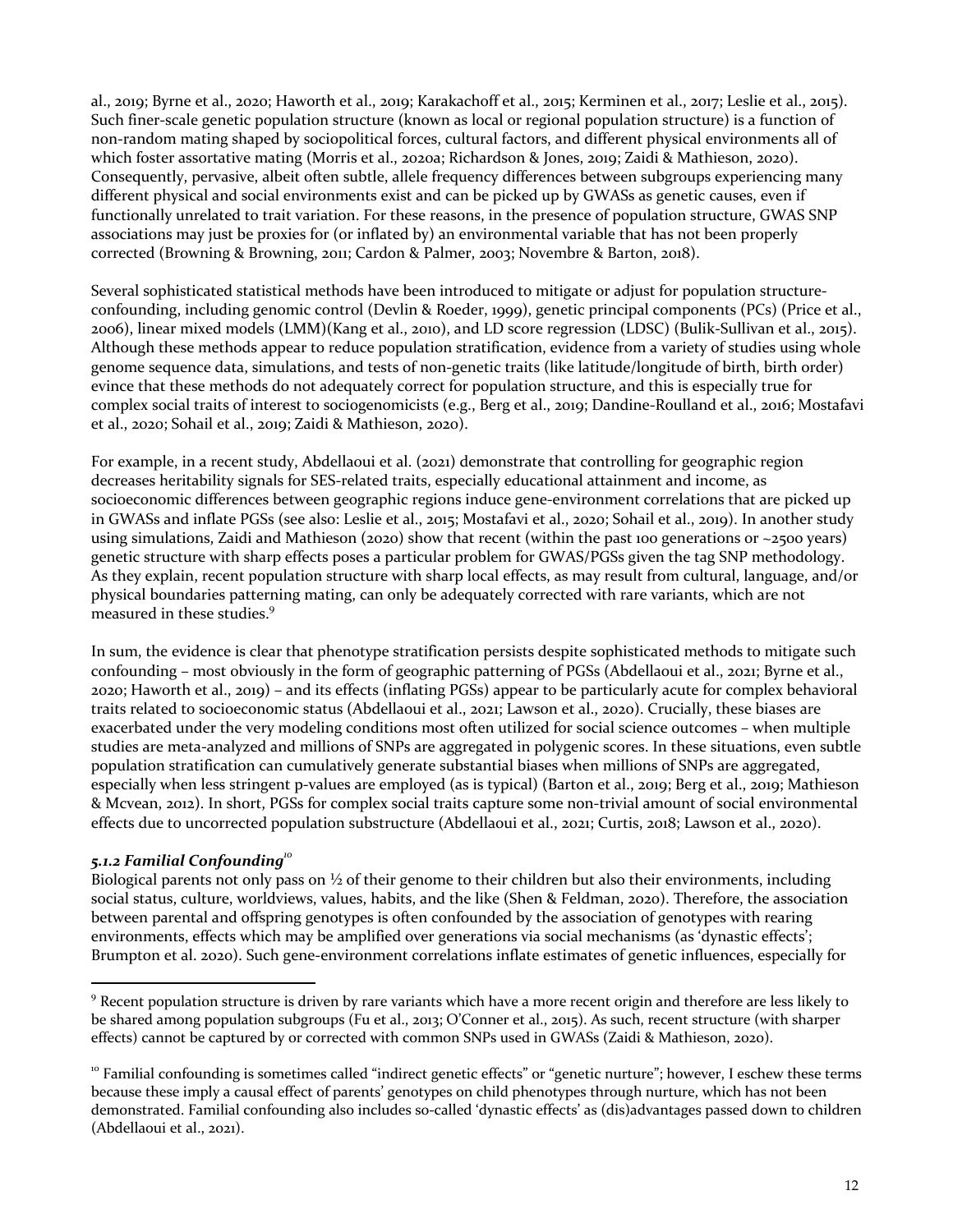complex social traits where the transmission of social advantages (e.g., status and wealth) and associated familial practices are significant (e.g., Kong et al., 2018; Morris et al., 2020a).

Several innovative sociogenomic studies have illuminated the extent of familial confounding in PGSs. These studies suggest that roughly half of the effect of the education PGS is due to familial confounding. For example, Kong et al. (2018) found that controlling for an education PGSs created from parents' non-transmitted alleles (i.e., the other  $\frac{1}{2}$  of alleles not passed down) reduced the variance explained by the offspring education PGSs by roughly half. If child PGS captures causal genetic effects, then controlling for non-transmitted parental alleles would not substantially reduce the effect of the child PGS on their education. In contrast, Kong et al.'s results suggested significant inflation of ostensibly genetic effects by familial confounding. In another study, Cheesman et al. (2020) compared the predictive effects of an education PGS on years of education in adopted and non-adopted youth. They observed that the PGS was twice as predictive of years of education in non-adopted versus adopted individuals ( $R^2$ =.074 versus .037), as would be expected if the education PGS captures familial effects. Similarly, Belsky et al. (2018) observed that controlling for parental education reduced the effect of the education PGS on years of education by about half, which "suggests environmental confounding of polygenic score associations with educational attainment" (p.E7277).

As with population structure, practitioners are aware of the issues with familial confounding and have employed statistical techniques to attempt to mitigate this confounding (see, e.g., Trejo & Domingue, 2019; Wu et al., 2021; Young et al., 2018). The most rigorous approach to reduce familial and population structure confounding is a within-family or sibling-difference design. These studies examine how differences between siblings in their genotypes (in GWAS or PGS prediction) explain sibling differences in phenotypes, net of their shared rearing environments using family fixed effects (Belsky et al., 2018; Laird & Lange, 2006). For illustration, Lee et al. (2018) used a sibling difference study to test the robustness of their (conventionally) unrelated sample education GWAS findings using a sample of  $\sim$ 22k sibling pairs. Given differences in statistical power, Lee et al. (2018) examined sign concordances of the GWAS coefficients (i.e., whether the effect direction of the risk alleles matched  $+/+$ ) rather than their significance or effect sizes across the studies at three different p-value thresholds. By chance, of course, we would expect  $50\%$  of the signs to match. Their results showed that for the less stringent p-value threshold (p<5 x 10<sup>-3</sup>), sign concordances between the discovery GWAS and sibling-difference GWAS were only slightly better than chance at ~56.5%, which improved at more stringent p-value thresholds to ~60% at p<5 x 10<sup>-5</sup> and ~ 65% at p<5 x 10<sup>-8 .</sup>" [Aside: although expecting perfect sign concordance is unrealistic, a sign concordance of <57% at a pvalue threshold that was *more* stringent than the one employed to create the widely used education PGS does not, in my view, demonstrate robustness or constitute replicated findings.] Lee et al. (2018) reported that the withinfamily effect sizes were, on average, 40% smaller than that from the unrelated GWAS. The just-published updated education GWAS did not present a within-family GWAS replication; however, their within-family PGS analyses indicated that only 30.9% of the PGS effect was a 'direct effect' (Okbay et al, 2022; see also Morris et al. 2020).

Not unexpectedly, sibling-differences studies of non-social (more proximally biological) traits, like height and Creactive protein, report only minor evidence of familial confounding and slightly reduced effect sizes, whereas sibstudies of social outcomes, like educational attainment and smoking behavior, invariably report appreciably smaller effect size estimates, given the significance of sociocultural forces on these traits (Howe et al., 2021; Lee et al., 2018; Mostafavi et al., 2020). Importantly, this confounding is not simply a minor issue affecting the precise effect size but evidence suggests that this confounding substantively alters sociogenomic findings. For example, Howe et al. (2021) demonstrated that strong genetic correlations between education and height, weight, and Creactive protein from population genetic studies become 'negligible' in sibling-difference analyses.

Given the persistence of genetic relatedness confounding in GWASs and PGSs even with sophisticated methodological 'corrections', research employing PGSs as indicators of genetic influence should, at a minimum (a) control for relevant social environments that are associated with genotype, including geographic location (Abdellaoui et al., 2021), or, preferably, (b) use sibling-study adjusted PGSs through a two-stage model to reduce

<sup>&</sup>lt;sup>11</sup> These findings provide further evidence that the 'all SNP'/no p-value threshold PGSs employed in most studies capture more bias than PGSs with p-value thresholds (Barton et al., 2019; Berg et al., 2019; Sohail et al., 2019).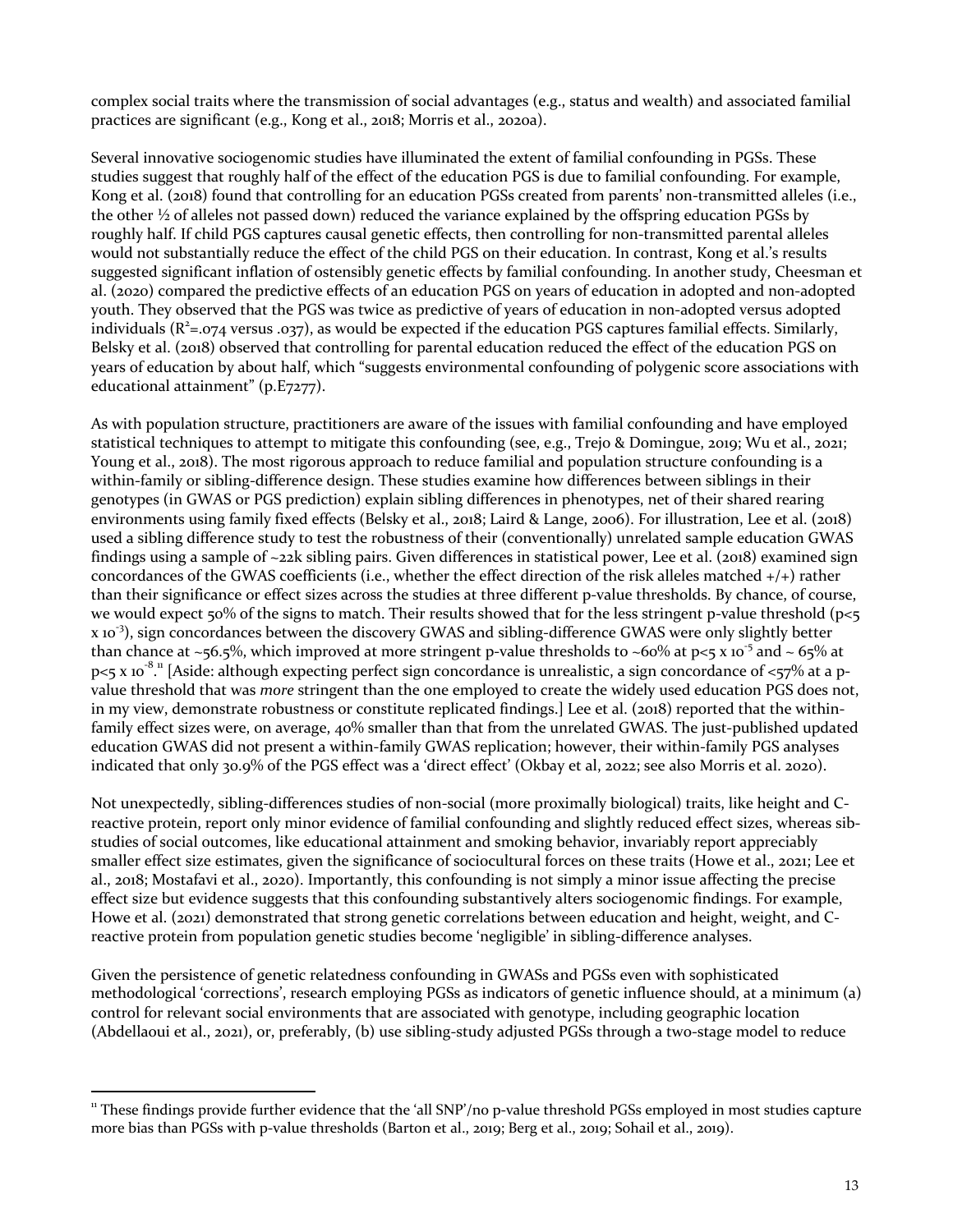(if not completely eliminate<sup>12</sup>) relatedness confounding. In the two-stage model, SNP p-values are estimated using a large unrelated GWAS, but the effect sizes are adjusted (downward) using the coefficients from a sibling difference study (Choi et al., 2020; Zaidi & Mathieson, 2020). Unfortunately, neither is common practice. Estimates used to create the education PGS, now widely available for use in social science datasets, were not adjusted based on the sibling study reduced effects sizes or the sign mismatch in the replication mentioned above. Creditably, the authors (Lee et al., 2018) recognized the persistence of confounding, writing:

"[o]ur within-family analyses suggest that GWAS estimates may overstate the causal effect sizes: if educational attainment-increasing genotypes are associated with parental educational attainmentincreasing genotypes, which are in turn associated with rearing environments that promote educational attainment, then failure to control for rearing environment will bias GWAS estimates.... Without controls *for this bias, it is therefore inappropriate to interpret the polygenic score for educational attainment as a measure of genetic endowment*" (p.1116, emphasis added).

Despite this clear caution about using PGSs as genetic potential without controls for confounding, subsequent education PGS studies did not heed these cautions and failed to control for rearing environments while examining PGSs as 'genetic propensity' (e.g., Harden et al., 2020; Herd et al., 2019; Wedow et al., 2018).

Notably, even PGSs created from within-family GWASs are not immune to environmental confounding for two key reasons. One has to do with the uniqueness of within-family designs. Due to subtle micro-stratification and complex social-psychological dynamics within families, the extent to which the causes of sibling differences for complex social traits are the same as the causes of general population differences is questionable. Research suggests sibling differences may be amplified or distorted as siblings attempt to create their own niches or fill unique roles in their families  $(e.g., 'the smart one', 'the athlete', 'the funny one', 'the troublemaker', 'the pretty$ one') (see, e.g., Healey & Ellis, 2007; Sulloway, 2001) in part through 'sibling contrast effects' (Carey, 1986). For other traits and behaviors, differences may be minimized as families tend to socialize children in similar ways and siblings imitate one another. These interactional dynamics influence child identities, expectations, motivations, personality, and developmental outcomes and thus undermine the generalizability of sibling difference studies.<sup>13</sup>

In addition, genetic associations and PGSs from sib-studies are confounded by broader socio-cultural influences. This is because the counterfactual model that underlies genetic association studies does not distinguish between authentic (upward) genetic causes (i.e., from genetic differences to trait differences through biological mechanisms) and artificial downward (social) causation. Both are identified as causes in GWAS's counterfactual variant substation effects approach.

# *5.2 Downward Causation & Artificial Genetic Signals*

Downward causation—defined as socio-cultural forces that sort and select individuals based on genetically influenced traits, such as skin pigmentation and height, into different environments and exposures that influence social outcomes—creates what I call artificial genetic associations, which are environmental influences masquerading as genetic influences in GWASs. Although the fact that sociocultural environments shape and filter genetic influences is understood by most, less well understood is the extent to which the causal effects of social structural and cultural forces acting on genetically influenced differences are identified as genetic influences in GWASs and PGSs.<sup>14</sup>

 $13$  I am grateful to an anonymous reviewer, whose suggestions enhanced my discussion of this particular challenge.

 $12$  Importantly, although sibling difference studies significantly reduce environmental confounding, they do not eliminate it; as Zaidi and Mathieson explain, although estimates are unbiased, stratification in the PGSs persistent because the frequency of the SNPs are systematically correlated with the environment (see Zaidi & Mathieson, 2020).

 $14$  Notably, downward causation is distinct from what is known as 'evocative gene-environment correlation' and 'active gene-environment correlation'. The former is the term for genetic propensities evoking environmental responses (e.g., a pugilistic person evokes hostility from others), whereas the latter refers to individuals' genetically influenced propensities selecting them into specific environments (e.g., a pugilistic person takes boxing classes). Downward causation, by contrast, refers to social forces acting on (selecting and sorting) individuals based on phenotypes. See Appendix A.3 for an elaborated discussion.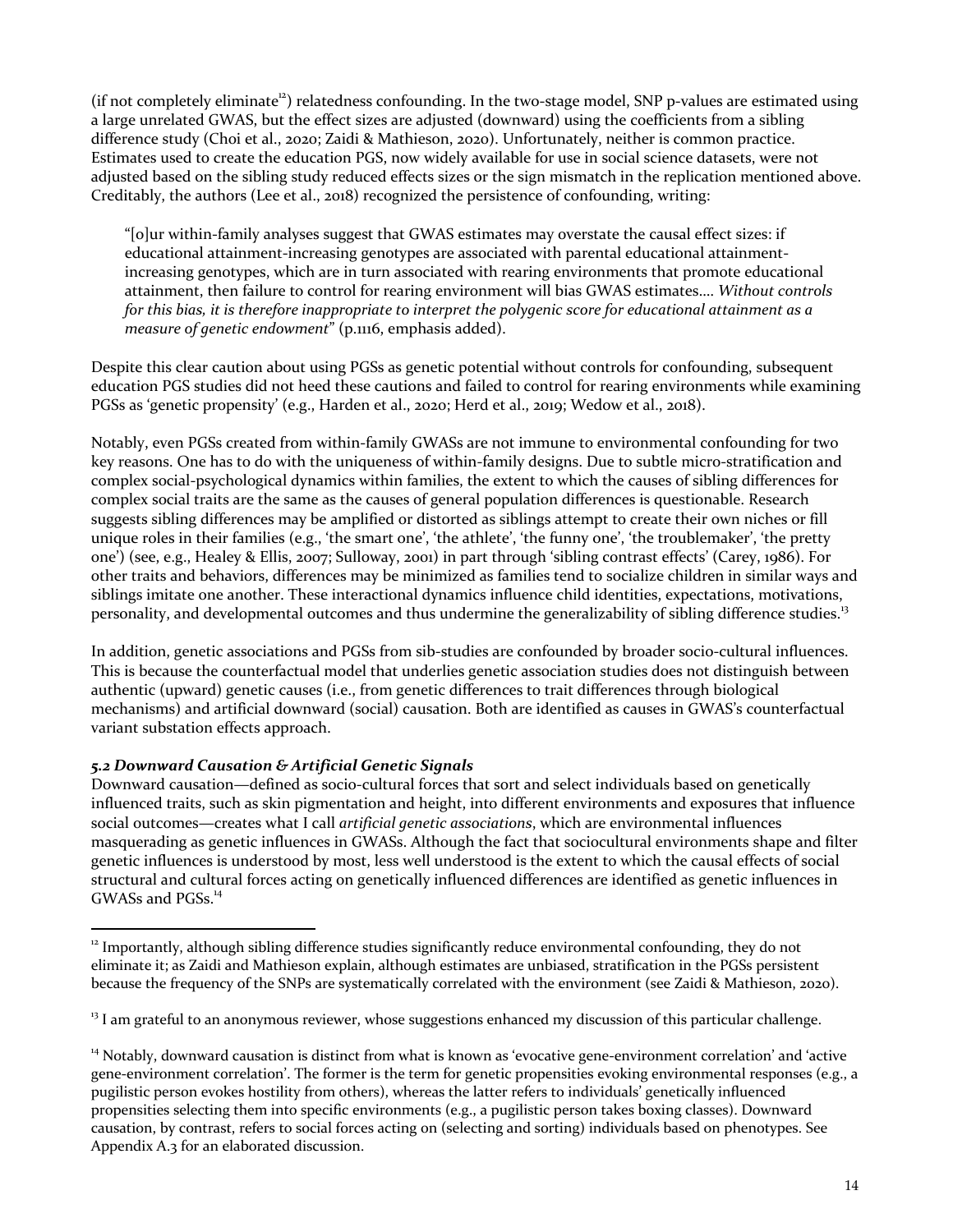Jencks' (1972) now classic thought experiment on discrimination by hair color can be used to illustrate downward causation creating artificial genetic associations. Jencks asks us to imagine a system where red-haired children are barred from school. In such a system, genetic variants linked to red hair would be identified by GWASs as genetic causes of educational attainment. However, neither an individuals' red hair, nor the genetic variants contributing to red hair, are appropriately conceived as causes of differences in educational attainment in this hypothetical, in our view and that of others (Kaplan & Turkheimer, 2021), but see (Harden, 2021a). The "difference that makes a difference" is not red hair but the social-institutional policies excluding people with red hair, which is why a change in the rules would (over time, we presume) make hair color unrelated to educational attainment (and any remove any red-hair genetic associations with education). While explicit discriminatory exclusionary policies like this one are largely a thing of the past in most developed nations, both ongoing discrimination and the legacy of past discrimination (through intergenerational transmissions of wealth, status, social capital, etc.) continue to influence individual development and trait differences. More broadly, our environments and institutions, educational and otherwise, continue to differentially treat individuals based on a variety of genetically influenced individual traits such as height, body weight, personality, attractiveness, and skin tone into different environments and exposures and thus opportunities, achievements, and developmental outcomes (e.g., Monk Jr et al., 2021; Simons et al., 2014).

GWASs and PGSs capture artificial genetic signals, and these artificial effects are likely to be pervasive given the extent to which we respond to phenotypic cues in our interactions with others in a manner that is unavoidably socio-culturally mediated. Although casting such socioculturally driven genetic associations as genetic propensity or even 'indirect genetic effects' is misguided, even more concerning is the subsequent framing of such correlations as innate individual propensities (individual 'genetic fortune' or 'misfortune'). Due to downward causation, genetic associations for many complex social behaviors are unavoidably environmentally confounded and are not appropriately conceived as genetic causes of outcomes.

# **5.3 Limited Coverage of Genetic Variation**

To serve as a control for genetic influences, in addition to not being substantially environmentally confounded, PGSs need to capture genetic influences relatively accurately and comprehensively. They do not.

# *5.3.1 Low Resolution*

GWASs and PGSs capture genetic variation at low resolution. As noted, SNPs rarely have functional effects and usually tag large regions of common variation, which may contain numerous causal variants including large effect extremely rare variants (McClellan & King, 2010).<sup>15</sup> The causal variant(s) in the tagged region may often be multiple and rare, and such that only a paucity of individuals with the risk allele (tag SNP) will carry the actual causal variant. Thus, tag SNPs—even if they reflect causal genetic influences—are very imprecise proxies for a causal variant that may only exist on that haplotype for a small minority of individuals.<sup>16</sup> The tag SNP methodology, which excludes rarer and likely functional SNVs, indels, and structural variants make GWASs possible, but it also makes PGSs uncomprehensive measures of genetic risk (Backman et al., 2021).

PGSs also ignore the X chromosome (given that females have two and one is usually inactivated in a cell), and both GWASs and PGSs invariably ignore the Y chromosome. Mitochondrial DNA is also neglected.

# *5.3.2 Genetic Additivity and Interactionism*

Finally, GWASs and PGSs usually estimate additive genetic influences. However, due to pervasive gene-gene interactions and interactions between non-coding RNA genes and coding genes, focusing on additive effects from

<sup>&</sup>lt;sup>15</sup> Notably, even expansively defined risk loci may not actually contain the causal variant(s). Research using simulations or well-characterized genetic diseases demonstrates that low frequency causal variants can generate GWAS signals that extend over *millions* of base pairs and numerous haplotypes in what is known as 'long range LD' (Dickson et al., 2010).

<sup>&</sup>lt;sup>16</sup> Genes in risk loci may be several or zero, and there is often no direct link to specific genes despite the use of 'genes for' language that implies otherwise (e.g., "mothers with more *education-related genes* are generally healthier and more financially stable during pregnancy"; Armstrong-Carter et al. 2020; emphasis added).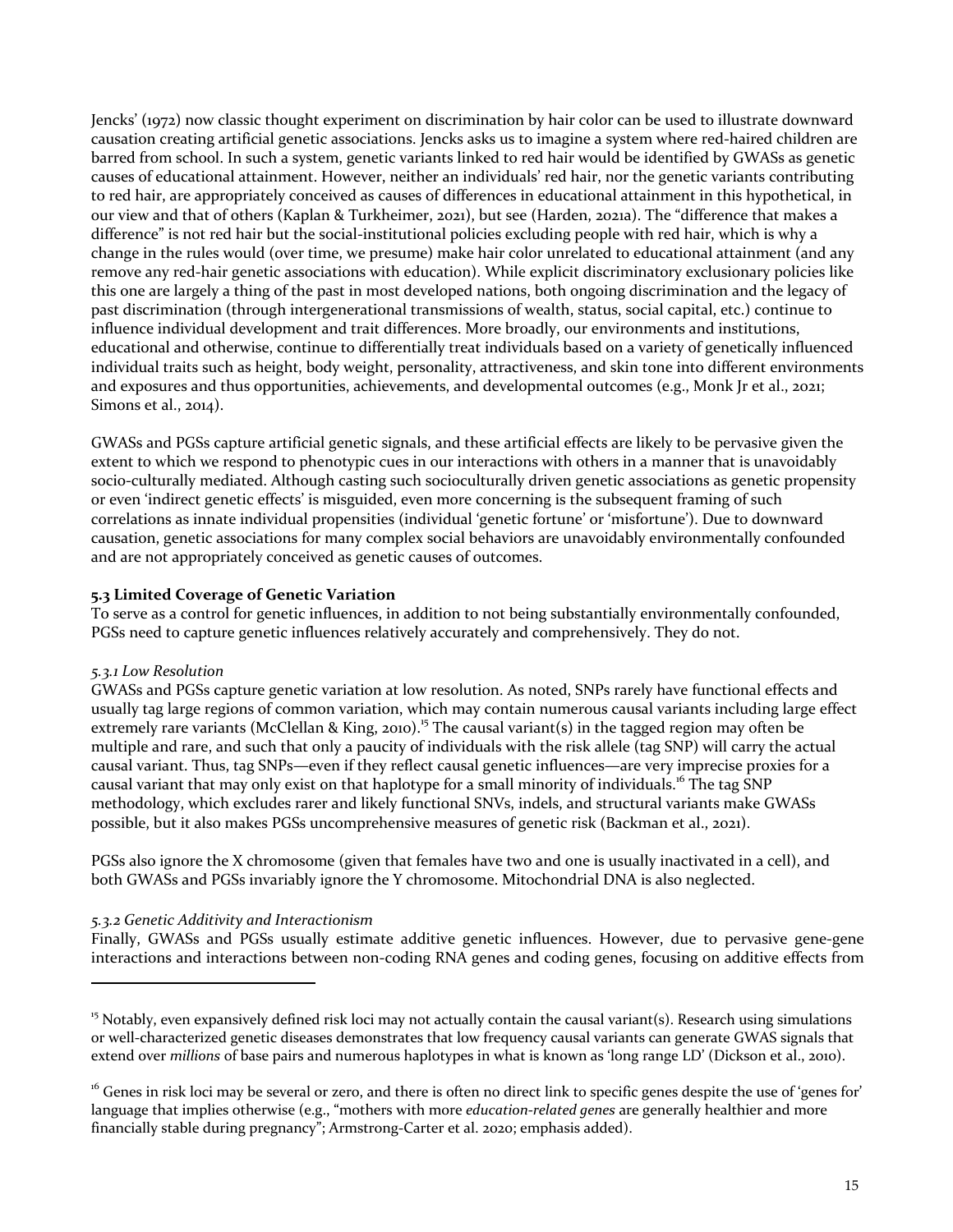tag SNPs is necessarily misleading (as oversimplified) about the true nature of genetic influences (Belsky & Israel, 2014; Zuk et al., 2012). Almost everything that happens even at the cellular level is due to the combined influences of different molecular mechanisms, such as different proteins and functional RNA molecules. Given that, the idea that genotypes can just be summed together to arrive at a measure of genetic liability seems naïve.

To be sure, evidence for a substantial role of interactionism is lacking; however, the current evidence is primarily based on low resolution tag SNP methodologies. That low resolution methods have not yet substantiated the importance of gene-gene interactions, does not suggest they are not biologically important.

In sum, for a variety of methodological reasons, PGSs do not control for genetic heterogeneity. The final limitation of PGSs I consider relates to the neglect of developmental interactionism. As I discuss next, the well-known contextspecificity of genetic influences (Feldman & Lewontin, 1975) impedes some of the intended uses of PGSs.

# **5.4 Context & Population Specificity**

That heritability studies are context- and population-specific—a point made clearly and forcefully by Lewontin  $(1974)$  nearly 50 years ago—is now widely appreciated after considerable scholarly effort and some costly misrepresentations (Jensen, 1967). However, that GWASs and PGSs are similarly context- and population-specific is not as widely appreciated in theory or practice (but see Kaplan & Turkheimer, 2021). It should be. This is particularly true for non-biological social behaviors and achievements like educational attainment or same-sex sex, which involve somewhat arbitrary institutional structures (e.g., financial resources and opportunities) as well as cultural norms.<sup>17</sup> For reasons expounded upon below, such genetic associations should not be understood as timeless, context-independent genetic influences. That is, even if we could disentangle the influence of genes from environments for these outcomes, these associations reflect developmental gene-environment interactions under current social arrangements in each context, not what could be in different circumstances (historical periods, social position, cultural context, etc.).

This well-known context- and population-specificity exists for two general reasons. The first is biological: genes always interact with environments across all levels of development in their effects on complex traits. The second is sociocultural: the individual characteristics influencing traits or achievements, and thus the genetic contributors thereto, vary across historical time, society, and even across structural location. For illustration, the genetically influenced individual traits facilitating educational attainment for a woman in Saudi Arabia in 2000 versus a woman in 1870s USA, 2010 India, 2002 Nigeria, 1950 Thailand, or 2021 USA are likely to be distinct in non-trivial ways. Whereas a woman going to college in the USA in 2020 would be conforming, a woman going to college in 1870s USA would be statistically deviant. Because educational attainment reflects numerous genetically influenced traits, filtered by context and relative condition, the idea of a context-invariant 'genetic propensity to' complex social outcomes like educational attainment, like crime, smoking, or same-sex sex, is misguided (Burt, 2022).

Moreover, the search for a 'winning' genetic endowment that can be measured on a unidimensional scale representing propensity for social success is also misguided, in my view (e.g., Belsky et al., 2016). This is because our DNA is part of an interactional developmental system that responds to context- and condition-dependent stimuli (Burt, 2018; Ellis et al., 2012). Genetic differences influencing complex traits, like traits themselves, are not amenable to facile 'good' or 'bad', 'winning' or 'losing' ratings but rather more like 'it depends', on a host of other factors (e.g., other genetic differences, other traits, historical context, social class etc.). To use an oversimplified example, while being confident, independent, and talkative may enhance educational attainment and occupational success for an upper-middle class white male, those same traits among a minority youth from a disadvantaged background could very well impede educational attainment. Of course, confidence and independence emerge from a host of influences, but the point of this example is to reveal the oversimplified (theoretically and empirically unwarranted) model underlying an additive genetic index representing a contextindependent propensity for complex social behaviors like educational attainment.

<sup>&</sup>lt;sup>17</sup> This context-dependency reflects the social reality of these 'traits' and behaviors, which I have argued, following others, makes them unsuited for to a genetic reductionist epistemology (see e.g., Burt, 2022; also Dupré 2012; Lewontin, Rose, & Kamin 1984; Richardson 2017).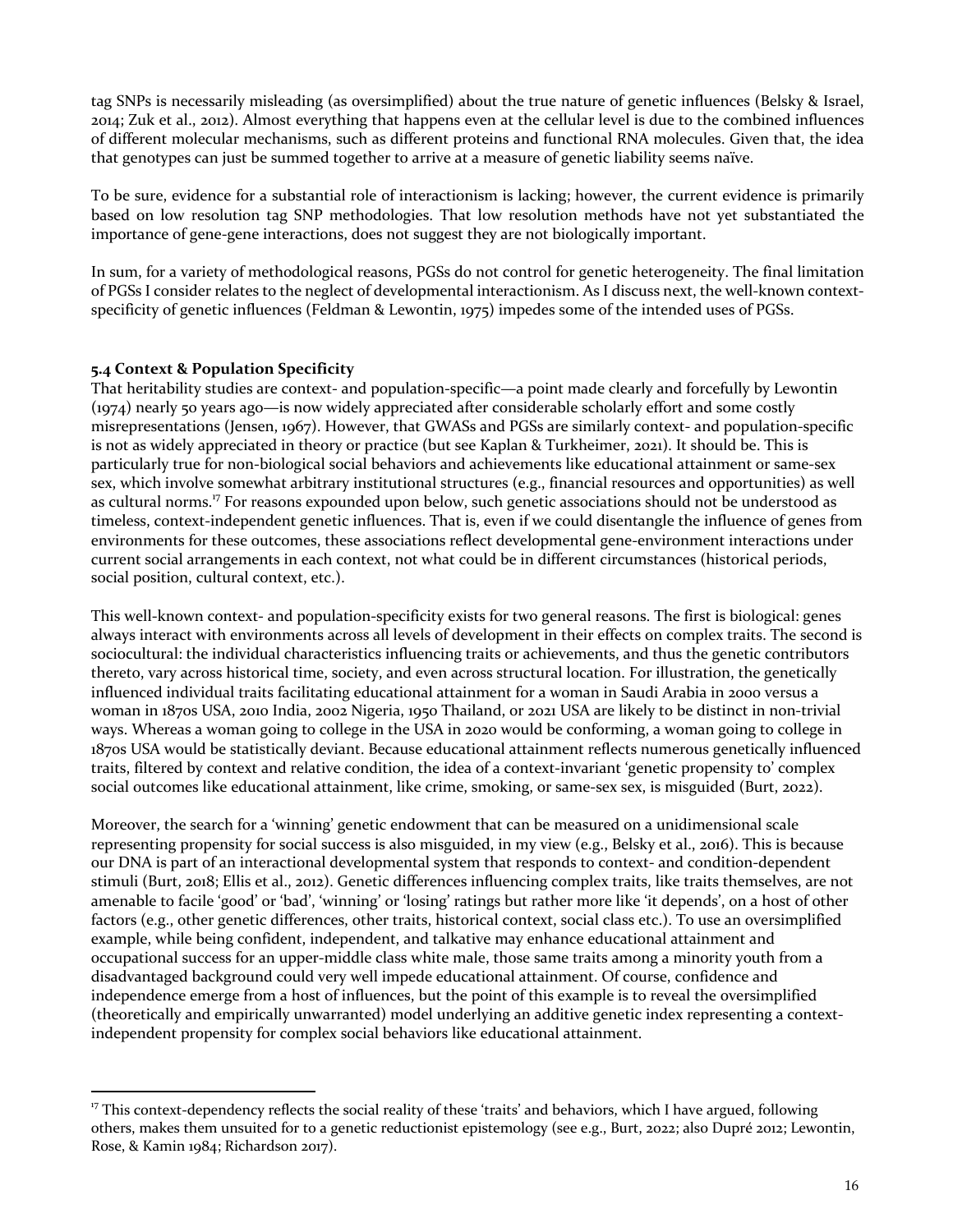The problems with a unidimensional genetic propensity for complex biological traits are even more obvious for a phenotype of (having ever had) same-sex sex. As with people who attain higher levels of educational attainment, people who have ever had same-sex sex display remarkable diversity. From 'gold star' lesbians and bisexual women to 'femme' women who have same-sex sex only to please their male partners, the search for an additive, contextindependent underlying continuum of genetic propensity for 'having ever had same-sex sex' is empirically and theoretically unwarranted. Not only is there expansive heterogeneity within these groups, but also same-sex sex, like other social behaviors such as doing ballet, trying ecstasy (MDMA), and playing golf, is not simply the outer manifestation of some inner potentiality. Different socio-cultural constraints and opportunities shape the behavioral manifestation of various traits and propensities, however genetic, which are then further altered by social responses in developmental feedback loops (including labeling and self-identification). Of course, we can impose a unidimensional propensity measure—a PGS or otherwise—for such heterogeneous and sociallycontingent behaviors by estimating the probability of the binary measure of having ever done so. But creating such a continuum statistically does not mean such a propensity exists biologically.

Thus, for yet another reason, PGSs cannot be thought of as 'genetic potential', inasmuch as genetic influences are not static charges where PGS effects sizes can be facilely compared across context or condition. Traits that facilitate educational attainment, and any genetic contributions thereto, are dependent on socio-cultural influences. For example, if physical education classes were equally emphasized with non-PE courses and graded not by effort but by achievement, academic attainment may look noticeably different.

This context-specificity has implications for some prominent applications of PGSs. Following prior behavioral genetics work that examined how heritability estimates varied across contexts or conditions, several recent studies have used PGSs to explore how 'genetic influences' are moderated by (often 'constrained' or 'suppressed' in) different contexts or for different social groups (Harden et al., 2020; Trejo et al., 2018; Wedow et al., 2018). For example, Herd et al. (2019) examined whether "the influence of genetics on educational attainment has changed across cohorts" and "whether this influence varies by gender" by comparing the effect sizes of the education PGS on educational attainment across cohorts (defined by historical time) and by sex. Their focal hypothesis was that among older cohorts, social structures of gender suppressed the 'genetic potential for educational attainment' among women but not men, manifest in weaker education PGS prediction among women in older cohorts. To be sure, the Herd et al. study was explicitly sensitive to context, recognizing how genetic effects are 'filtered, altered, and shaped by broader complex environments"  $(p_{.1071})$ . Even so, this approach remains insufficiently contextsituated and oversimplified. This is because the study rests on the idea that PGSs capture a historically invariant genetic potential for educational attainment, such that weaker PGS prediction can be interpreted as lesser genetic influence and thus suppressed potential. However, for reasons mentioned above, as contexts and opportunities change, so too do the characteristics influencing achievements and social behaviors, and thus their genetic influences. A weaker PGS across context may just mean different traits matter (and would be expected in this example for statistical reasons given the lower mean and variance of educational attainment in the earlier cohorts compared to the latter ones.) For all these reasons, interpreting effect size differences in PGSs as indicating that 'genetic influences matter less' for social traits in different contexts or as evidence that 'potential is suppressed' is unsound. 

Upon deeper reflection, the extent to which research into how contexts suppress or constrain 'genetic potential' (via reductions in PGS effect sizes) advances knowledge is unclear. Leaving aside my objection to the notion of a context-independent genetic potential for social traits, in general, and PGSs as an indicator of such potential, in particular, what, specifically, is the value of assessing whether 'genetic potential' is suppressed by these social arrangements? Until well into the 20<sup>th</sup> century, the potential for educational attainment for women in the USA was, of course, constrained by structures of gender that limited them to family roles in the household. We already know women's potential was suppressed, in these instances. What would it mean to say that potential was suppressed but not genetic potential? Is the null hypothesis that only 'non-genetic potential' was suppressed (and what would that even mean)? Phrased alternatively, given that potential emerges from developmental systems shaped by interacting genetic and environmental forces, is there any argument that can be made that discriminatory arrangements or disadvantages constrain achievement but do not affect genetic potential? How would that work?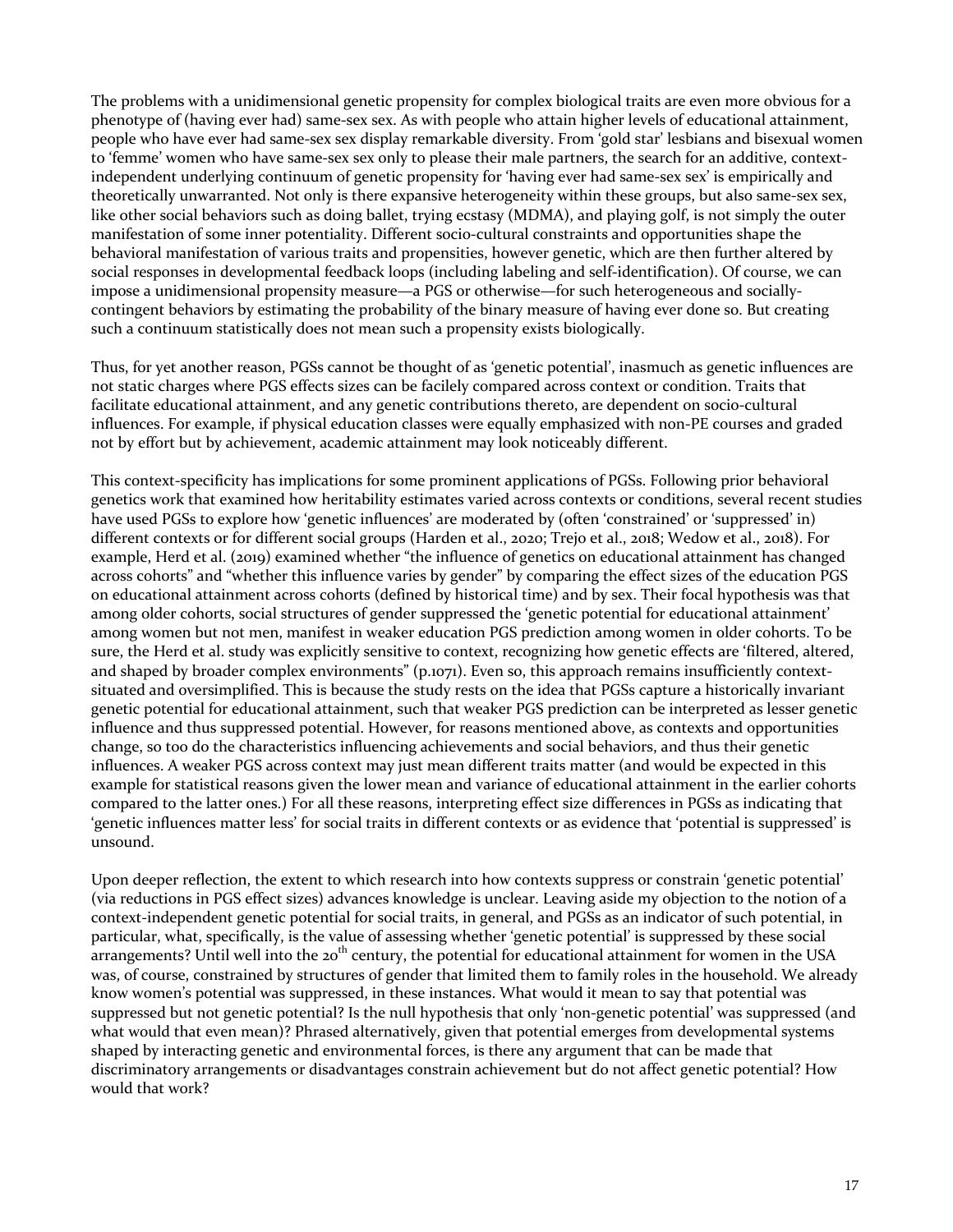#### **6. Questioning Substantive Value-Added**

Even if the problems with environmental confounding could be solved, the justification for incorporating PGSs into social science is lacking. The scientific warrant to include PGSs to reveal well-established social patterns more precisely or rigorously is, in my view, wanting. Given that we have robust evidence that higher education is associated with higher income, fewer children, and better health, what is the value of demonstrating that an education PGS is associated with fewer children born, household wealth, or health? How could it not be? A recent study with an education PGS investigated whether 'parental genetics for educational attainment' are associated with better (i.e., warm, stimulating) parenting, thereby partially explaining the association between parents' education PGS and youth educational attainment (Wertz et al., 2019). Armstrong-Carter et al. (2020) highlighted this study as illustrating how "genes can be used as a lens for the study of social processes through which parents influence their children". Do we need GWASs, PGSs, and studies of 'genetic nurture' to demonstrate that supportive, stimulating parenting is associated with child educational attainment and that higher educated disproportionately well-off—parents are more likely to engage in such parenting? Or that "children who experience childhood disadvantage are not able to fully realize their educational potential" (Ronda et al., 2020). Or that "that genetic endowments linked to educational attainment strongly and robustly predict wealth at retirement" (Barth et al., 2020). I think not.

Harden et al. (2020) touted the potential of PGSs as 'molecular tracers' for social achievements, like educational attainment, that can "measure flows of students through the STEM pipeline and assess how these flows differ across schools" analogous to how "a radiologist might administer a radioactive tracer to track the flow of blood within the body". However, the reason that radiologists use molecular tracers to trace internal functions is because they cannot observe such internal bodily processes. Unlike the radiologist tracking unobservable internal bodily processes like blood flow, we can observe and measure different student aptitudes, skills, and background factors and assess how these affect student progressions through educational systems. Given that opportunities exist for measuring background factors and proximal behaviors and that we already have a glut of assessments (e.g., grades, cognitive testing), the need for and utility of such a tracer—which those scholars admit is not a useful individual predictor—is surely questionable (Morris et al., 2020b).

In addition to meager benefits, such research has several potential costs. The use of PGSs as molecular tracers is rooted in the misguided idea that PGSs reflect individual propensity—i.e., that the potential for educational success resides in our genome. Indeed, the authors argue that " $[t]$ his approach offers a way of diagnosing the extent to which students who have *high genetic propensities for success in education* leak out of the STEM pipeline by failing to advance in their mathematics training" (Harden et al., 2020; emphasis added). Not only are PGSs flawed as measures of 'high genetic potential' but the concern with the 'high genetic potential' students 'leaking out of the STEM pipeline' seems unjustified given paltry PGS individual prediction and the fact that potential for complex social achievements like years of education cannot be reduced to genotype (which the authors acknowledge). The paper evidences a heightened concern over the 'high genetic potential' students leaking out over their 'lesser potential' (lower PGS) counterparts, but this concern is never explained. Even more concerningly, this focus on the 'high genetic propensity' seems to reflect the privileging of the purportedly 'genetically gifted' in a manner that will increase rather than decrease inequalities.

To be sure, Harden et al. (2020) highlight the potential of the education PGS as a molecular tracer to inform school performance evaluations with the explicit aim of ameliorating inequality. However, such applications of school-level 'genetic potential' performance assessment would, given existing social arrangements and environmental confounding, identify schools with a much higher proportion of lower income students from less educated families as having lower *genetic* potential. Using PGSs as potentials, schools with such lower performing students would thus not be identified as 'underperforming' because their students just 'lost' in the 'genetic lottery' (and we cannot expect much from them on this view). While this is clearly not the intention of the authors, using PGSs as tracers necessarily rests on the idea of PGSs as indicating genetic potential for educational success—and, as noted, the authors use such terminology.<sup>18</sup> Casting PGSs as 'potential' risks reifying genetic differences among

<sup>&</sup>lt;sup>18</sup> Although ethical considerations are not our focus, I question the notion of targeting interventions to those who might need extra support due to high genetic risk versus those whose performances or whose teacher evaluations indicate they are at high risk, for whatever reason. Moreover, the use of PGSs as indicators of potential raises a host of ethical concerns, including stigma and self-limiting perceptions of one's potential (see, e.g., Matthews et al. 2021).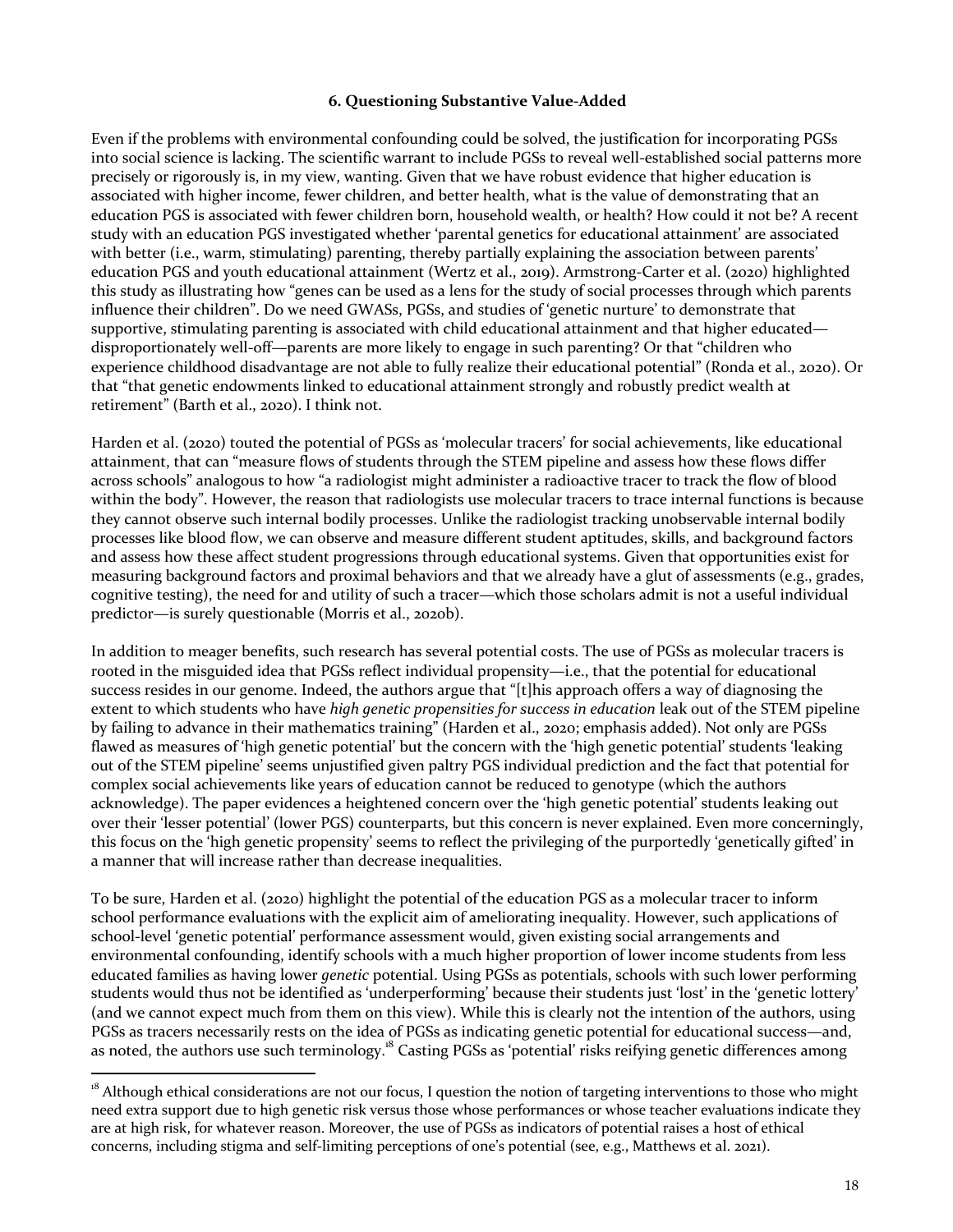groups with different social behaviors and attainments shaped by prior and existing unequal arrangements as 'genetic potential' and, then, excusing future patterns as inevitable due to genetic propensities, even for traits that are substantially driven by social inequalities and malleable.

These studies are in no way unique among sociogenomic studies but instead reflect the implicit 'because we can' rationale of much sociogenomics research, often evidenced by the wholly uncompelling justification for some studies. Take the GWAS of 'having ever had same-sex sex'. Ganna et al. (2019) explain the value of their study as follows: "With respect to genetic influences [on same-sex sex], several questions arise. First, what genes are involved and what biological processes do they affect?... Identification of robustly associated variants could enable exploration of the biological pathways and processes involved in development of same-sex sexual behavior"  $(p_1)$ . Leaving aside the implicit assumption of a molecular pathology underlying 'non-heterosexuality indicated by 'having ever had same-sex sex', as we have discussed, GWASs are not at all well suited to identify genes, underlying causal variants, or tracing biological pathways for complex traits. In short, that scholars can conduct a study, does not mean that they should (i.e., that doing so advances science).<sup>19</sup>

From a broader perspective, sociogenomics' ambiguous contributions to knowledge are due to a prevailing deficit of theory, especially as relates to causal theories about developmental processes, which permits a rather shallow approach to the meaning of genetics plus social questions. To be sure, that social science genetics has a deficit of theory is not a novel criticism (e.g., Boardman & Fletcher, 2021; Burt, Forthcoming; Panofsky, 2014), but attention to this neglect of theory and the manner in which this neglect hampers knowledge advancement is scarce. In my view, excitement over our ability to conduct analyses with incredibly advanced statistical and genetic tools appears to overshadow limitations and a sober evaluation of limitations. All too often, the contemporary enthusiasm around applying new genomics tools to social science adds a sheen that glosses over the meager practical and scientific contributions of this work, beyond simply showing that PGSs are statistically significant or have some non-trivial  $R^2$ <sup>20</sup> At this point, no serious scientist can suggest that genetic differences do not influence—in some complex, context-dependent way—developmental differences. Simply demonstrating that yet again with sophisticated, albeit biased, methods does not advance understanding (see also Turkheimer, 2016).

Finally, as noted, scholars point to PGSs as a control to 'get genetics out of the way' to reveal aspects of our environment; however, I have yet to see any sociogenomic findings that change our understanding of environmental influences or suggest different policy or programmatic approaches. Given the limitations mentioned above, I am unable to conceive of any research findings at the present state of the science, that would support such changes in theory or practice. That is, even if the inclusion of PGSs markedly altered an environmental estimate, because PGSs are significantly environmentally confounded, we cannot say that controlling for 'genetics' is the cause of such changes. What is more, we cannot say that environments matter 'net of genetics' because PGSs only capture a fraction of the ostensible heritability of social outcomes. What, then, can or should we do? Below, I outline suggestions for sociogenomics at the current state of the science.

#### **7. Suggestions**

An abundance of genetic data is available for incorporation into social science with increasingly advanced computational methods and enhanced rigor in approach, relative to earlier eras. Given the limitations I have discussed along with my arguments about limited contributions, how should PGS be used in social science, in my view? My answer is quite possibly unsatisfying: sparingly and cautiously with caveats placed front and center. Enthusiasm about the opportunities genetics offers behavioral science should be tempered with a more realistic appraisal of current challenges and uncertainties. After all, we have been here—with excitement around genetics,

 $19$  To this, some may respond that social scientists should be able to explore whatever outcomes they like and, even if not socially important, the findings 'advance science'. Perhaps, but I don't see scholars studying the genetic architecture of whether people have 'ever eaten sushi', 'ever played golf', or 'only engage in sex in the missionary position in one's bed'.

<sup>&</sup>lt;sup>20</sup> Although what is non-trivial is not always clear. Studies employing PGSs that explain  $\sim$ 1% or less of the variance in some outcome have been framed as non-trivial (Mills et al. 2018).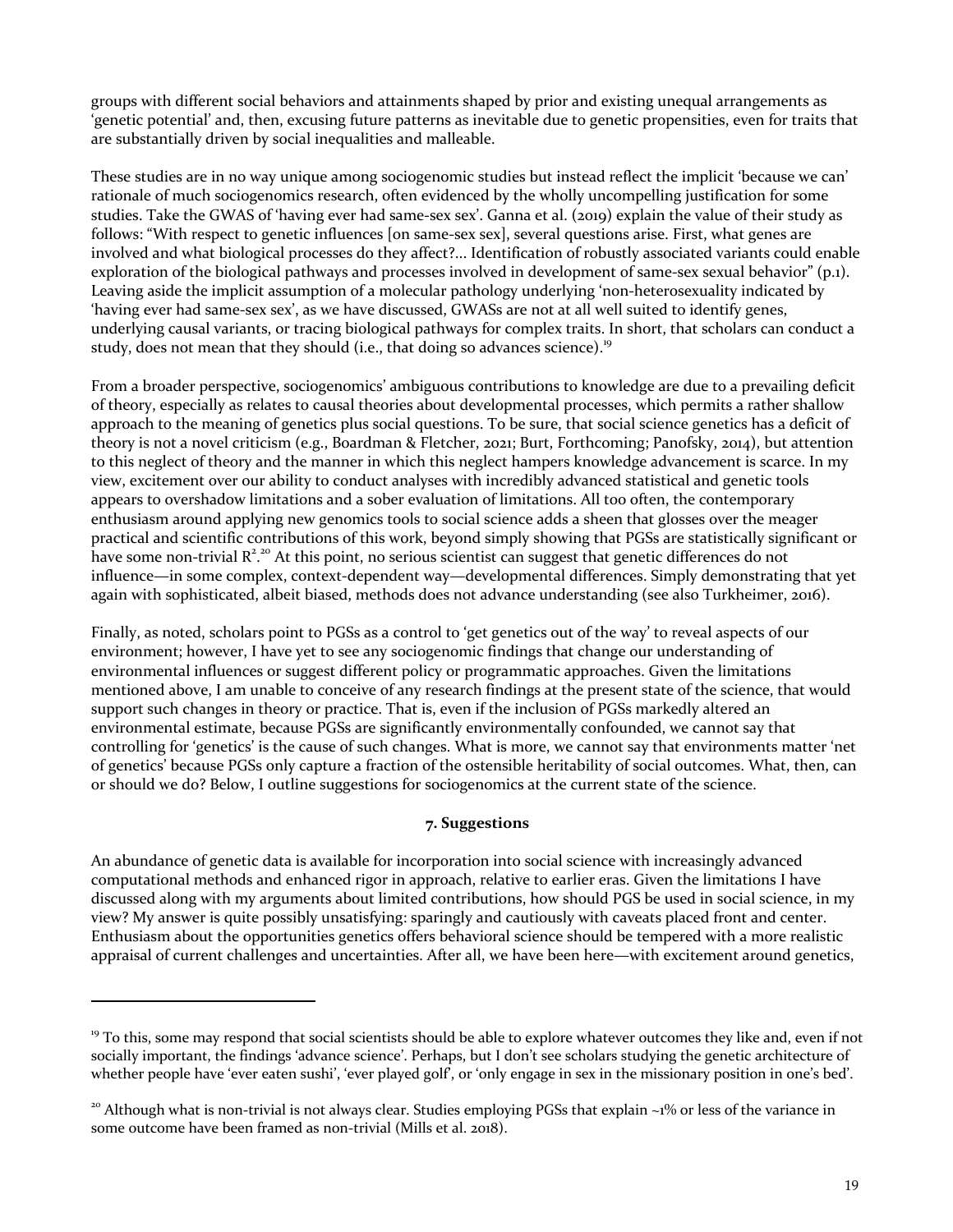limitations in methodology, and substantial unknown biology—before, quite recently, with the candidate gene era of a few years ago (see Charney 2022).

Scholars should be more skeptical of the value added of PGSs to social science, and I have several suggestions to this end. First, when considering incorporating PGSs, behavioral scientists should first ask whether the outcome is a sufficiently tightly biologically regulated phenotype amenable for molecular genetic analyses. If so, scholars should explicitly specify how incorporating genetics advances science with a sufficiently high bar, one which acknowledges potential risks and benefits and recognizes that it is already well established that our genetic differences do matter in a complex, context-sensitive way (Turkheimer, 2016). Simply "showcasing the power of genetics" by revealing that PGSs are correlated with some outcome does not advance knowledge. Additionally, sociogenomics research should include controls for social variables associated with complex traits. At present, all too often easily measured and relevant social science predictors are not included in research 'showcasing the power of genetics'. This is unsatisfactory.

Importantly, sociogenomics scholarship should eschew terminology that implies that genetic differences are driving behavioral differences given pervasive and unavoidable environmental confounding for all social outcomes. Framing PGSs as 'genetic influences' should be avoided, and terminology like 'association' or 'correlation' should be employed instead. Likewise, I urge scholars to avoid 'propensity' terminology or treating genetic endowment as a 'lottery' in which there are winners and losers for complex social outcomes. Even if we could identify genetic influences on, for example, the type of intelligence that facilitates educational success and wealth, facilely equating genotypes associated with such capacities to 'winning' at genetic inheritance or, conversely a lower education PGS as "an unfavorable genetic endowment" (e.g., Bolyard & Savelyev, 2020), is misguided. That is, of course, not to deny that people with greater wealth have better health and easier times dealing with stressors, on average; rather it is to say that neither higher education nor greater wealth equals winning 'the good life', whatever that is.

In sum, I urge sociogenomics to think about where the science is, not where it might be (avoid hype and promissory notes); to acknowledge what questions we can answer at the current state of knowledge and which ones we cannot; and, finally, to recognize that just because social scientists can incorporate PGSs into our models, does not mean that we should—i.e., that doing so advances knowledge.

#### **8. Summary and Discussion**

Here, I challenged proponents' claims about the scientific warrant to include PGSs in social science. After outlining proponents' arguments about the utility of PGSs for social science, I argued that these ostensible scientific and practical benefits rely on the misguided notion that PGSs represent 'genetic influences' on complex social traits. Instead, I explain that PGSs are unavoidably environmentally confounded due to population stratification, familial confounding, and downward (socio-environmental) causation. Although methods exist to mitigate the former, especially sibling difference studies, artificial genetic association signals created by downward causation cannot be differentiated from authentic genetic signals with the counterfactual models employed. In addition, I explain why PGSs do not, in fact, accurately or comprehensively control for 'genetic influences' on traits because of methodological limitations  $(e.g., the tag SNP methodology)$  and biological challenges (including the nature of genetic influences). Finally, I discussed the context-specificity of PGSs, which precludes their use as 'genetic potential' in general, and comparisons across context and condition as a means of assessing the suppression of 'genetic influences', in particular. I explained that these models remain fundamentally and necessarily wedded to an overly simplistic and ultimately misleading (environmentally confounded and biologically implausible) reductionist genes-versus-environments approach.

In response to this critique, scholars may point to the fact that 'PGSs just work'. By that, they presumably mean that PGSs 'predict' the outcomes they were created to predict, even differences within families, albeit weakly in a manner that is inappropriate for individual prediction. However, the potential of PGSs is not rooted in their statistical predictive ability, however meager or substantial, but in their capturing genetic (versus environmental) influences on trait differences. Furthermore, for complex social traits like education, as Morris et al. (2020b) documented in their evaluation of practical utility, an education PGS "provided little information on [youth] future achievement over phenotypic data that is either available or easily obtainable by educators."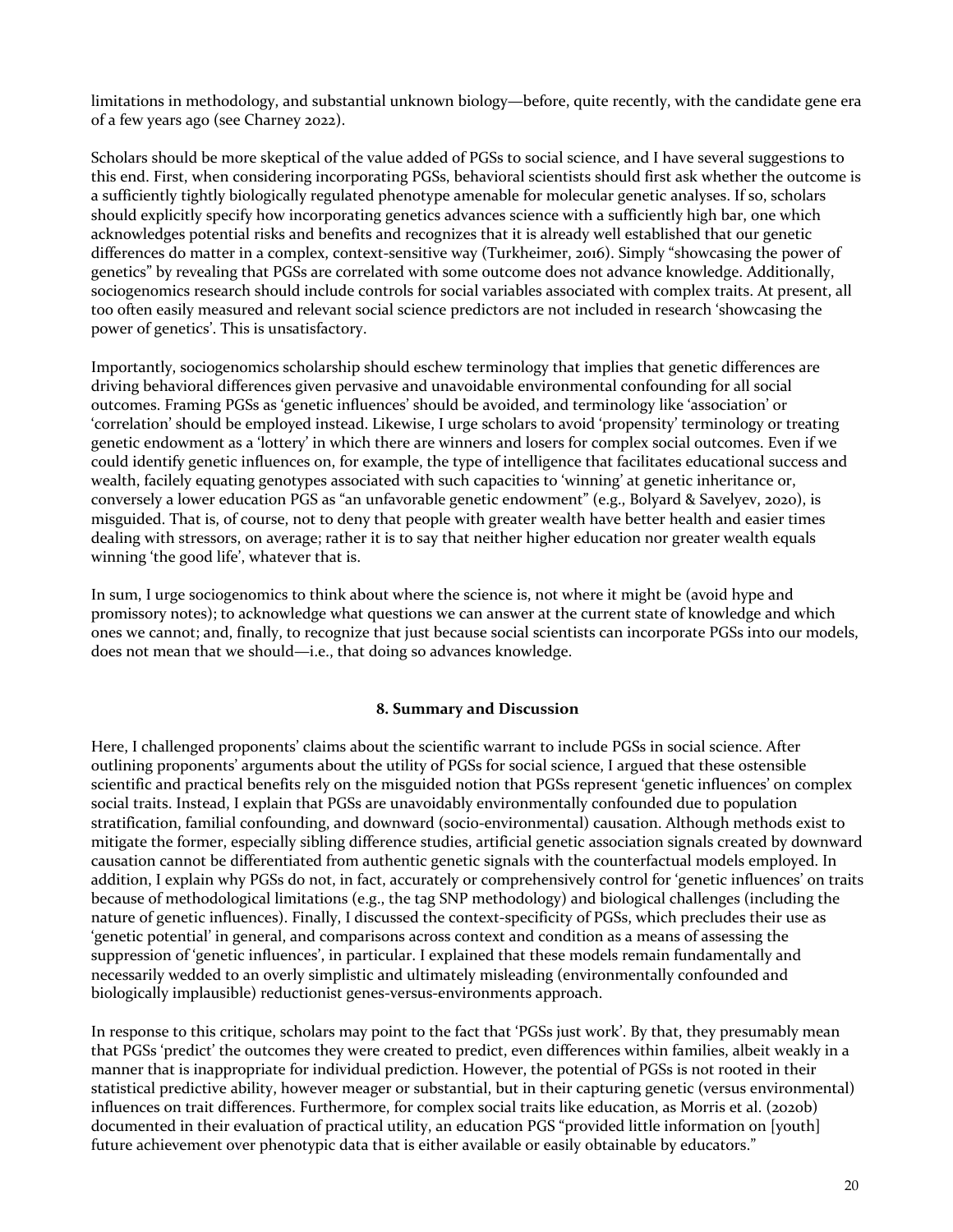Others may respond by suggesting that I am holding sociogenomic methods to higher standards than standard social science methodologies.<sup>21</sup> To that charge I cannot plead 'not guilty'. Instead, I justify my scrutiny by pointing to the prior missteps in social science genetics, including the recent spectacular failure of the candidate gene era, the incautious hype, and the potential for misuse (see Dick et al., 2015; Yong, 2019). Moreover, proponents and critics alike have recognized that the scientific and social risks for the misinterpretation of PGSs are real and potentially significant, a situation exacerbated by the media tendency to ignore caveats and uncertainties and social scientists' lack of expertise in genetics (Barton et al., 2019; Richardson, 2017). These risks behoove us approach the incorporation of genetics into social science with special caution and appropriate scientific skepticism. 

Whether and to what extent incorporating genetics can benefit social science theory and research in a manner that may have practical implications remains to be seen. In my view, the payoffs for studying genetic influences on non-disease complex social traits and achievements for most applications are minimal. The potential costs of prematurely and misguidedly promoting PGSs as "genetic potential" are significant, and include, in addition to wasting finite resources searching for 'genes for educational attainment', obscuring social-structural and physical environmental influences and promoting the individualization of social problems.

#### **9. Caveats and Conclusion**

My critique is intended to promote a dialogue between social and behavioral scientists about the scientific value of adding genetics to social science at the current state of knowledge. I hope this discussion eschews hype, straw man arguments, imputing motives, and ad hominem—all of which foster misunderstanding, polarization, even hostility. If we avoid such discussion-impairing tactics, which characterized some prior efforts to discuss genetics in social science, both science and society will be the better for it.

To avoid misunderstanding, I wish to clarify that my stance does not imply that the incorporation of genetics into social science necessarily involves racist motives and/or tacit support for eugenics; it quite clearly does not. Moreover, this critique is not motivated by a desire to censure scholars by imputing (bad) motives or to censor areas of study for ideological reasons or due to sociopolitical concerns. My aim is to draw attention to limitations of incorporating PGSs into social science and misinterpretations with the aim of promoting better science.

In the end, my argument is simply that the claims made by proponents about the benefits of PGSs and their utility as measures of 'genetic influences' or 'genetic propensity' are overstated and misguided. Due to these limitations, PGSs cannot be employed as measures of 'genetic influences' as they are being utilized with increasingly regularity. GWASs and PGSs may be powerful tools for identifying genetic associations, but they are not the right tools for understanding complex social traits.

**Funding Statement:** Support for this research was provided by a K01 from the Eunice Kennedy Shriver National Institute of Child Health and Human Development (5K01HD094999). Partial support for this research came from a Eunice Kennedy Shriver National Institute of Child Health and Human Development research infrastructure grant, P2C HD042828, to the Center for Studies in Demography & Ecology at the University of Washington.

# **Conflict of Interest**: None

**Acknowledgments**: I am extraordinarily grateful to Kara Hannula for her valuable comments on multiple drafts of this manuscript. I am also very grateful to the helpful guidance from Barbara Finlay and the detailed comments and suggestions from the anonymous reviewers, which significantly improved the manuscript. The content is solely the responsibility of the author and does not represent the views of the National Institutes of Health or those who provided feedback.

 $21$  I would also note that from the fact that I am holding sociogenomics to a rigorous scientific standard, it does not follow that I do not believe that standard social science models should not be rigorous. That said, there is, in my view, a qualitative difference in promoting the view of partial, environmentally confounded PGSs as fixed genetic indicators of innate potential and using partial measures of socioeconomic status on complex social outcomes for several reasons that are, unfortunately, out of scope.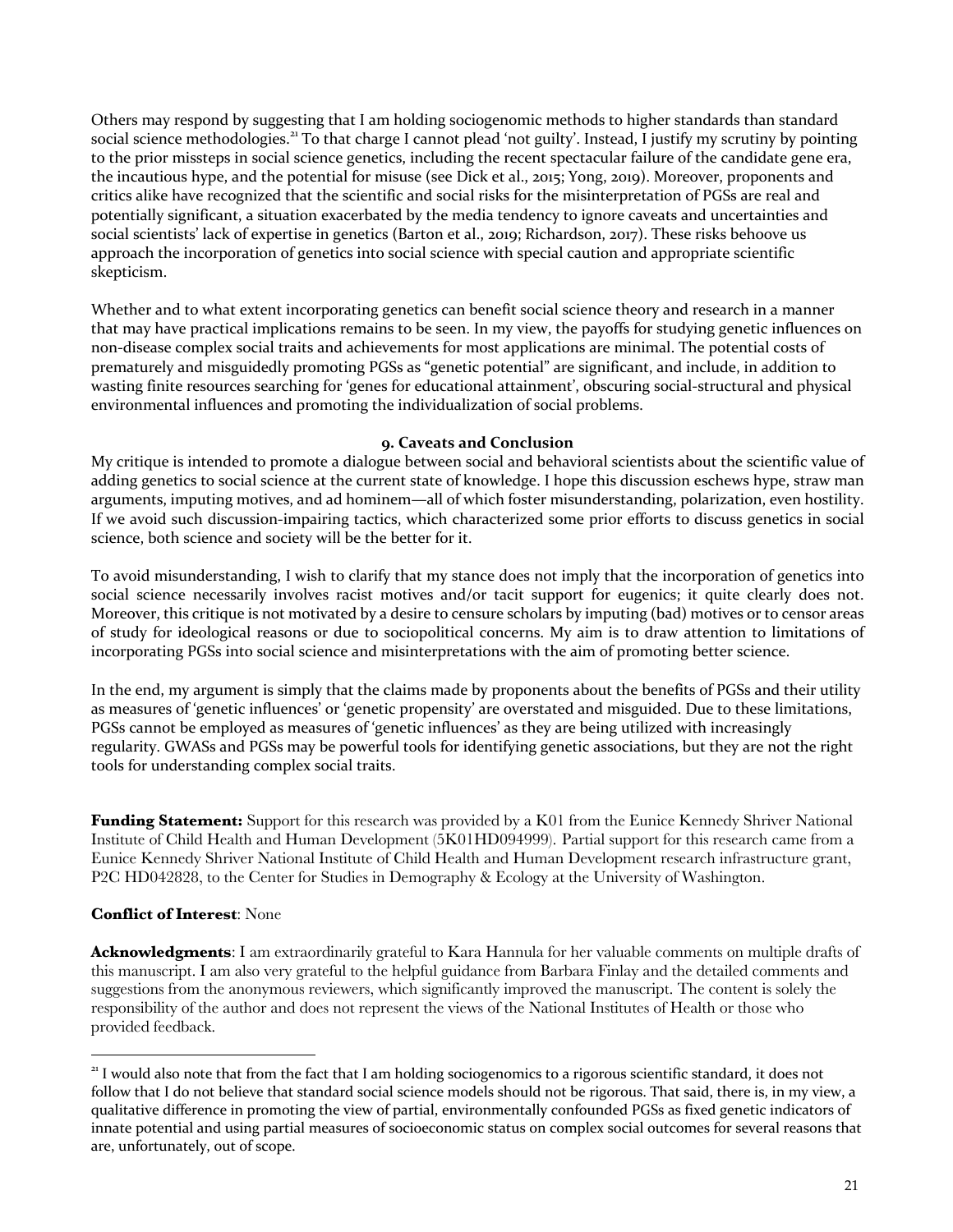#### **References**

- Abdellaoui, A., Verweij, K. J., & Nivard, M. G. (2021). Geographic confounding in genome-wide association studies. *bioRxiv*.
- Armstrong-Carter, E., Trejo, S., Hill, L. J., Crossley, K. L., Mason, D., & Domingue, B. W. (2020). The earliest origins of genetic nurture: The prenatal environment mediates the association between maternal genetics and child development. *Psychological Science, 31*(7), 781-791.
- Backman, J. D., Li, A. H., Marcketta, A., Sun, D., Mbatchou, J., Kessler, M. D., . . . Balasubramanian, S. (2021). Exome sequencing and analysis of 454,787 UK Biobank participants. *Nature, 599*(7886), 628-634.
- Barban, N., Jansen, R., De Vlaming, R., Vaez, A., Mandemakers, J. J., Tropf, F. C., . . . Nolte, I. M. (2016). Genome-wide analysis identifies 12 loci influencing human reproductive behavior. *Nature Genetics, 48*(12), 1462-1472.
- Barth, D., Papageorge, N. W., & Thom, K. (2020). Genetic endowments and wealth inequality. *Journal of Political Economy, 128*(4), 1474-1522.
- Barton, N., Hermisson, J., & Nordborg, M. (2019). Population genetics: Why structure matters. *eLife, 8*, e45380.
- Belsky, D. W., Domingue, B. W., Wedow, R., Arseneault, L., Boardman, J. D., Caspi, A., . . . Herd, P. (2018). Genetic analysis of social-class mobility in five longitudinal studies. *Proceedings of the National Academy of Sciences, 115*(31), E7275-E7284.
- Belsky, D. W., & Harden, K. P. (2019). Phenotypic Annotation: Using Polygenic Scores to Translate Discoveries From Genome-Wide Association Studies From the Top Down. *Current Directions in Psychological Science, 28*(1), 82-90. doi:10.1177/0963721418807729
- Belsky, D. W., & Israel, S. (2014). Integrating genetics and social science: Genetic risk scores. *Biodemography and social biology, 60*(2), 137-155.
- Belsky, D. W., Moffitt, T. E., Corcoran, D. L., Domingue, B., Harrington, H., Hogan, S., . . . Williams, B. S. (2016). The genetics of success: How single-nucleotide polymorphisms associated with educational attainment relate to lifecourse development. *Psychological Science, 27*(7), 957-972.
- Berg, J. J., Harpak, A., Sinnott-Armstrong, N., Joergensen, A. M., Mostafavi, H., Field, Y., . . . Coop, G. (2019). Reduced signal for polygenic adaptation of height in UK Biobank. *eLife, 8*. doi:10.7554/elife.39725
- Bliss, C. (2018). *Social by nature: the promise and peril of sociogenomics*: Stanford University Press.
- Boardman, J. D., & Fletcher, J. M. (2021). Evaluating the Continued Integration of Genetics into Medical Sociology. *Journal of Health and Social Behavior, 62*(3), 404-418.
- Bochukova, E. G., Huang, N., Keogh, J., Henning, E., Purmann, C., Blaszczyk, K., . . . O'Rahilly, S. (2010). Large, rare chromosomal deletions associated with severe early-onset obesity. *Nature, 463*(7281), 666-670.
- Bolyard, A., & Savelyev, P. A. (2020). Understanding the education polygenic score and its interactions with ses in determining health in young adulthood. *Available at SSRN 3397735*.
- Boyle, E. A., Li, Y. I., & Pritchard, J. K. (2017). An Expanded View of Complex Traits: From Polygenic to Omnigenic. *Cell, 169*(7), 1177-1186. doi:10.1016/j.cell.2017.05.038
- Braudt, D. B. (2018). Sociogenomics in the 21st century: An introduction to the history and potential of genetically informed social science. *Sociology compass, 12*(10), e12626.
- Browning, S. R., & Browning, B. L. (2011). Population structure can inflate SNP-based heritability estimates. *The American Journal of Human Genetics, 89*(1), 191-193.
- Brumpton, B., Sanderson, E., Heilbron, K., Hartwig, F. P., Harrison, S., Vie, G. Å., . . . Davies, N. M. (2020). Avoiding dynastic, assortative mating, and population stratification biases in Mendelian randomization through withinfamily analyses. *Nature communications, 11*(1). doi:10.1038/s41467-020-17117-4
- Bulik-Sullivan, B. K., Loh, P.-R., Finucane, H. K., Ripke, S., Yang, J., Patterson, N., . . . Neale, B. M. (2015). LD Score regression distinguishes confounding from polygenicity in genome-wide association studies. *Nature Genetics, 47*(3), 291-295. doi:10.1038/ng.3211
- Buniello, A., MacArthur, J. A. L., Cerezo, M., Harris, L. W., Hayhurst, J., Malangone, C., . . . Sollis, E. (2019). The NHGRI-EBI GWAS Catalog of published genome-wide association studies, targeted arrays and summary statistics 2019. *Nucleic Acids Research, 47*(D1), D1005-D1012.
- Burt, C. H. (2018). Racial Discrimination and Cultural Adaptations: An Evolutionary Developmental Approach. *Advances in Criminological Theory: Building a Black Criminology, 24*, 207-252.
- Burt, C. H. (2022). Irreducibly social: Why biocriminology's ontoepistemology is incompatible with the social reality of crime. *Theoretical criminology*, 13624806211073695.
- Burt, C. H. (Forthcoming). Cultural Evolutionary Theory is Not Enough: Vague Culture, Neglect of Structure, and the Absence of Theory in Behavior Genetics. *Behavioral and Brain Sciences*
- Burt, C. H., & Munafò, M. (2021). Has GWAS lost its status as a paragon of open science? *PLoS biology, 19*(5), e3001242.
- Bycroft, C., Fernandez-Rozadilla, C., Ruiz-Ponte, C., Quintela, I., Carracedo, Á., Donnelly, P., & Myers, S. (2019). Patterns of genetic differentiation and the footprints of historical migrations in the Iberian Peninsula. *Nature communications, 10*(1), 1-14.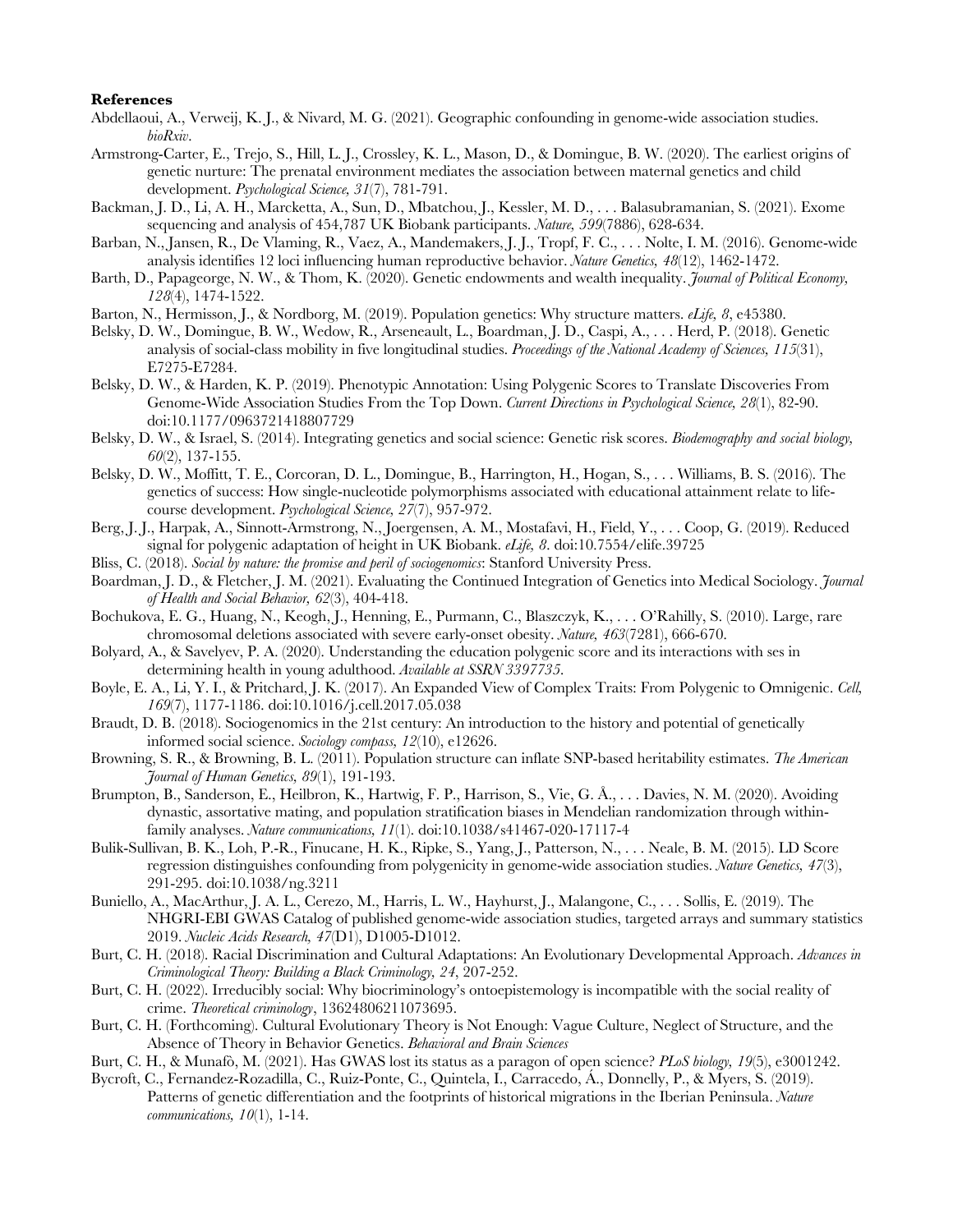- Byrne, R. P., van Rheenen, W., van den Berg, L. H., Veldink, J. H., & McLaughlin, R. L. (2020). Dutch population structure across space, time and GWAS design. *Nature communications, 11*(1), 1-11.
- Cardon, L. R., & Palmer, L. J. (2003). Population stratification and spurious allelic association. *The Lancet, 361*(9357), 598- 604. doi:10.1016/s0140-6736(03)12520-2
- Carey, G. (1986). Sibling imitation and contrast effects. *Behavior Genetics, 16*(3), 319-341.
- Cesarini, D., & Visscher, P. M. (2017). Genetics and educational attainment. *NPJ science of learning, 2*(1), 1-7.
- Charney, E. (2021). *The 'Golden Age' of Behavior Genetics*.
- Cheesman, R., Hunjan, A., Coleman, J. R. I., Ahmadzadeh, Y., Plomin, R., Mcadams, T. A., . . . Breen, G. (2020). Comparison of Adopted and Nonadopted Individuals Reveals Gene–Environment Interplay for Education in the UK Biobank. *Psychological Science, 31*(5), 582-591. doi:10.1177/0956797620904450
- Chiang, C., Scott, A. J., Davis, J. R., Tsang, E. K., Li, X., Kim, Y., . . . Montgomery, S. B. (2017). The impact of structural variation on human gene expression. *Nature Genetics, 49*(5), 692-699.
- Choi, S. W., Mak, T. S.-H., & O'Reilly, P. F. (2020). Tutorial: a guide to performing polygenic risk score analyses. *Nature Protocols, 15*(9), 2759-2772.
- Collins, R. L., Brand, H., Karczewski, K. J., Zhao, X., Alföldi, J., Francioli, L. C., . . . Wang, H. (2020). A structural variation reference for medical and population genetics. *Nature, 581*(7809), 444-451.
- Conley, D. (2016). Socio-genomic research using genome-wide molecular data. *Annual Review of Sociology, 42*, 275-299.
- Conley, D., Domingue, B. W., Cesarini, D., Dawes, C., Rietveld, C. A., & Boardman, J. D. (2015). Is the effect of parental education on offspring biased or moderated by genotype? *Sociological Science, 2*, 82.
- Conley, D., & Fletcher, J. (2017). *The genome factor*: Princeton University Press.
- Coop, G., & Przeworski, M. (2022). Lottery, luck, or legacy? *Evolution*.
- Crouch, D. J., & Bodmer, W. F. (2020). Polygenic inheritance, GWAS, polygenic risk scores, and the search for functional variants. *Proceedings of the National Academy of Sciences, 117*(32), 18924-18933.
- Curtis, D. (2018). Polygenic risk score for schizophrenia is more strongly associated with ancestry than with schizophrenia. *Psychiatric genetics, 28*(5), 85-89.
- Dandine-Roulland, C., Bellenguez, C., Debette, S., Amouyel, P., Génin, E., & Perdry, H. (2016). Accuracy of heritability estimations in presence of hidden population stratification. *Scientific reports, 6*, 26471.
- Devlin, B., & Roeder, K. (1999). Genomic Control for Association Studies. *Biometrics, 55*(4), 997-1004. doi:10.1111/j.0006- 341x.1999.00997.x
- Dick, D. M., Agrawal, A., Keller, M. C., Adkins, A., Aliev, F., Monroe, S., . . . Sher, K. J. (2015). Candidate gene– environment interaction research: Reflections and recommendations. *Perspectives on Psychological Science, 10*(1), 37-59.
- Dickson, S. P., Wang, K., Krantz, I., Hakonarson, H., & Goldstein, D. B. (2010). Rare variants create synthetic genomewide associations. *PLoS biology, 8*(1), e1000294.
- Domingue, B., Trejo, S., Armstrong-Carter, E., & Tucker-Drob, E. (2020). Interactions between polygenic scores and environments: Methodological and conceptual challenges.
- Dupré, J. (2012). *Processes of life: Essays in the philosophy of biology*: Oxford University Press.
- Duster, T. (2015). A post‐genomic surprise. The molecular reinscription of race in science, law and medicine. *The British journal of sociology, 66*(1), 1-27.
- Edwards, S. L., Beesley, J., French, J. D., & Dunning, A. M. (2013). Beyond GWASs: illuminating the dark road from association to function. *The American Journal of Human Genetics, 93*(5), 779-797.
- Ellis, B. J., Del Giudice, M., Dishion, T. J., Figueredo, A. J., Gray, P., Griskevicius, V., . . . Volk, A. A. (2012). The evolutionary basis of risky adolescent behavior: implications for science, policy, and practice. *Developmental psychology, 48*(3), 598.
- Evans, D. M., Visscher, P. M., & Wray, N. R. (2009). Harnessing the information contained within genome-wide association studies to improve individual prediction of complex disease risk. *Human molecular genetics, 18*(18), 3525- 3531.
- Feldman, M. W., & Lewontin, R. C. (1975). The heritability hang-up. *Science, 190*(4220), 1163-1168.
- Feldman, M. W., Lewontin, R. C., & King, M.-C. (2003). Race: a genetic melting-pot. *Nature, 424*(6947), 374-374.
- Freese, J. (2008). Genetics and the social science explanation of individual outcomes. *American Journal of Sociology, 114*(S1), S1-S35.
- Freese, J. (2018). The arrival of social science genomics. *Contemporary sociology, 47*(5), 524-536.
- Fry, A., Littlejohns, T. J., Sudlow, C., Doherty, N., Adamska, L., Sprosen, T., . . . Allen, N. E. (2017). Comparison of sociodemographic and health-related characteristics of UK Biobank participants with those of the general population. *American journal of epidemiology, 186*(9), 1026-1034.
- Fu, Q., Posth, C., Hajdinjak, M., Petr, M., Mallick, S., Fernandes, D., . . . Mittnik, A. (2016). The genetic history of ice age Europe. *Nature, 534*(7606), 200-205.
- Fu, W., O'connor, T. D., Jun, G., Kang, H. M., Abecasis, G., Leal, S. M., . . . Shendure, J. (2013). Analysis of 6,515 exomes reveals the recent origin of most human protein-coding variants. *Nature, 493*(7431), 216-220.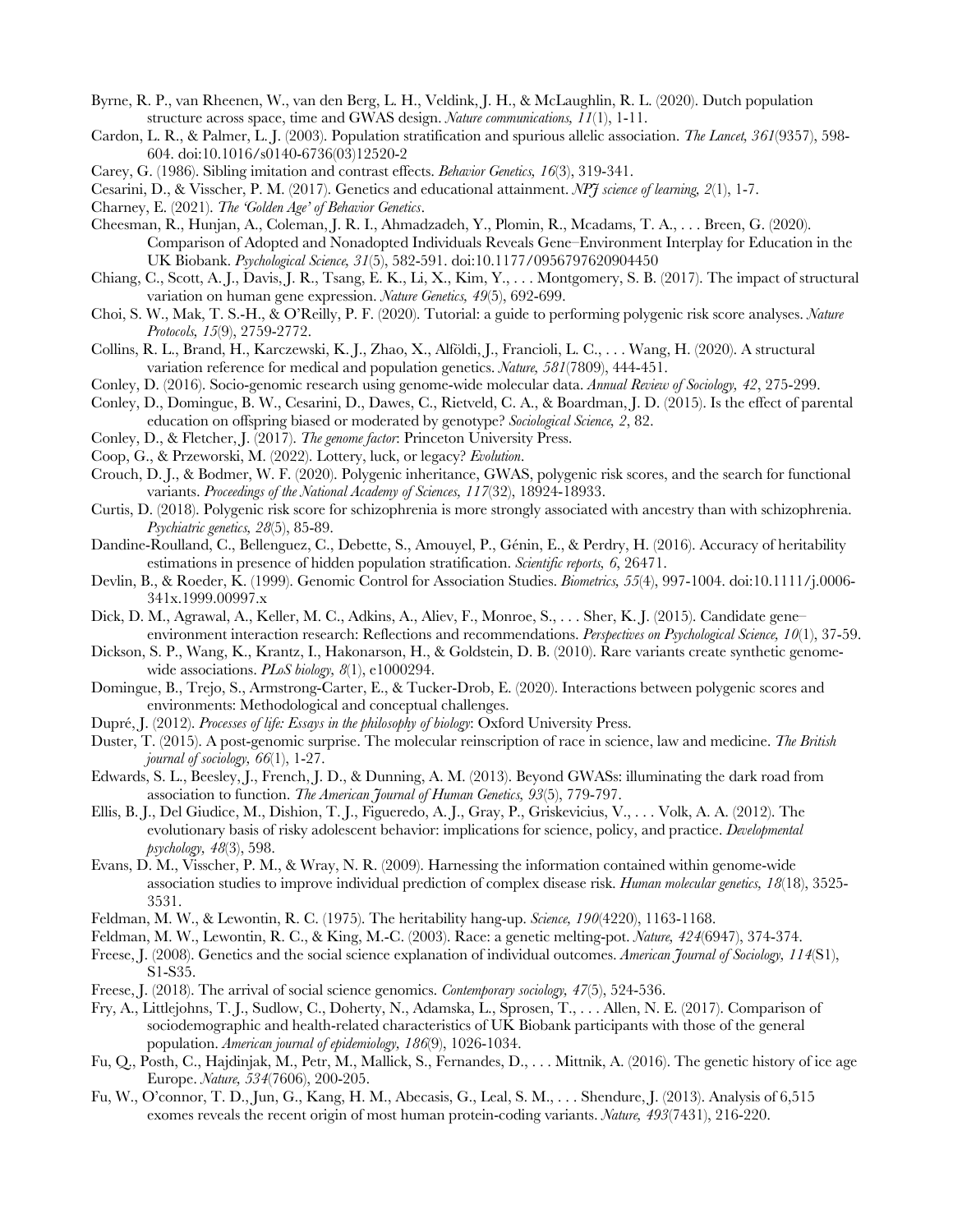Ganna, A., Verweij, K. J., Nivard, M. G., Maier, R., Wedow, R., Busch, A. S., . . . Lichtenstein, P. (2019). Large-scale GWAS reveals insights into the genetic architecture of same-sex sexual behavior. *Science, 365*(6456).

- Ginger, R. S., Askew, S. E., Ogborne, R. M., Wilson, S., Ferdinando, D., Dadd, T., . . . Green, M. R. (2008). SLC24A5 Encodes a trans-Golgi Network Protein with Potassium-dependent Sodium-Calcium Exchange Activity That Regulates Human Epidermal Melanogenesis. *Journal of Biological Chemistry, 283*(9), 5486-5495. doi:10.1074/jbc.m707521200
- Hamer, D. H. (2000). Beware the chopsticks gene. *Molecular psychiatry, 5*(1), 11-13.
- Harden, K. P. (2021a). *The genetic lottery: why DNA matters for social equality*: Princeton University Press.
- Harden, K. P. (2021b). "Reports of My Death Were Greatly Exaggerated": Behavior Genetics in the Postgenomic Era. *Annual Review of Psychology, 72*, 37-60.
- Harden, K. P., Domingue, B. W., Belsky, D. W., Boardman, J. D., Crosnoe, R., Malanchini, M., . . . Harris, K. M. (2020). Genetic associations with mathematics tracking and persistence in secondary school. *NPJ science of learning, 5*(1), 1-8.
- Harden, K. P., & Koellinger, P. D. (2020). Using genetics for social science. *Nature Human Behaviour, 4*(6), 567-576.
- Hart, S. A., Little, C., & van Bergen, E. (2021). Nurture might be nature: cautionary tales and proposed solutions. *NPJ science of learning, 6*(1), 1-12.
- Haworth, S., Mitchell, R., Corbin, L., Wade, K. H., Dudding, T., Budu-Aggrey, A., . . . Smith, G. D. (2019). Apparent latent structure within the UK Biobank sample has implications for epidemiological analysis. *Nature communications, 10*(1), 1-9.
- Healey, M. D., & Ellis, B. J. (2007). Birth order, conscientiousness, and openness to experience: Tests of the family-niche model of personality using a within-family methodology. *Evolution and Human Behavior, 28*(1), 55-59.
- Herd, P., Freese, J., Sicinski, K., Domingue, B. W., Mullan Harris, K., Wei, C., & Hauser, R. M. (2019). Genes, Gender Inequality, and Educational Attainment. *American Sociological Review, 84*(6), 1069-1098.
- Herd, P., Mills, M. C., & Dowd, J. B. (2021). Reconstructing Sociogenomics Research: Dismantling Biological Race and Genetic Essentialism Narratives. *Journal of Health and Social Behavior*, 00221465211018682.
- Hill, W. D., Davies, N. M., Ritchie, S. J., Skene, N. G., Bryois, J., Bell, S., . . . Deary, I. J. (2019). Genome-wide analysis identifies molecular systems and 149 genetic loci associated with income. *Nature communications, 10*(1). doi:10.1038/s41467-019-13585-5
- Howe, L. J., Nivard, M. G., Morris, T. T., Hansen, A. F., Rasheed, H., Cho, Y., . . . van der Zee, M. D. (2021). Withinsibship GWAS improve estimates of direct genetic effects. *bioRxiv*.
- Jensen, A. R. (1967). How much can we boost IQ and scholastic achievement?
- Kang, H. M., Sul, J. H., Service, S. K., Zaitlen, N. A., Kong, S.-Y., Freimer, N. B., . . . Eskin, E. (2010). Variance component model to account for sample structure in genome-wide association studies. *Nature Genetics, 42*(4), 348- 354. doi:10.1038/ng.548
- Kaplan, J. M., & Turkheimer, E. (2021). Galton's Quincunx: Probabilistic causation in developmental behavior genetics. *Studies in History and Philosophy of Science Part A, 88*, 60-69.
- Karakachoff, M., Duforet-Frebourg, N., Simonet, F., Le Scouarnec, S., Pellen, N., Lecointe, S., . . . Froguel, P. (2015). Fine-scale human genetic structure in Western France. *European Journal of Human Genetics, 23*(6), 831-836.
- Kerminen, S., Havulinna, A. S., Hellenthal, G., Martin, A. R., Sarin, A.-P., Perola, M., . . . Ripatti, S. (2017). Fine-scale genetic structure in Finland. *G3: Genes, Genomes, Genetics, 7*(10), 3459-3468.
- Kong, A., Thorleifsson, G., Frigge, M. L., Vilhjalmsson, B. J., Young, A. I., Thorgeirsson, T. E., . . . Masson, G. (2018). The nature of nurture: Effects of parental genotypes. *Science, 359*(6374), 424-428.
- Kweon, H., Burik, C., Karlsson Linnér, R., De Vlaming, R., Okbay, A., Martschenko, D., . . . Koellinger, P. (2020). Genetic fortune: Winning or losing education, income, and health.
- Laird, N. M., & Lange, C. (2006). Family-based designs in the age of large-scale gene-association studies. *Nature Reviews Genetics, 7*(5), 385-394.
- Lamason, R. L., Mohideen, M.-A. P., Mest, J. R., Wong, A. C., Norton, H. L., Aros, M. C., . . . Humbert, J. E. (2005). SLC24A5, a putative cation exchanger, affects pigmentation in zebrafish and humans. *Science, 310*(5755), 1782- 1786.
- Lander, E. S., & Schork, N. J. (1994). Genetic dissection of complex traits. *Science, 265*(5181), 2037-2048.
- Lawson, D. J., Davies, N. M., Haworth, S., Ashraf, B., Howe, L., Crawford, A., . . . Timpson, N. J. (2020). Is population structure in the genetic biobank era irrelevant, a challenge, or an opportunity? *Human Genetics, 139*(1), 23-41. doi:10.1007/s00439-019-02014-8
- Lee, J. J., Wedow, R., Okbay, A., Kong, E., Maghzian, O., Zacher, M., . . . Linnér, R. K. (2018). Gene discovery and polygenic prediction from a genome-wide association study of educational attainment in 1.1 million individuals. *Nature Genetics, 50*(8), 1112-1121.
- Leslie, S., Winney, B., Hellenthal, G., Davison, D., Boumertit, A., Day, T., . . . Lawson, D. J. (2015). The fine-scale genetic structure of the British population. *Nature, 519*(7543), 309-314.

Genomes Project Consortium. (2015). A global reference for human genetic variation. *Nature, 526*(7571), 68-74.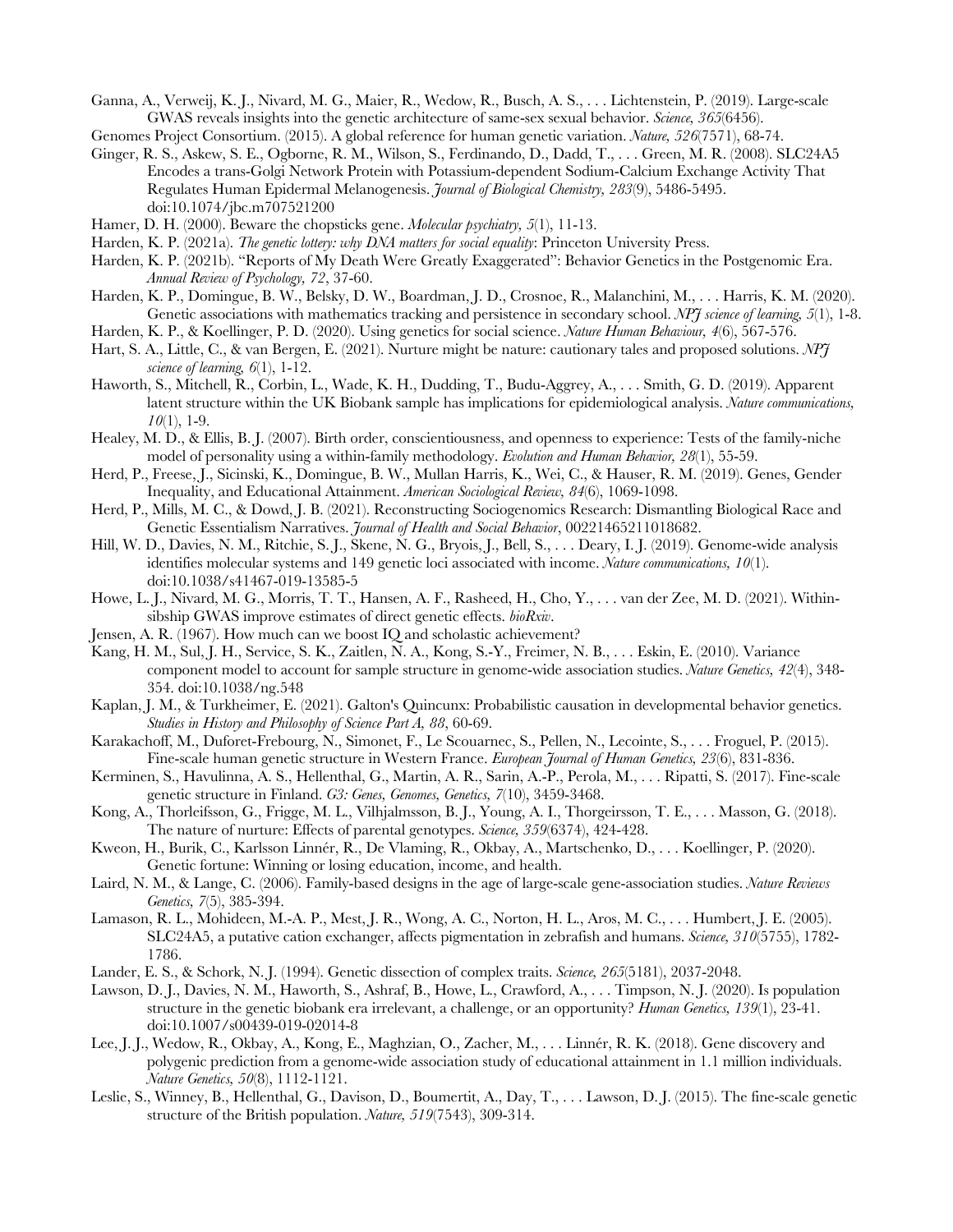- Lewontin, R. C. (1974). Annotation: the analysis of variance and the analysis of causes. *American journal of human genetics, 26*(3), 400.
- Lewontin, R. C., Rose, S., & Kamin, L. J. (1984). *Not in our genes*: Pantheon Books New York.
- Loos, R. J. F. (2020). 15 years of genome-wide association studies and no signs of slowing down. *Nature communications, 11*(1). doi:10.1038/s41467-020-19653-5
- Martin, A. R., Gignoux, C. R., Walters, R. K., Wojcik, G. L., Neale, B. M., Gravel, S., . . . Kenny, E. E. (2017). Human demographic history impacts genetic risk prediction across diverse populations. *The American Journal of Human Genetics, 100*(4), 635-649.
- Martschenko, D., Trejo, S., & Domingue, B. W. (2019). Genetics and Education: Recent Developments in the Context of an Ugly History and an Uncertain Future. *AERA Open, 5*(1), 233285841881051. doi:10.1177/2332858418810516
- Mathieson, I., & Mcvean, G. (2012). Differential confounding of rare and common variants in spatially structured populations. *Nature Genetics, 44*(3), 243-246. doi:10.1038/ng.1074
- McClellan, J., & King, M.-C. (2010). Genetic heterogeneity in human disease. *Cell, 141*(2), 210-217.
- Meuwissen, T. H., Hayes, B. J., & Goddard, M. E. (2001). Prediction of total genetic value using genome-wide dense marker maps. *Genetics, 157*(4), 1819-1829.
- Mills, M. C., Barban, N., & Tropf, F. C. (2018). The sociogenomics of polygenic scores of reproductive behavior and their relationship to other fertility traits. *RSF: The Russell Sage Foundation Journal of the Social Sciences, 4*(4), 122-136.
- Mills, M. C., & Tropf, F. C. (2020). Sociology, Genetics, and the Coming of Age of Sociogenomics. *Annual Review of Sociology, 46*.
- Monk Jr, E. P., Esposito, M. H., & Lee, H. (2021). Beholding inequality: Race, gender, and returns to physical attractiveness in the United States. *American Journal of Sociology, 127*(1), 194-241.
- Morris, T. T., Davies, N. M., Hemani, G., & Smith, G. D. (2020a). Population phenomena inflate genetic associations of complex social traits. *Science Advances, 6*(16), eaay0328.
- Morris, T. T., Davies, N. M., & Smith, G. D. (2020b). Can education be personalised using pupils' genetic data? *eLife, 9*, e49962.
- Mostafavi, H., Harpak, A., Agarwal, I., Conley, D., Pritchard, J. K., & Przeworski, M. (2020). Variable prediction accuracy of polygenic scores within an ancestry group. *eLife, 9*. doi:10.7554/elife.48376
- Myers, S., Bottolo, L., Freeman, C., McVean, G., & Donnelly, P. (2005). A fine-scale map of recombination rates and hotspots across the human genome. *Science, 310*(5746), 321-324.
- Novembre, J., & Barton, N. H. (2018). Tread lightly interpreting polygenic tests of selection. *Genetics, 208*(4), 1351-1355.
- O'Connor, T. D., Fu, W., Mychaleckyj, J. C., Logsdon, B., Auer, P., Carlson, C. S., . . . Akey, J. M. (2015). Rare Variation Facilitates Inferences of Fine-Scale Population Structure in Humans. *Molecular Biology and Evolution, 32*(3), 653-660. doi:10.1093/molbev/msu326
- Panofsky, A. (2014). *Misbehaving Science: Controversy and the Development of Behavior Genetics*: University of Chicago Press.
- Peterson, R. E., Kuchenbaecker, K., Walters, R. K., Chen, C.-Y., Popejoy, A. B., Periyasamy, S., . . . Brick, L. (2019). Genome-wide association studies in ancestrally diverse populations: opportunities, methods, pitfalls, and recommendations. *Cell, 179*(3), 589-603.
- Plomin, R. (2019). *Blueprint: How DNA makes us who we are*: Mit Press.
- Plomin, R., & Von Stumm, S. (2018). The new genetics of intelligence. *Nature Reviews Genetics, 19*(3), 148-159. doi:10.1038/nrg.2017.104
- Pluess, M., & Belsky, J. (2013). Vantage sensitivity: individual differences in response to positive experiences. *Psychological bulletin, 139*(4), 901.
- Price, A. L., Patterson, N. J., Plenge, R. M., Weinblatt, M. E., Shadick, N. A., & Reich, D. (2006). Principal components analysis corrects for stratification in genome-wide association studies. *Nature Genetics, 38*(8), 904-909. doi:10.1038/ng1847
- Purcell, S., Neale, B., Todd-Brown, K., Thomas, L., Ferreira, M. A., Bender, D., . . . Daly, M. J. (2007). PLINK: a tool set for whole-genome association and population-based linkage analyses. *The American Journal of Human Genetics, 81*(3), 559-575.
- Richardson, K. (2017). *Genes, Brains, and Human Potential*: Columbia University Press.
- Richardson, K., & Jones, M. C. (2019). Why genome-wide associations with cognitive ability measures are probably spurious. *New Ideas in Psychology, 55*, 35-41. doi:10.1016/j.newideapsych.2019.04.005
- Rietveld, C. A., Medland, S. E., Derringer, J., Yang, J., Esko, T., Martin, N. W., . . . Agrawal, A. (2013). GWAS of 126,559 individuals identifies genetic variants associated with educational attainment. *Science, 340*(6139), 1467-1471.
- Ronda, V., Agerbo, E., Bleses, D., Bo Mortensen, P., Børglum, A., Hougaard, D. M., . . . Rosholm, M. (2020). Family disadvantage, gender, and the returns to genetic human capital. *The Scandinavian Journal of Economics*.
- Schaid, D. J., Chen, W., & Larson, N. B. (2018). From genome-wide associations to candidate causal variants by statistical fine-mapping. *Nature Reviews Genetics, 19*(8), 491-504. doi:10.1038/s41576-018-0016-z
- Shen, H., & Feldman, M. W. (2020). Genetic nurturing, missing heritability, and causal analysis in genetic statistics. *Proceedings of the National Academy of Sciences, 117*(41), 25646-25654. doi:10.1073/pnas.2015869117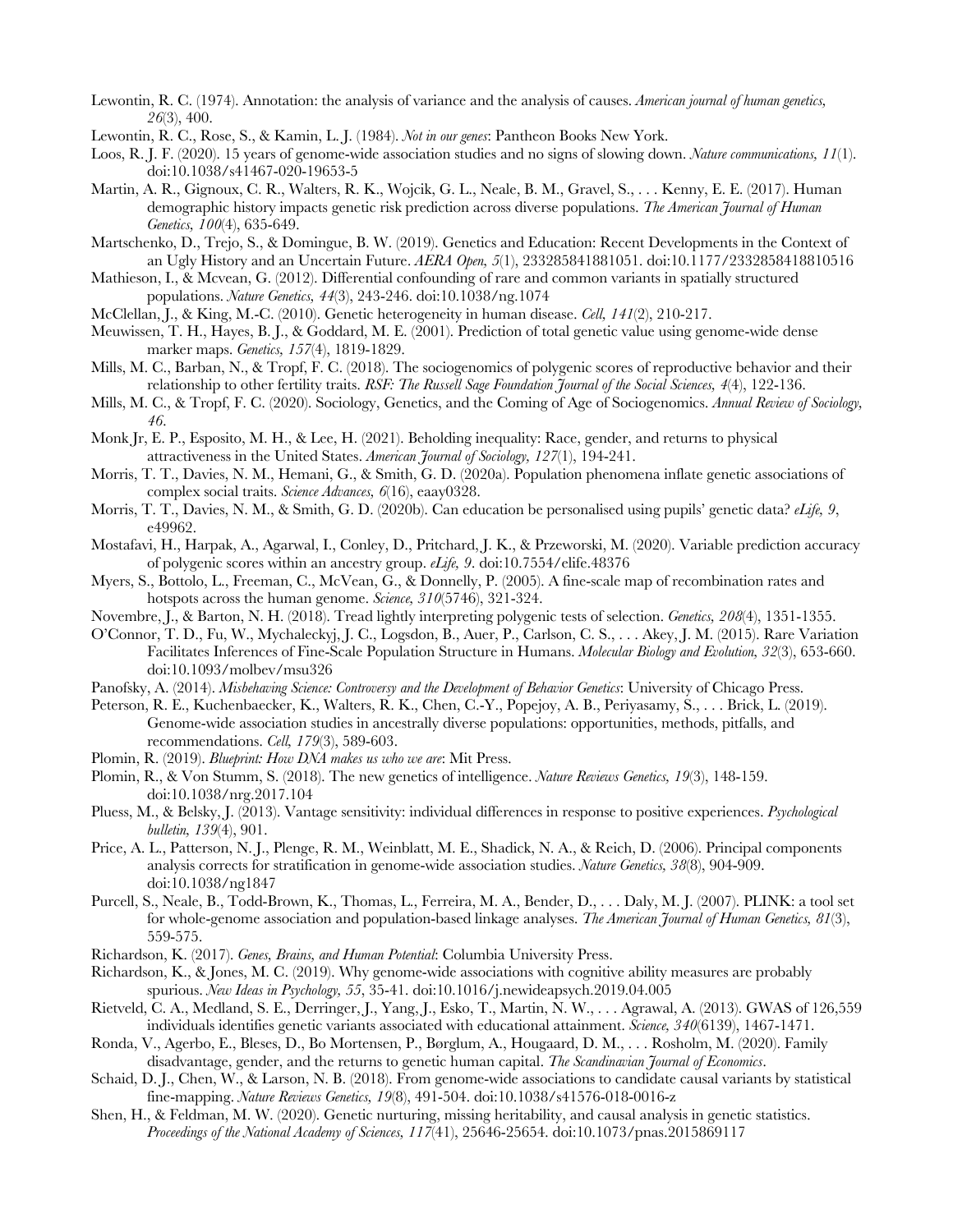- Simons, R. L., Burt, C. H., Barr, A. B., Lei, M. K., & Stewart, E. (2014). Incorporating routine activities, activity spaces, and situational definitions into the social schematic theory of crime. *Criminology, 52*(4), 655-687.
- Sohail, M., Maier, R. M., Ganna, A., Bloemendal, A., Martin, A. R., Turchin, M. C., . . . Sunyaev, S. R. (2019). Polygenic adaptation on height is overestimated due to uncorrected stratification in genome-wide association studies. *eLife, 8*. doi:10.7554/elife.39702
- Strachan, T., & Read, A. P. (2018). Human molecular genetics.
- Sudmant, P. H., Rausch, T., Gardner, E. J., Handsaker, R. E., Abyzov, A., Huddleston, J., . . . Korbel, J. O. (2015). An integrated map of structural variation in 2,504 human genomes. *Nature, 526*(7571), 75-81. doi:10.1038/nature15394
- Sulloway, F. J. (2001). Birth order, sibling competition, and human behavior. In *Conceptual challenges in evolutionary psychology* (pp. 39-83): Springer.
- Takumi, T., & Tamada, K. (2018). CNV biology in neurodevelopmental disorders. *Current Opinion in Neurobiology, 48*, 183- 192.
- Taliun, D., Harris, D. N., Kessler, M. D., Carlson, J., Szpiech, Z. A., Torres, R., . . . Kang, H. M. (2021). Sequencing of 53,831 diverse genomes from the NHLBI TOPMed Program. *Nature, 590*(7845), 290-299.
- Tam, V., Patel, N., Turcotte, M., Bossé, Y., Paré, G., & Meyre, D. (2019). Benefits and limitations of genome-wide association studies. *Nature Reviews Genetics, 20*(8), 467-484. doi:10.1038/s41576-019-0127-1
- The International HapMap Consortium. (2005). A haplotype map of the human genome. *Nature, 437*(7063), 1299-1320. doi:10.1038/nature04226
- Trejo, S., Belsky, D. W., Boardman, J. D., Freese, J., Harris, K. M., Herd, P., . . . Domingue, B. W. (2018). Schools as moderators of genetic associations with life course attainments: evidence from the WLS and Add Heath. *Sociological Science, 5*, 513-540.
- Trejo, S., & Domingue, B. W. (2019). Genetic nature or genetic nurture? Quantifying bias in analyses using polygenic scores. *bioRxiv*, 524850.
- Turkheimer, E. (2016). Weak genetic explanation 20 years later: Reply to Plomin et al.(2016). *Perspectives on Psychological Science, 11*(1), 24-28.
- Wedow, R., Zacher, M., Huibregtse, B. M., Mullan Harris, K., Domingue, B. W., & Boardman, J. D. (2018). Education, smoking, and cohort change: Forwarding a multidimensional theory of the environmental moderation of genetic effects. *American Sociological Review, 83*(4), 802-832.
- Wertz, J., Belsky, J., Moffitt, T. E., Belsky, D. W., Harrington, H., Avinun, R., . . . Caspi, A. (2019). Genetics of nurture: A test of the hypothesis that parents' genetics predict their observed caregiving. *Developmental psychology, 55*(7), 1461.
- Wertz, J., Caspi, A., Belsky, D. W., Beckley, A. L., Arseneault, L., Barnes, J., . . . Morgan, N. (2018). Genetics and crime: Integrating new genomic discoveries into psychological research about antisocial behavior. *Psychological Science, 29*(5), 791-803.
- Willer, C. J., Li, Y., & Abecasis, G. R. (2010). METAL: fast and efficient meta-analysis of genomewide association scans. *Bioinformatics, 26*(17), 2190-2191.
- Willer, C. J., Speliotes, E. K., Loos, R. J., Li, S., Lindgren, C. M., Heid, I. M., . . . Lamina, C. (2009). Six new loci associated with body mass index highlight a neuronal influence on body weight regulation. *Nature Genetics, 41*(1), 25.
- Wray, N. R., Goddard, M. E., & Visscher, P. M. (2007). Prediction of individual genetic risk to disease from genome-wide association studies. *Genome Research, 17*(10), 1520-1528.
- Wright, J. P., & Cullen, F. T. (2012). The future of biosocial criminology: Beyond scholars' professional ideology. *Journal of Contemporary Criminal Justice, 28*(3), 237-253.
- Wu, Y., Zhong, X., Lin, Y., Zhao, Z., Chen, J., Zheng, B., . . . Lu, Q. (2021). Estimating genetic nurture with summary statistics of multigenerational genome-wide association studies. *Proceedings of the National Academy of Sciences, 118*(25).
- Yong, E. (2019, May 17). A Waste of 1,000 Research Papers. *The Atlantic*. Retrieved from https://www.theatlantic.com/science/archive/2019/05/waste-1000-studies/589684/
- Young, A. I., Frigge, M. L., Gudbjartsson, D. F., Thorleifsson, G., Bjornsdottir, G., Sulem, P., . . . Kong, A. (2018). Relatedness disequilibrium regression estimates heritability without environmental bias. *Nature Genetics, 50*(9), 1304- 1310.
- Zaidi, A. A., & Mathieson, I. (2020). Demographic history mediates the effect of stratification on polygenic scores. *eLife, 9*. doi:10.7554/elife.61548
- Zuk, O., Hechter, E., Sunyaev, S. R., & Lander, E. S. (2012). The mystery of missing heritability: Genetic interactions create phantom heritability. *Proceedings of the National Academy of Sciences, 109*(4), 1193-1198.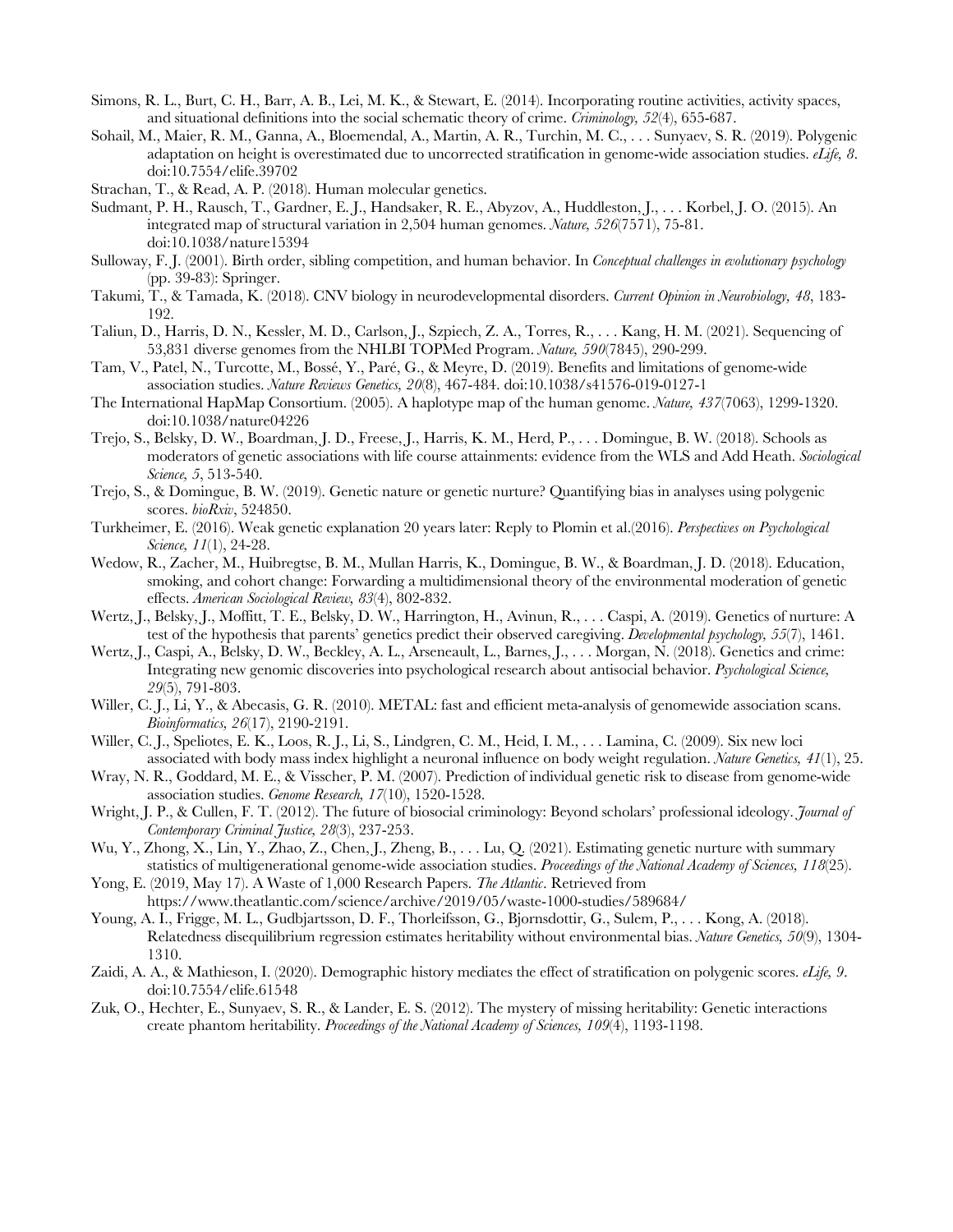# Table 1. Glossary, Acronyms, and Definitions for Sociogenomics Terms

| Concept                                                                                                                                                 | Acronym     | <b>Definition</b>                                                                                                                                                                                                                                                                     |
|---------------------------------------------------------------------------------------------------------------------------------------------------------|-------------|---------------------------------------------------------------------------------------------------------------------------------------------------------------------------------------------------------------------------------------------------------------------------------------|
| Allele                                                                                                                                                  |             | A version or alternative form of a DNA sequence (e.g., a version of a SNP) or<br>a gene.                                                                                                                                                                                              |
| Allele Frequency                                                                                                                                        |             | The proportion of all variants at a given position that are the specific allele in<br>question; usually reported as the frequency of the second most common<br>variant (i.e. 'minor allele frequency').                                                                               |
| Copy Number Variant                                                                                                                                     | <b>CNV</b>  | A type of genetic variant in which the number of copies of a particular<br>sequence varies between individuals.*                                                                                                                                                                      |
| Gene                                                                                                                                                    |             | Sequences of DNA interspersed at irregular intervals on our chromosomes<br>that serve as templates for making an RNA product.                                                                                                                                                         |
| Genetic Risk Score                                                                                                                                      | <b>GRS</b>  | Alternative for PGS                                                                                                                                                                                                                                                                   |
| Genome                                                                                                                                                  |             | the total DNA sequence in an organism or cell; the human genome consists of<br>roughly 6 billion nucleotide bases of nuclear DNA separated into 46<br>chromosomes plus mitochondrial DNA.                                                                                             |
| Genome-wide association study                                                                                                                           | <b>GWAS</b> | A statistical analysis that estimates the partial correlation between each<br>measured DNA variant (usually SNPs) and a particular phenotype, net of a<br>few controls (usually age, sex, and ancestry PCs).                                                                          |
| Haplotype                                                                                                                                               |             | a sequence of alleles found at linked loci on a chromosome                                                                                                                                                                                                                            |
| Haplotype Block                                                                                                                                         |             | blocks of variants that are in linkage with each other but not with variants in<br>adjacent blocks (separated by recombination); the consequence of shared<br>ancestry.                                                                                                               |
| (Short) Insertion-Deletion                                                                                                                              | Indel       | Broadly as used here, all types of DNA change that cause a size change at a<br>specific position: insertions, duplications, deletions, and compound insertion/<br>deletion up to 50bp (includes short CNVs).                                                                          |
| Linkage Disequilibrium                                                                                                                                  | LD          | The non-random association of alleles on a chromosome; when alleles at<br>separate loci are associated with each other at a significantly higher frequency<br>than would be expected by chance.                                                                                       |
| Locus                                                                                                                                                   |             | Designated region on a chromosome. Region can vary from $> a$ 1Mb to a<br>single base position.                                                                                                                                                                                       |
| Non-coding RNA                                                                                                                                          | ncRNA       | RNA that does not code for a protein; ncRNA has many functions in the cell.                                                                                                                                                                                                           |
| (Genetic) Principal Components                                                                                                                          | PCs         | Orthogonal controls for ancestry created from a principal components analysis<br>(a dimension reduction technique) of the genetic relatedness matrix.                                                                                                                                 |
| Polygenic Index                                                                                                                                         | PGI         | Alternative for PGS                                                                                                                                                                                                                                                                   |
| Polygenic Risk Score                                                                                                                                    | <b>PRS</b>  | Alternative for PGS                                                                                                                                                                                                                                                                   |
| Polygenic Score                                                                                                                                         | <b>PGS</b>  | A genetic summary score representing the additive genetic association with a<br>trait; composite measure created as the sum of the GWAS-weighted allele<br>dosages for each individual; human equivalent to the breeding value.                                                       |
| Quantitative Trait Locus                                                                                                                                | <b>QTL</b>  | A locus (that statistical analysis has) linked to a continuous (quantitative) trait,<br>like height.                                                                                                                                                                                  |
| Single Nucleotide Polymorphism                                                                                                                          | <b>SNP</b>  | A position on the genome where two (or occasionally 3) alternative nucleotides<br>are common $(>1\%)$ in the population; common SNVs.                                                                                                                                                 |
| Single Nucleotide Variant                                                                                                                               | <b>SNV</b>  | A position on the genome where alternative nucleotides exist.                                                                                                                                                                                                                         |
| <b>Structural Variant</b>                                                                                                                               | <b>SV</b>   | Sequence changes (insertions, deletions, translocations) that involve a change in<br>more than 50 bases. (In the past, structural variation was concerned with large<br>sequence changes >1kb, but with next generation sequencing, SVs it has come<br>to represent smaller changes). |
| Tag SNPs                                                                                                                                                |             | Mostly non-functional SNPs in GWAS used to tag a region of common<br>variation; common SNPs used to tag haplotypes.                                                                                                                                                                   |
| *"The term copy number variant used to be applied to all variants that had a variable number of tandem repeats, including short tandem repeats, such as |             |                                                                                                                                                                                                                                                                                       |

the microsatellite in (D ) where there are 12 or 11 copies of the CA dinucleotide. In genome sequencing projects, the term is reserved for large size changes only, such as variable numbers of repeats exceeding 50 nucleotides in the case of the 1000 Genomes Project." (Strachan & Reed 2018).

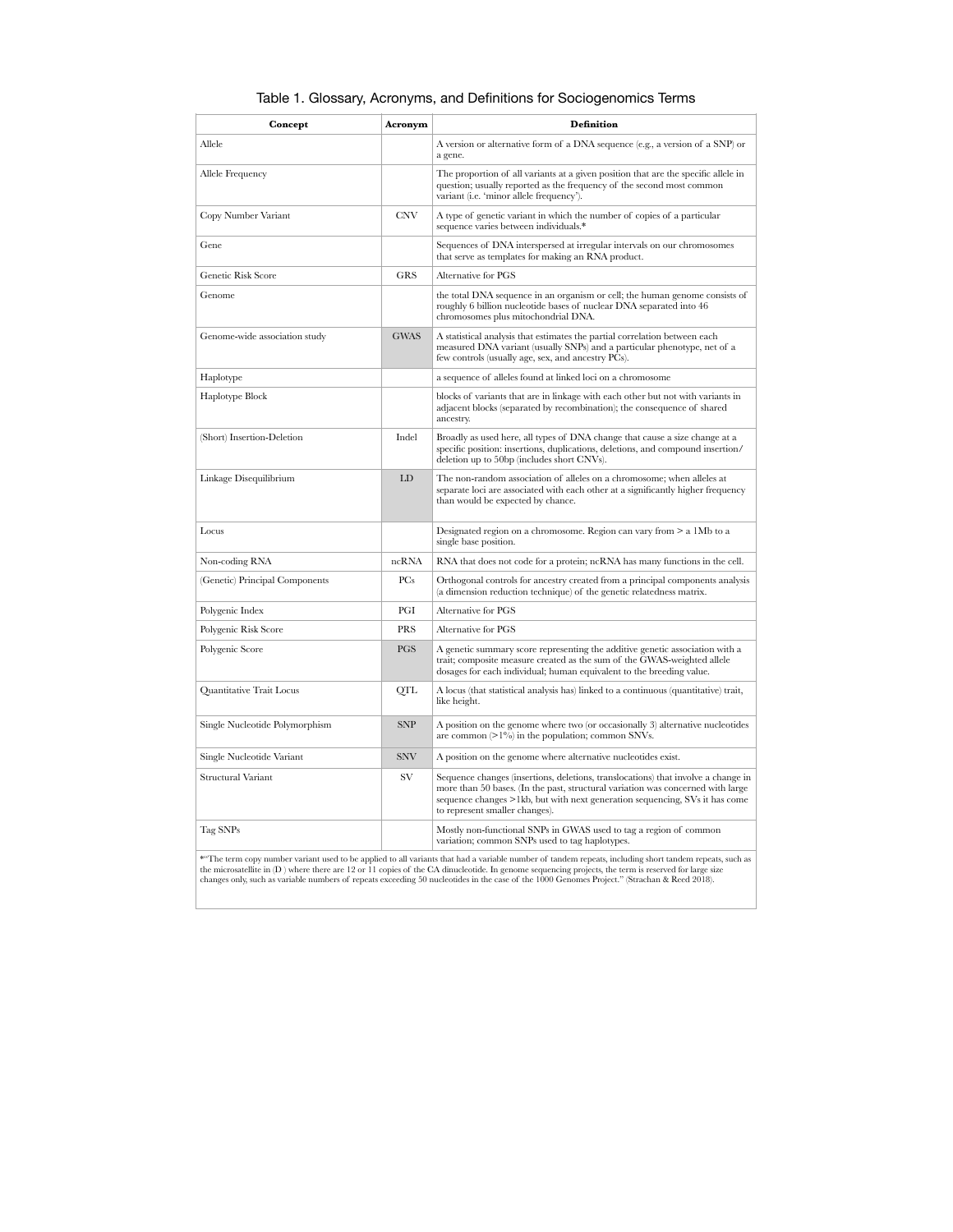#### **Appendix A**

In what follows, I provide a concise overview of the genomics of sociogenomics, including an introduction to genomics, the types of genetic variation, and their potential effects. This discussion is necessarily abbreviated and detailed as 'all going well' (e.g., chromosomal aneuploidies are not discussed). This is followed by a short elaboration of downward causation and artificial genetic signals and a comparison with 'authentic' genetic signals and conditional genetic effects.

#### *A.1 Basic Genetics of Sociogenomics*

(Nuclear) DNA are the focus of human genetics.1 Humans have 46 chromosomes, each of which is a very long double-stranded molecule of DNA arranged in the famous double helix. We inherit 22 matching pairs of non-sex chromosomes, one each from our mothers and fathers. In addition, each of us inherits an X chromosome from our mother and either an X or Y chromosome from our father that determines sex, all going well. Each chromosome is composed of a linear sequence of *nucleotides*—the building blocks of DNA. Nucleotides are composed of three parts: a deoxyribose sugar, a phosphate group, and 1 of four nucleic acid bases: adenine (A), thymine (T), guanine (G), and cytosine (C). The order of these bases on our chromosomes is our genetic code. Altogether, the human genome contains  $\sim 6$  billion bases (3 billion base pairs (bp)).

*Genes* are sequences of DNA scattered on our chromosomes that serve as templates for making an RNA product (that becomes a protein or functional RNA product with subsequent processing). The canonical gene is a protein-coding gene—a stretch of DNA that encodes the sequence of amino acids that will be folded into a functional protein. So-called 'non-coding RNA genes' are DNA sequences that encode functional RNA products, which perform essential cellular functions, including facilitating and regulating gene expression. Following others, when I use 'gene', I refer to protein-coding genes.

Our DNA are informational storage molecules. Like recipes, genes are not self-activating but are utilized by cellular machinery to create proteins via coordinated cellular mechanisms, especially RNAs and ribosomes (Hubbard, 1999). Messenger RNAs, which are specified by the 'genetic [protein] code', serve as the information-transfer intermediary between DNA and proteins. The language or 'ingredients' in our genetic code are three-base sequences, known as codons, which specify an amino acid (or a stop message). There are 20 amino acids and 64 codons, of which one is a 'start' codon and three codons specify a stop transcription message (like a period). Each codon specifies only amino acid, but most amino acids are encoded by 2 or more codons, due primarily to redundancy at the third base.

Excepting male-specific genes on the Y chromosome, we inherit two copies of each gene, one from each parent. Overall, humans have about  $\sim$  20,000 (protein-coding) genes<sup>2</sup>, slightly more than chicken and fewer than half the genes of rice ( $\sim$ 50,000 genes). Despite only having  $\sim$  20,000 genes, humans can produce more than 100,000 proteins. Our complexity is not a function of our gene number (or genome size) but by complexities in gene regulation. This one gene  $\rightarrow$  multiple proteins potential is facilitated by a variety of RNA-mediated mechanisms, including alternative splicing—where the same 'gene' (more precisely, mRNA transcript) is 'spliced' in different ways to make different amino acid chains; 'readthrough' or 'conjoined' genes, where two adjacent genes are transcribed together; as well as post-translational modifications, where different folding of polypeptides creates different functional proteins. In the same way a recipe does not make a cake, genes do not make a protein, much less a phenotype.

<sup>&</sup>lt;sup>1</sup> In addition to nuclear DNA, we have mitochondrial DNA (mtDNA)—a relatively tiny, maternally inherited, circular DNA molecule containing 37 genes. Unless otherwise noted, my discussions refer to nuclear DNA.

<sup>&</sup>lt;sup>2</sup> The number of human genes is continually updated (revised up and down) and varies across official counts due to slight differences in definitions of genes but has stabilized around 20,000. The number can never be an exact one given variation.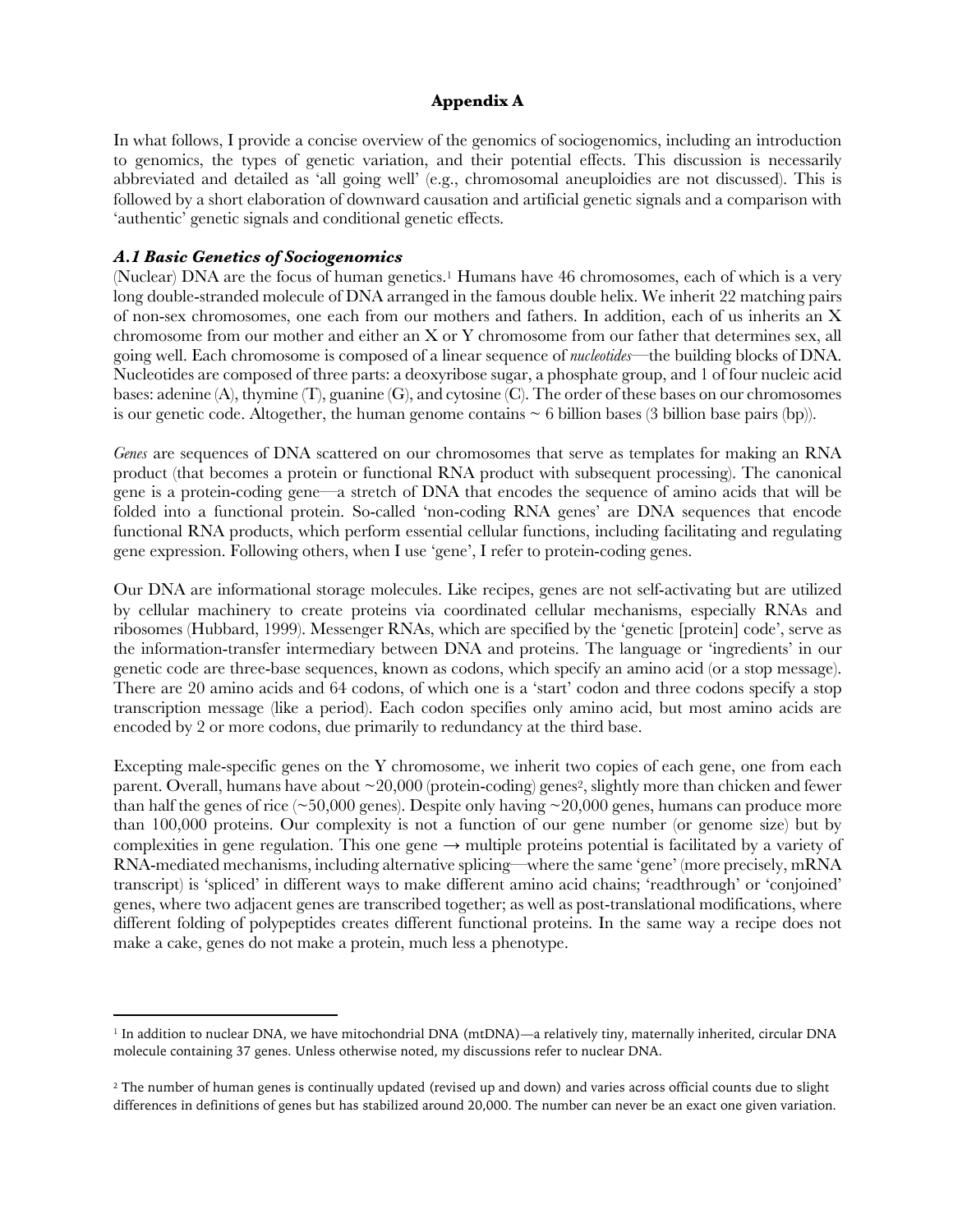Despite getting the most attention, protein-coding DNA only comprises about 1.3% of our genome. Much of the remainder of our DNA was once thought to be largely junk; however, research revealed that most of our genome contains signals of function (ENCODE Project Consortium, 2004). How much of our genome is, in fact, functional  $(\sim 5\% - 85\%)$  remains debated (Doolittle, 2013; Germain et al., 2014; Pennisi, 2012).

# *A.2 Overview of Genetic Variation*

# *A.2.1 Types and Consequences of Genetic Variation*

There are three main classes of DNA variants. Almost always, GWASs examine only a subtype of the first of these.

# *A.2.1.1 Single nucleotide Variants (SNVs) and Single Nucleotide Polymorphisms (SNPs)*

The first and by far the most common variant—accounting for almost  $87\%$  of all variants between people are *single nucleotide variants* (SNVs*)*. A SNV exists where, for example, at specific position on the genome most people may have an A but a minority of people have a C. SNVs that are "common" occur in at least 1% (though sometimes > 0.5%) of a population are known as *single nucleotide polymorphisms* (SNPs—pronounced 'snips'). SNPs are thus the subset of SNVs that are 'common'.3 Most SNPs are ancient mutations that predate the Out of Africa dispersal of humans some 50-100 thousand years ago and are thus shared by all human populations.

At present there are more than 475 million validated SNVs, most of which are rare. Many (roughly half) of these SNVs are 'singletons'; that is, they are observed in only one individual in a sample (Taliun et al., 2021). Although most SNVs are rare (i.e., not SNPs), most (>95%) of the SNVs in an individual genome are common (are SNPs) (Taliun et al., 2021; Telenti et al., 2016). In total, there are  $\sim$ 10-20 million SNPs in the human genome, with variation due to how one defines 'common' (Auton & al., 2015).

Most SNVs are bi-allelic (come in two forms), but some are tri-allelic or quad-allelic. Bi-allelic SNPs are the form of variation examined in most GWAS and used in the creation of PGSs.

# *A.2.1.2 (Short) Insertion-Deletions (Indels)*

A second class of variants is comprised of short insertions and deletions (indels), which includes duplications, deletions, or insertions up to 50bp. (Short) copy number variants (CNVs) (including those which have a variable number of tandem unit repeats (or VNTRs), such as a sequence TTACTGC repeated 4-8 times), are included as 'indels' or 'delins' here as in genome sequencing projects. Indels are relatively common (account for  $\sim$ 13% of human sequence variation) and have multiple alleles leading to significant genetic heterogeneity, (which is why short sequence repeats are useful in forensic DNA testing). Indels are rarely measured in GWASs (Tam et al., 2019).

# *A.2.1.3 Structural Variants*

The remaining class of genetic variation, structural variants (SVs), are DNA rearrangements (deletions, duplications, or inversions) involving more than 50bp. In the past SVs were defined as larger sequence changes typically up to 1kb, but now are defined as smaller changes and include copy number variants larger than 50bp (Strachan & Read, 2018).

Although SVs are relatively uncommon (accounting for only  $\sim 0.15\%$  of the variants, which translates to about 7,500 per genome), they account for more (nearly 2x more) overall nucleotide (sequence) differences

<sup>&</sup>lt;sup>3</sup> Geneticists are moving away from the SNP-SNV distinction given the somewhat arbitrary classification and different usages of the term across disciplines. Instead, there is a move toward classifying SNVs as common (>5%), low frequency (0.5-5%), and rare (<.5%) (Strachan & Read 2018). However, given that the GWAS field uses the term SNP, I will do so here.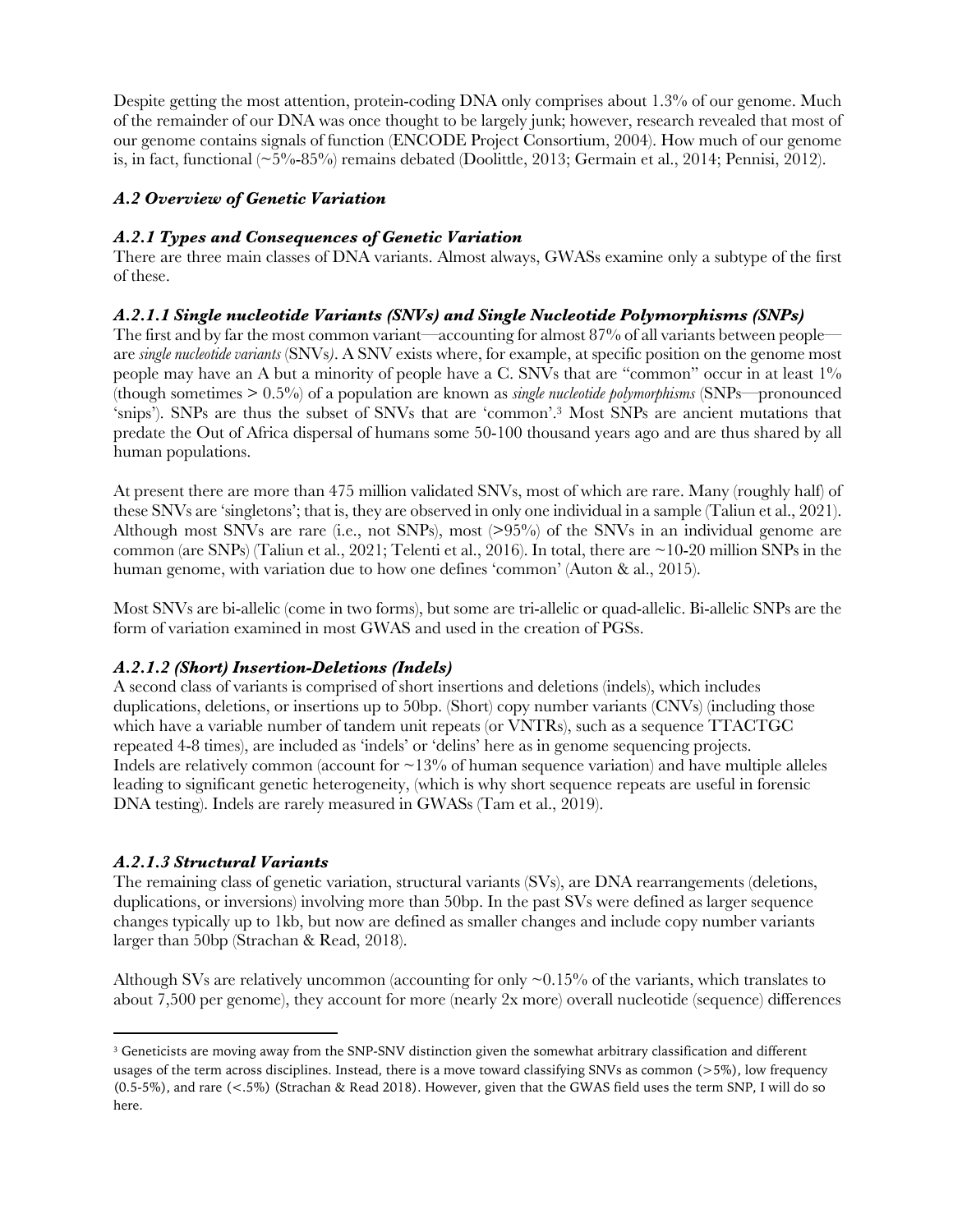than the two other variant types combined given their size (Collins et al., 2020; Sudmant et al., 2015). Notably, measuring SVs is much more difficult and less common given that the short-read, efficient sequencing technology that predominates does not measure SVs well (Shendure et al., 2017; Shendure et al., 2008). Long-read sequencing suggests that there may be several-fold more SVs that are hidden due to systematic biases in detection (Sudmant et al., 2015).

# *A.2 Effects of Genetic Variants*

Notably, most of our variants lie outside of coding regions with no known (or expected) functional impact (i.e., (putatively) 'nonfunctional variants'). That said, a recent deep sequencing study observed that onethird of human protein-coding genes show some variation among individuals in the amino acid sequences they encode (Taliun et al., 2021). As discussed in the text, functional variants either alter gene product (e.g., the protein produced) or gene dosage (e.g., the amount of protein produced).

SNVs are classified by their functional effects in coding regions. 'Synonymous' SNVs are non-functional base changes that do not alter the amino acid and protein product, whereas 'non-synonymous' SNVs are those that change the amino acid sequence. There are three types of non-synonymous SNVs: missense, nonsense, and read-through variants. Missense variants change the amino acid (e.g.,  $CCU \rightarrow ACU$  would change the amino acid from proline to threonine) and can have significant to no noticeable effect on the protein and its efficacy; (think switching sugar with pepper in a recipe versus switching onion powder with garlic powder). Nonsense mutations cause a premature stop codon (e.g., GGA (glycine  $\rightarrow$  UGA(stop)). These effects tend to be more significant than missense changes, much like a recipe that just ended randomly early. Finally, read-through or nonstop mutations change a stop codon to an amino acid codon, causing the polypeptide to be longer than it should be (e.g., UGA (stop) to  $\rightarrow$  GGA (glycine)), akin to just adding more ingredients to a recipe.

Unlike SNVs, indels and structural variants affect more than one base pair and thus produce differences in the lengths of DNA sequences across people. These variants can have significant functional consequences given they alter more sequence and can result in coding frameshifts, which refer to shifts in the entire coding sequence which can markedly alter the composition of the resulting polypeptide product. A useful analogy to frameshift effects is the removal of a few letters from a sentence. For example, deleting a few letters in the first sentence in the statement: "I am going to the store tomorrow. Is that okay?" makes the sentence gobbledygook: "I am gothe st oreto morrowistha."

# A.3 *A Brief Elaboration of Downward Causation*.

As, I discuss in the main text, the counterfactual 'variant substitution effect' model underlying GWASs and PGSs cannot distinguish between authentic genetic associations and artificial ones representing downward causation. In GWASs and thus PGSs, both signals are identified as causal.

Authentic genetic variants are those that act in biological pathways shaping traits or diseases, such as variants affecting age-related macular degeneration or Huntington's disease. In these cases, variants causally influence phenotypes through biological pathways (e.g., via non-synonymous substitutions causing amino acid replacement). By contrast, downward causation refers to the situation where socioenvironmental forces are the causal forces driving a genotype-phenotype association. Downward causation is 'downward' because social forces are acting (down) on traits or other differences, which are shaped by genetic differences (thereby generating observed genetic associations). In these cases, identified genetic differences are not causally involved in the biology of trait or behavior differences; the signals are artificial because they reflect social not genetic processes.

For a real-world example of downward causation, African Americans were excluded from many educational institutions before and during Jim Crow on the basis of their race (and of course differentially admitted even after Jim Crow to persisting discrimination). In this case, (racist) social structures acted upon racialized genetic differences, such as alleles related to skin pigmentation, to exclude or restrict